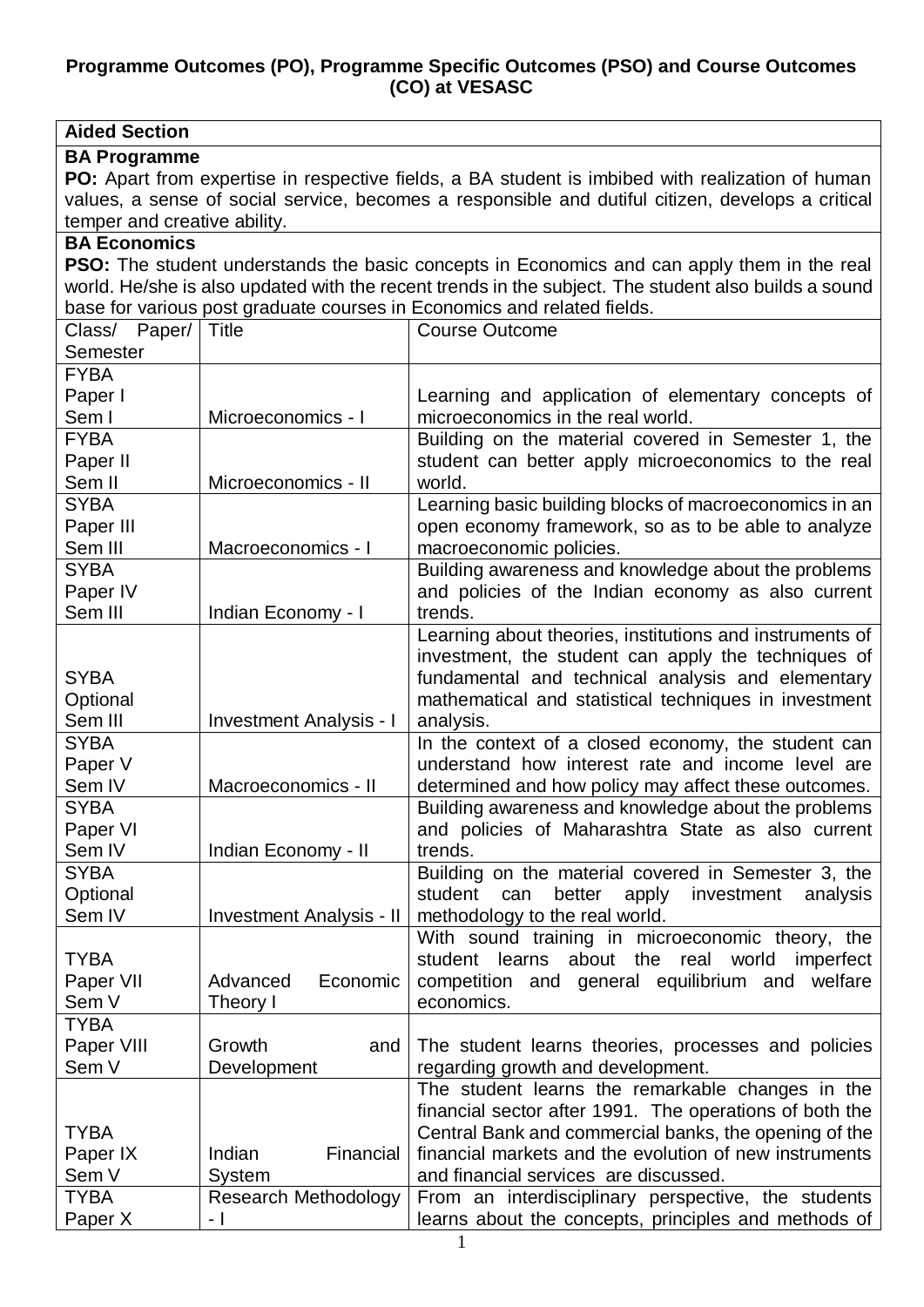| Sem V                                                           |                                                    | economic research. He can apply quantitative and<br>qualitative methods in the process of formulating<br>research questions. The student's critical thinking and<br>reasoning skills and ability to communicate research<br>results competently is strengthened. He can do<br>fundamental statistical analysis using computers. |
|-----------------------------------------------------------------|----------------------------------------------------|---------------------------------------------------------------------------------------------------------------------------------------------------------------------------------------------------------------------------------------------------------------------------------------------------------------------------------|
| <b>TYBA</b>                                                     |                                                    | This student understands about the composition,<br>direction, and consequences of international trade, and<br>the determinants and effects of trade policy. He<br>understands national policies as well as international<br>monetary systems. The course covers<br>abstract                                                     |
| Paper XI<br>Sem V                                               | International<br>Economics I                       | theoretical models, but students are also exposed to<br>real-world examples and case studies.                                                                                                                                                                                                                                   |
| <b>TYBA</b><br>Paper XII<br>Sem V                               | <b>Export Management</b>                           | The course provides a deep understanding about the<br>broad principles and concepts of trade agreements,<br>tapping foreign markets, export<br>pricing,<br>export<br>promotion and documents and procedures.                                                                                                                    |
| <b>TYBA</b><br>Paper XIII<br>Sem VI<br><b>TYBA</b><br>Paper XIV | Advanced<br>Economic<br>Theory II<br>Growth<br>and |                                                                                                                                                                                                                                                                                                                                 |
| Sem VI<br><b>TYBA</b><br>Paper XV<br>Sem VI<br><b>TYBA</b>      | Development II<br>Financial<br>Indian<br>System II | The student builds on the knowledge consolidated in the<br>previous semester.                                                                                                                                                                                                                                                   |
| Paper XVI<br>Sem VI                                             | <b>Research Methodology</b><br>- 11                |                                                                                                                                                                                                                                                                                                                                 |
| <b>TYBA</b><br>Paper XVII<br>Sem VI                             | International<br><b>Economics II</b>               |                                                                                                                                                                                                                                                                                                                                 |
| <b>TYBA</b><br>Paper XVIII<br>Sem VI                            | <b>Export Management II</b>                        |                                                                                                                                                                                                                                                                                                                                 |

## **BA Eco-Commerce**

**PSO: FYBA** Commerce I Sem I, Sem II Introduction to **Business** The course provides understanding of Types of business organisations, business environment, banking, insurance, and distribution channels. **SYBA** Commerce II Sem III, IV Financial Management The course provides understanding of financial planning, sources of finance, types of capital, mutual funds, Capital market in India and FDI. **SYBA** Commerce III Sem III, IV Introduction to Marketing The course provides understanding of Concepts of Marketing, Marketing segmentation, Consumer Behaviour, Marketing Research, Marketing Mix **TYBA** Paper VII Sem V Advanced Economic Theory I With sound training in microeconomic theory, the student learns about the real world imperfect competition and general equilibrium and welfare economics.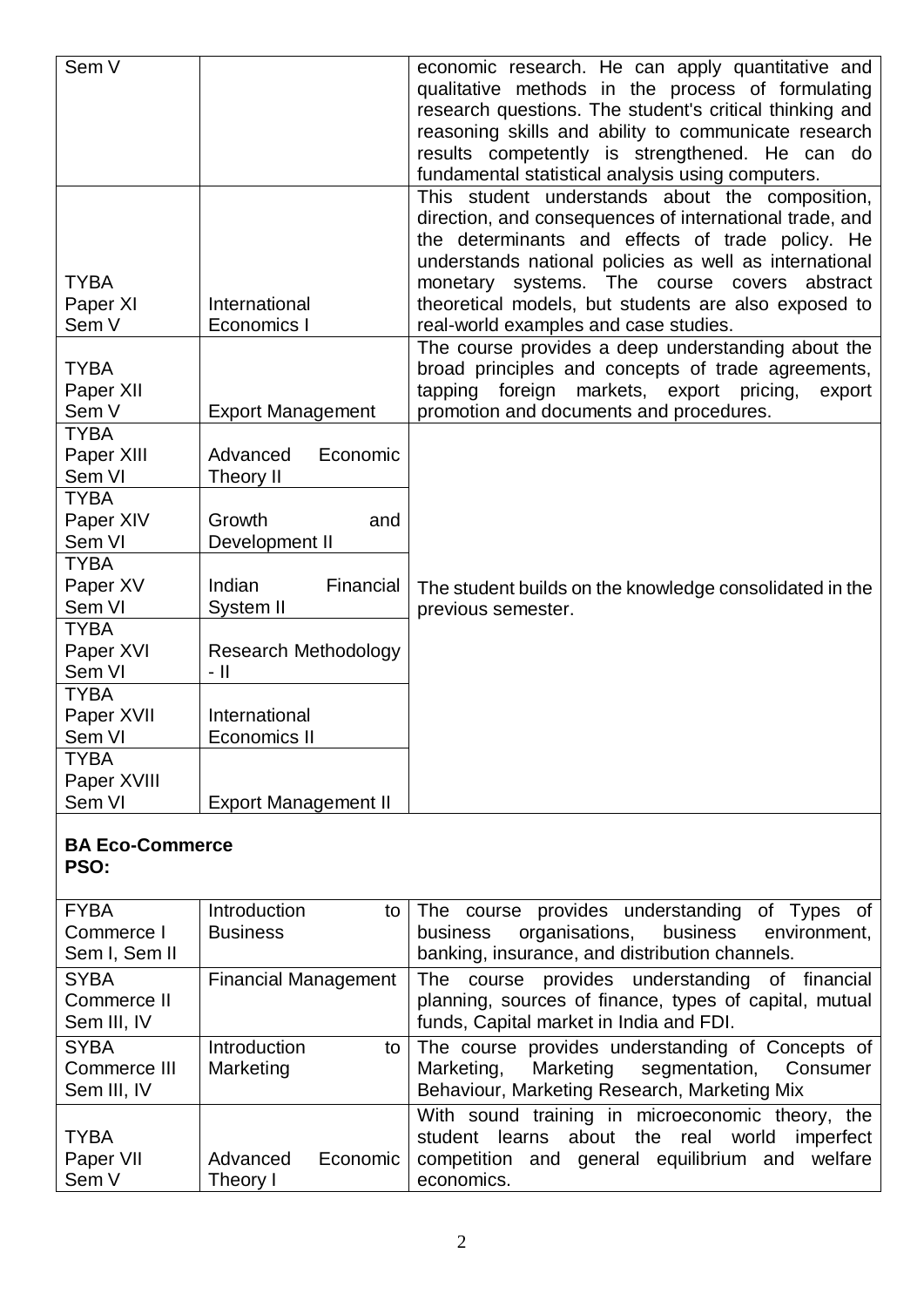| <b>TYBA</b><br>Paper VIII<br>Sem V                                  | Growth<br>and<br>Development                                      | The student learns theories, processes and policies<br>regarding growth and development.                                                                                                                                                                                                                                                                   |
|---------------------------------------------------------------------|-------------------------------------------------------------------|------------------------------------------------------------------------------------------------------------------------------------------------------------------------------------------------------------------------------------------------------------------------------------------------------------------------------------------------------------|
| <b>TYBA</b><br>Paper IX<br>Sem V<br><b>TYBA</b><br>Paper X<br>Sem V | Financial<br>Indian<br>System<br>Introduction<br>to<br>Management | The student learns the remarkable changes in the<br>financial sector after 1991. The operations of both the<br>Central Bank and commercial banks, the opening of the<br>financial markets and the evolution of new instruments<br>and financial services are discussed.<br>The course provides understanding of functions and<br>principles of management. |
| <b>TYBA</b><br>Paper XI<br>Sem V                                    | Resource<br>Human<br>Management                                   | The course provides understanding of functions of HRM<br>and HRD.                                                                                                                                                                                                                                                                                          |
| <b>TYBA</b><br>Paper XII<br>Sem V                                   | <b>Export Management</b>                                          | The course provides understanding of International<br>Trade, Export Procedures, Promotional organisations,<br>Foreign trade policy and incentives.                                                                                                                                                                                                         |
| <b>TYBA</b><br>Paper XIII<br>Sem VI                                 | Economic<br>Advanced<br>Theory II                                 |                                                                                                                                                                                                                                                                                                                                                            |
| <b>TYBA</b><br>Paper XIV<br>Sem VI                                  | Growth<br>and<br>Development II                                   | The student builds on the knowledge consolidated in the<br>previous semester.                                                                                                                                                                                                                                                                              |
| <b>TYBA</b><br>Paper XV<br>Sem VI                                   | Financial<br>Indian<br>System II                                  |                                                                                                                                                                                                                                                                                                                                                            |
| <b>TYBA</b><br>Paper XVI<br>Sem VI                                  | Introduction<br>to<br>Management                                  | The course provides understanding of Communication<br>function, Production<br>management<br><b>Materials</b><br>and<br>management.                                                                                                                                                                                                                         |
| <b>TYBA</b><br>Paper XVII<br>Sem VI                                 | Human<br>Resource<br>Management                                   | <b>The</b><br>provides<br>understanding<br>οf<br>Human<br>course<br>Relations, Industrial Relations and Current Issues in<br>HRM.                                                                                                                                                                                                                          |
| <b>TYBA</b><br>Paper XVIII<br>Sem VI                                | <b>Export Management</b>                                          | The course provides understanding of Export Pricing,<br>Export finance and Export documentation.                                                                                                                                                                                                                                                           |

#### **BA Psychology PSO:**

| <b>FYBA</b>            | <b>Fundamentals</b>     | of   1. To impart knowledge of the basic concepts and                                                                                                                                                                                                                                                                                    |
|------------------------|-------------------------|------------------------------------------------------------------------------------------------------------------------------------------------------------------------------------------------------------------------------------------------------------------------------------------------------------------------------------------|
| Sem I,II               | Psychology: Part I & II | modern trends in Psychology 2. To foster interest in the<br>subject of Psychology and to create a foundation for<br>further studies in Psychology 3. To make the students<br>aware of the applications of Psychological concepts in<br>various fields so that they understand the relevance of<br>Psychology in different areas of life. |
| SYBA II<br>Sem III, IV | Social Psychology       | Introduction to behaviour of people in social settings.<br>Social psychology theories and experimental evidences                                                                                                                                                                                                                         |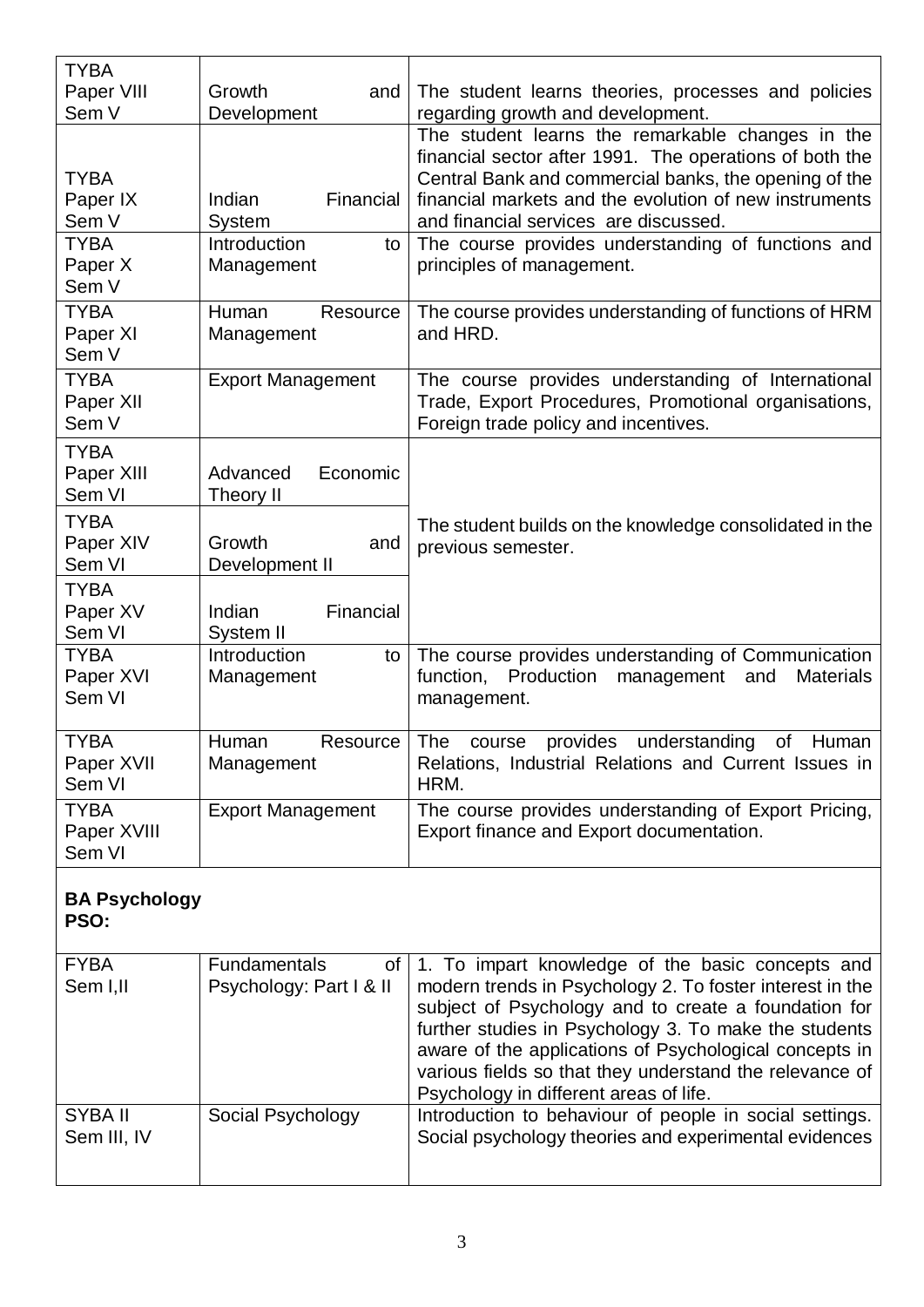| <b>SYBA III</b>  | Developmental                                     | <b>Theories</b><br>of<br>human development.<br>of<br><b>Stages</b>                                          |
|------------------|---------------------------------------------------|-------------------------------------------------------------------------------------------------------------|
| Sem III, IV      | Psychology                                        | development. Aspects of development                                                                         |
|                  |                                                   |                                                                                                             |
|                  |                                                   |                                                                                                             |
| <b>TYBA IV</b>   | Psychological Testing                             | Objectives - 1) To impart knowledge and understanding                                                       |
| Sem V, VI        | and Statistics: Parts I                           | of the nature, uses, technical features, and the process                                                    |
|                  | and II                                            | of construction of psychological tests 2) To create                                                         |
|                  |                                                   | awareness about measurement of intelligence and                                                             |
|                  |                                                   | assessment of personality 3) To impart knowledge and                                                        |
|                  |                                                   | understanding of the concepts in Statistics and the                                                         |
|                  |                                                   | various measures of Descriptive Statistics - their                                                          |
|                  |                                                   | characteristics, uses, applications and methods of                                                          |
|                  |                                                   | calculation 4) To create a foundation for advanced                                                          |
|                  |                                                   | learning of Psychological Testing, Assessment, and                                                          |
|                  |                                                   | <b>Statistics</b>                                                                                           |
| <b>TYBA V</b>    | Abnormal Psychology:                              | Objectives 1) To impart knowledge and understanding                                                         |
| Sem V, VI        | Part I and Part II                                | of the basic concepts in Abnormal Psychology and the                                                        |
|                  |                                                   | theories about Abnormality 2) To impart knowledge and                                                       |
|                  |                                                   | understanding of the different Psychological Disorders                                                      |
|                  |                                                   | - their symptoms, diagnosis, causes and treatment 3)<br>To create awareness about Mental Health problems in |
|                  |                                                   | society 4) To create a foundation for higher education                                                      |
|                  |                                                   | and a professional career in Clinical Psychology                                                            |
| <b>TYBA VI</b>   | Industrial-                                       | Objectives: - 1. To impart knowledge and understanding                                                      |
| Sem V, VI        | Organizational                                    | of the basic concepts in and various facets of Industrial                                                   |
|                  | Psychology: Parts I and                           | and Organizational Psychology 2. To create awareness                                                        |
|                  | Part II                                           | about the role and importance of Psychological factors                                                      |
|                  |                                                   | and processes in the world of work 3. To create a                                                           |
|                  |                                                   | foundation for higher education and a professional                                                          |
|                  |                                                   | career in Industrial Psychology and Organizational                                                          |
|                  |                                                   | <b>Behaviour</b>                                                                                            |
| <b>TYBA VII</b>  | Cognitive Psychology:                             | Objectives 1) To impart knowledge and understanding                                                         |
| Sem V, VI        | Parts I and Part II                               | of the fundamental concepts of Cognitive Psychology                                                         |
|                  |                                                   | and the basic Cognitive processes 2) To create                                                              |
|                  |                                                   | awareness about the various applications of Cognitive                                                       |
|                  |                                                   | processes in everyday life and a foundation to enable                                                       |
|                  |                                                   | understanding of their applications in other fields -                                                       |
|                  |                                                   | Social, Educational, Industrial, Abnormal, Counselling,                                                     |
|                  |                                                   | Sports, Health, Education, and Neuro Psychology 3) To                                                       |
|                  |                                                   | provide the theoretical orientation and background for                                                      |
|                  |                                                   | the courses on Practicum in Cognitive Processes 4) To                                                       |
|                  |                                                   | create a foundation for higher education and a career in                                                    |
|                  |                                                   | the field of Cognitive Psychology                                                                           |
| <b>TYBA VIII</b> | Practicals in Cognitive                           | introduce<br>Objectives<br>1.<br>To<br>students<br>the<br>to                                                |
| Sem V, VI        | <b>Processes</b><br>and<br>Psychological Testing: | Experimentation through exposure to and experience of                                                       |
|                  | Part I &II                                        | experimental designs, methodology and conduct of<br>experiments, statistical analysis, interpretation and   |
|                  |                                                   | discussion of data. 2. To introduce the students to                                                         |
|                  |                                                   | Psychological Testing: administration, scoring and                                                          |
|                  |                                                   | interpretation of test scores as well as a procedural                                                       |
|                  |                                                   | understanding of concepts related to psychological                                                          |
|                  |                                                   | testing 3. To familiarize the students with computer-                                                       |
|                  |                                                   | based experiments (Coglab) and sensitize them to                                                            |
|                  |                                                   | aspects of control, precision of exposure<br>and                                                            |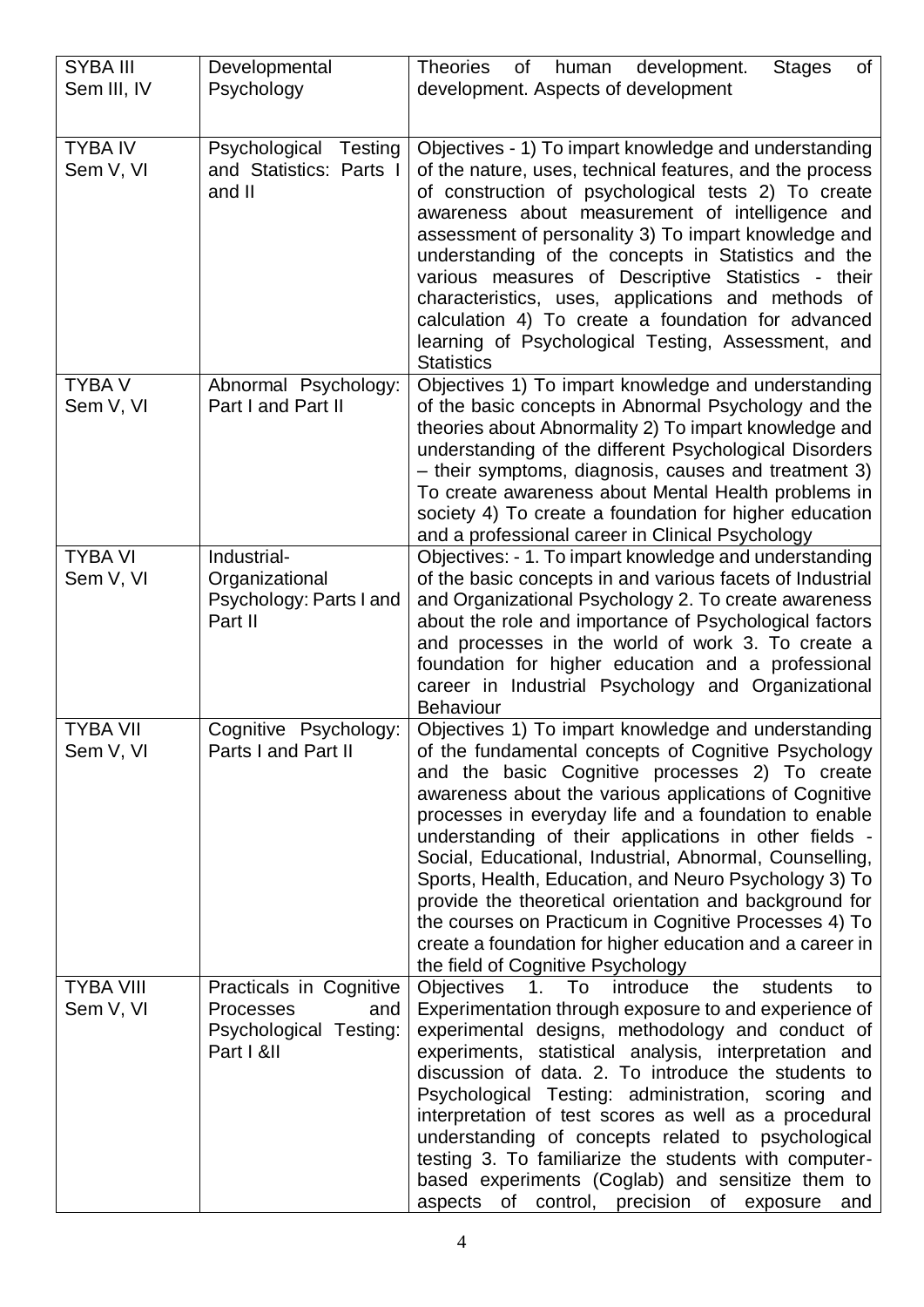|                                      |                                                    | measurement 4. To stimulate interest in the process of<br>scientific inquiry with an analytical attitude and To create<br>foundation for advanced Experimentation and<br>a<br>Research in Psychology and applications of advanced<br><b>Statistical techniques</b>                                                                                                    |
|--------------------------------------|----------------------------------------------------|-----------------------------------------------------------------------------------------------------------------------------------------------------------------------------------------------------------------------------------------------------------------------------------------------------------------------------------------------------------------------|
| <b>TYBAIX</b><br>Sem V, VI           | Counselling<br>Psychology: Part I and<br>Part II   | Objectives: - 1. To impart knowledge and understanding<br>of the nature, process, goals, techniques, ethical issues<br>and major theories in Counselling Psychology 2. To<br>generate interest in the various applications and fields<br>of counselling 3. To create a foundation for higher<br>education in Counselling and a career as a professional<br>counsellor |
| <b>TYBA Sociology</b><br>PSO:        |                                                    |                                                                                                                                                                                                                                                                                                                                                                       |
| FYBA- paper 1<br>(Sem1)              | <b>Foundations</b><br>Sociology                    | of   1. To introduce the students to the basic concepts in<br>Sociology 2. To familiarize students with the theoretical<br>aspect of different concepts                                                                                                                                                                                                               |
| FYBA-paper<br>$\mathbf 1$<br>(Sem 2) | Fundamentals<br>of I<br>Sociology                  | 1. To introduce the students to the emerging issues in<br>Sociology 2. To enthuse students and to introduce them<br>to the relevance and varied possibilities for future<br>studies in Sociology                                                                                                                                                                      |
| SYBA -paper II<br>(Sem 3)            | Sociology of India                                 | 1. To introduce students to the Indian Sociological<br>traditions 2. To familiarize students with the research<br>traditions in Indian sociology and key debates within<br>Indian sociology.                                                                                                                                                                          |
| SYBA- paper II<br>(Sem 4)            | Sociology<br>of<br>Development                     | 1. To introduce various theoretical perspectives that<br>have shaped the concept of development 2. To help<br>students to gain an insight into emerging issues and<br>within<br>contemporary<br>the<br>development<br>debates<br>discourse                                                                                                                            |
| SYBA- paper III<br>(Sem 3)           | Contemporary<br><b>Issues</b><br>In Indian Society | 1. To bring awareness and sensitivity among the<br>students towards contemporary issues. 2. To inculcate<br>responsibilities and promote equality.                                                                                                                                                                                                                    |
| SYBA-paper III<br>(Sem 4)            | Fields<br>Emerging<br>In In<br>Sociology           | 1. To introduce students to the relevance and varied<br>possibilities for future studies in sociology. 2. It make's<br>students aware about the new vibrant fields in<br>sociology. 3. To provide students with an in-depth<br>understanding of struggle and survival in today's<br>competitive scenario.                                                             |
| <b>SYBA</b><br><b>Optional Paper</b> | <b>Health Psychology</b>                           | To be introduced to the history of health psychology, its<br>content areas and understand its relevance in current<br>times along with its uses.                                                                                                                                                                                                                      |
| TYBA-<br>paper<br>IV (sem $5$ )      | <b>Theoretical Sociology</b>                       | a) To provide the students of Sociology with the<br>understanding of Sociological Theory .b) To train<br>students in the application of these theories to social<br>situations.                                                                                                                                                                                       |
| TYBA-<br>paper<br>IV (sem $6$ )      | Anthropological<br>Thought                         | a) To provide the student with the understanding of<br>Theoretical Anthropology. b) To train students in the<br>application of these theories to social situations.                                                                                                                                                                                                   |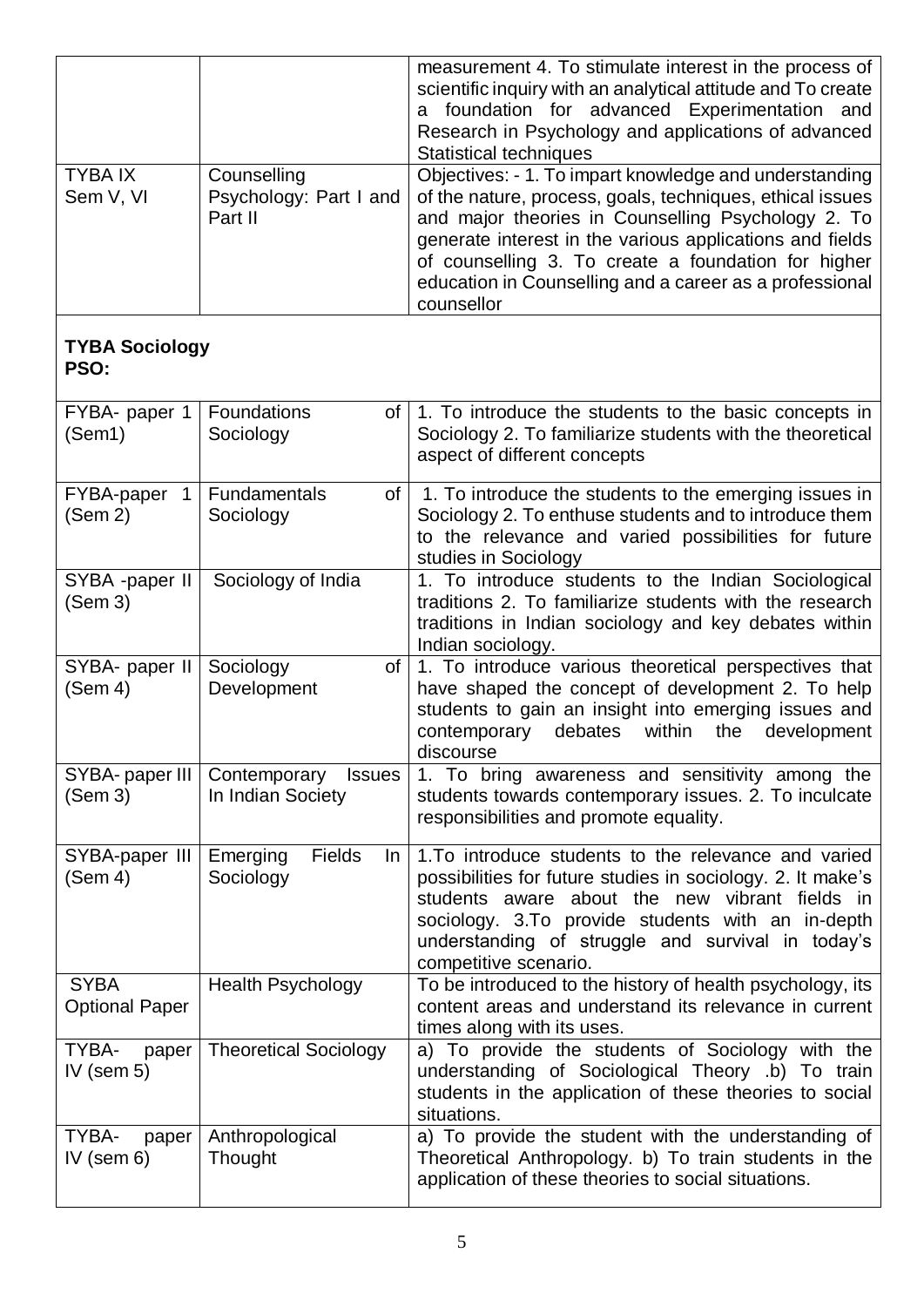| TYBA- paper V<br>(SEM 5)                                     | Sociology of Agrarian<br>Society                                                         | 1) To introduce students to the dynamics of traditional &<br>contemporary agrarian society.2) To understand the<br>dynamics of agrarian formations and assess the<br>development measures since 1947.                                                                                                                                                                               |
|--------------------------------------------------------------|------------------------------------------------------------------------------------------|-------------------------------------------------------------------------------------------------------------------------------------------------------------------------------------------------------------------------------------------------------------------------------------------------------------------------------------------------------------------------------------|
| TYBA -paper V<br>(SEM 6)                                     | Development<br>and<br>Changes<br>in Agrarian<br>Society                                  | 1. To analyze attempts at social & financial inclusion of<br>agrarian community.2] To evaluate present alternative<br>development initiatives and analyse the role of<br>globalization in agriculture.                                                                                                                                                                              |
| <b>TYBA-paper VI</b><br>(SEM 5)                              | of Gender<br>Sociology<br>(Elective)                                                     | 1) To trace the evolution of Gender as a category of<br>social analysis.2) To trace the emergence of women's<br>movement in India and the history of their struggles                                                                                                                                                                                                                |
| <b>TYBA-paper VI</b><br>(SEM 6)                              | Gender and Society in<br>India:<br>Contemporary<br>Debates and Emerging<br><b>Issues</b> | 1) To understand new and emerging issues in the Indian<br>feminist landscape2)To understand newer methods of<br>protest and resistance                                                                                                                                                                                                                                              |
| <b>TYBA-paper</b><br>VII (SEM 5)                             | Sociology of Human<br>Resource<br>Development                                            | 1) To familiarize the students with role and functions of<br>human resource development at the micro and macro<br>level.2) To create an awareness of the various issues<br>involved in the development of human resources with<br>particular emphasis on social and cultural factors.                                                                                               |
| <b>TYBA-paper</b><br>VII (SEM 6)                             | of<br>Sociology<br>Organizations                                                         | 1) To familiarize students with dynamics<br>of<br>diverse strategies<br>organizations<br>and<br>useful<br>in<br>human<br>developing<br>resources.2)To<br>create<br>an<br>understanding of human resource planning to social<br>development and comprehend the challenges faced by<br>organizations in a global context.                                                             |
| TYBA-paper<br>VIII (SEM 5)                                   | <b>Urban Sociology</b>                                                                   | 1) To introduce students to the basic concepts, theories,<br>nature & dynamics of urbanization in India 2)To<br>the trends<br>of India's<br>contemporary<br>understand<br>urbanization pattern                                                                                                                                                                                      |
| TYBA-paper<br>VIII (SEM 6)                                   | Urbanisation in India:<br><b>Issues and Concerns</b>                                     | 1) To understand urban development in the neo liberal<br>era 2) To understand newly emerging issues and<br>concerns in the changing scenario                                                                                                                                                                                                                                        |
| TYBA-paper IX<br>(SEM 5)                                     | Quantitative<br>Social<br>Research                                                       | 1) To provide students with an orientation to Quantitative<br>Social Research 2) To acquaint students with the<br>important concepts, techniques and methods in the<br>quantitative social research process3) To enable<br>students to apply theoretical knowledge of social<br>research to field study. Students are required to submit<br>a project based on original field study |
| TYBA-paper IX<br>(SEM 6)                                     | Qualitative<br>Social<br>Research                                                        | 1) To provide students with an orientation to Qualitative<br>Social Research 2) To acquaint students with the<br>important concepts, techniques and processes<br>in.<br>qualitative research 3) To enable students to apply<br>theoretical knowledge of social research to field study.<br>Students are required to submit a project based on<br>original data collection.          |
| <b>Optional</b><br>BA<br><b>Accountancy</b><br><b>Papers</b> |                                                                                          |                                                                                                                                                                                                                                                                                                                                                                                     |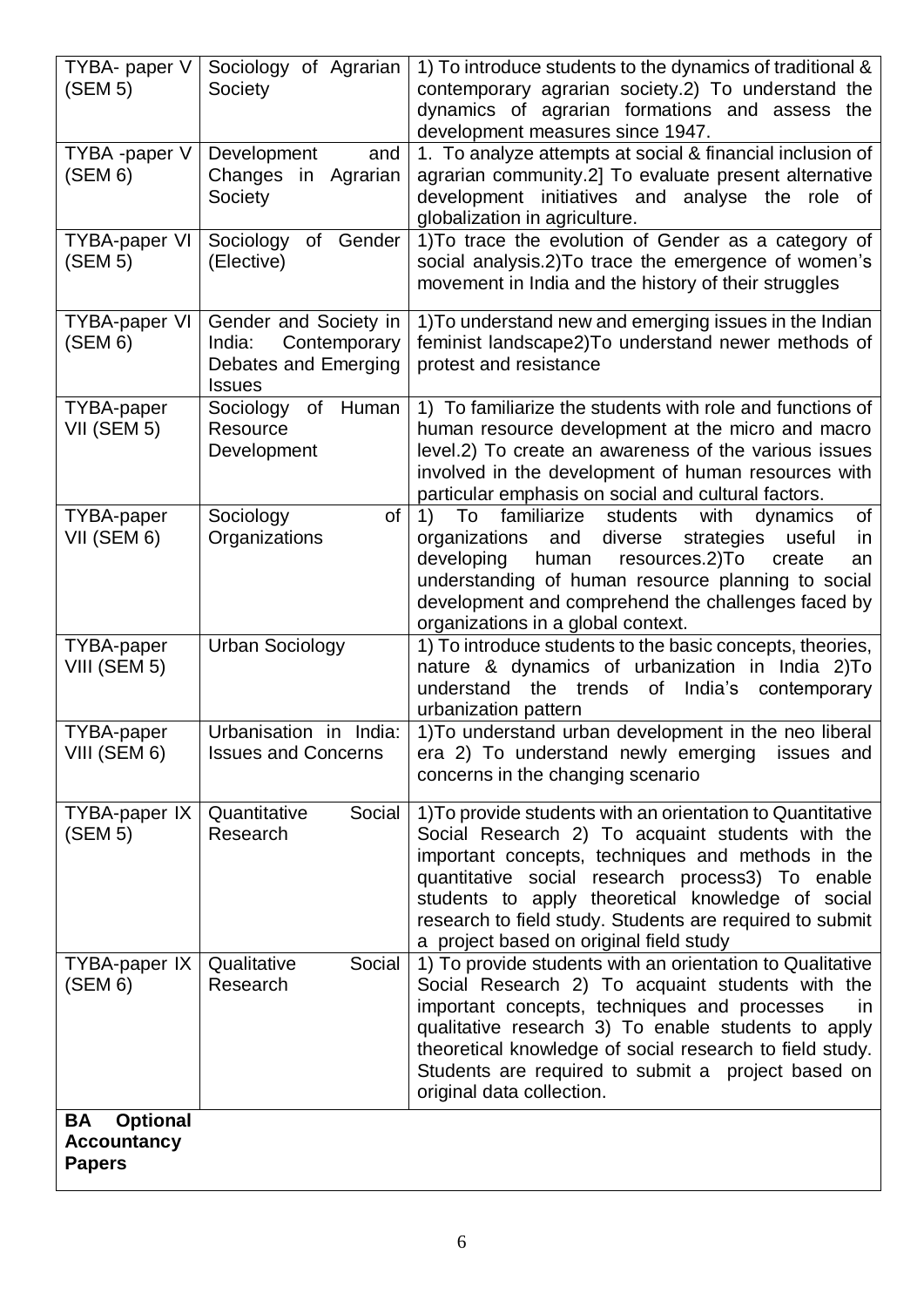| <b>SYBA</b>                    | Book-Keeping<br>&<br>Accountancy (Applied<br>Component)                                       | Learning basic theory and practical of Book-keeping<br>and Accountancy and formats of Bank Documents &<br><b>Financial Statements of Proprietary Concerns</b>                                                                                                                          |  |
|--------------------------------|-----------------------------------------------------------------------------------------------|----------------------------------------------------------------------------------------------------------------------------------------------------------------------------------------------------------------------------------------------------------------------------------------|--|
| <b>BSc</b><br>Programme<br>PO: |                                                                                               |                                                                                                                                                                                                                                                                                        |  |
| <b>BSc Physics</b><br>PSO:     |                                                                                               |                                                                                                                                                                                                                                                                                        |  |
| <b>FYBSc Paper 1</b>           | Classical<br>Physics,<br><b>Mathematical physics</b>                                          | The objective of this course is to enhance the problem<br>solving skills of students, and to give the basic<br>knowledge of Newton's law, optics thermodynamics<br>and mathematical methods which are required even for<br>those students who will opt for SYBSc in Micro Biology      |  |
| FYBSc paper 2                  | Modern<br>Physics,<br>Electricity<br>and<br>Electronics                                       | to make them aware of basics of Quantum mechanics,<br>to learn circuit theories and about electronic circuits<br>since this basic knowledge is required even for students<br>opting for other subjects in SY                                                                           |  |
| SYBSc paper 1                  | <b>Mechanics</b><br>and<br>thermodynamics<br>,Optics<br>Digital<br>and<br>Electronics         | After completing this course students should be able to<br>solve problems on mechanics, understand the laws of<br>thermodynamics and their significance, to know about<br>the different optical phenomena and to understand<br>digital circuits                                        |  |
| SYBSc paper 2                  | Vector calculus, Analog<br>Electronics , Quantum<br><b>Mechanics</b>                          | To learn the fundamental theorems, to know the<br>difference between classical and quantum mechanical<br>approach, to be able to design simple electronic circuits<br>using transistors and op-amps                                                                                    |  |
| SYBSc paper 3                  | <b>Applied Physics -I</b>                                                                     | This interdisciplinary course aims at teaching students<br>about acoustics, material science,<br>biophysics<br>Geophysics,<br>Communications,<br>Radiations and<br>microprocessors.                                                                                                    |  |
|                                | TYBSc paper 1   Mathematical Thermal<br>and Statistical Physics<br><b>Classical mechanics</b> | the students are expected to learn some mathematical<br>techniques required to<br>understand<br>the<br>physical<br>phenomena, to know the difference between classical<br>& quantum statistics, This course will introduce the<br>students to different aspects of classical mechanics |  |
| TYBSc paper 2                  | Solid<br><b>State</b><br><b>Physics</b><br>Electronics                                        | Understand<br>the<br>basics<br>of<br>crystallography<br>&<br>semiconductor physics to be able to understand the<br>working of multivibrators, oscillators etc.                                                                                                                         |  |
| TYBSc paper 3                  | Atomic<br>molecular<br>&<br>Physics,<br><b>Nuclear</b><br>physics                             | to be able to explain the atomic and molecular spectra<br>The course is built on exploring the fundamentals of<br>nuclear matter as well as considering some of the<br>important applications of nuclear physics                                                                       |  |
| TYBSc paper 4                  | Electro<br>dynamics,<br>Special<br>theory<br>οf<br>relativity                                 | to be able to understand the laws of electrodynamics To<br>be able to know how different everything appears at<br>high speeds and how everything is relative                                                                                                                           |  |
| Applied<br>components          | Analog circuits & digital<br>circuits                                                         | Students are exposed to different types of transducers<br>medical instruments, power supplies, measuring<br>devices<br>expected<br>learn<br>programming<br>to<br>in<br>microprocessor, microcontrollers, and also C++                                                                  |  |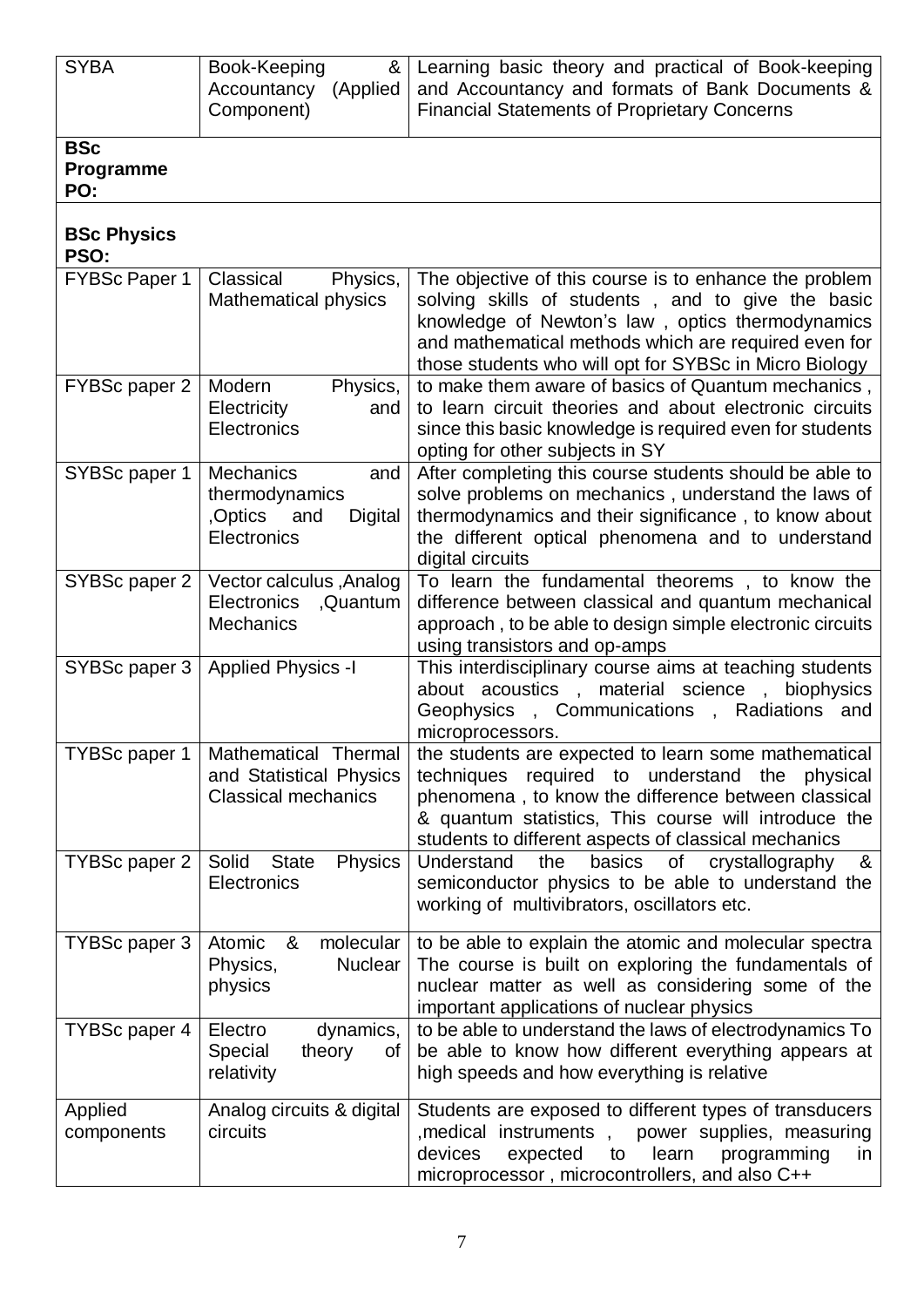| <b>BSc</b><br><b>Microbiology</b><br>PSO: |                                                                                                                         |                                                                                                                                                                                                                                            |
|-------------------------------------------|-------------------------------------------------------------------------------------------------------------------------|--------------------------------------------------------------------------------------------------------------------------------------------------------------------------------------------------------------------------------------------|
| FYBSc-Paper I                             | Fundamentals<br>&<br><b>Basics of Microbiology</b>                                                                      | Students learn to<br>appreciate the<br>history<br>and<br>fundamental<br>of<br>varied<br>concepts<br>groups<br>Οf<br>microorganism and properties of bio macromolecules.<br>Concepts of Biosafety and biological hazards are<br>introduced. |
| FYBSc - Paper<br>Ш                        | Basic Techniques and<br>Exploration<br>in<br>Microbiology                                                               | Exposed to with cultivation techniques and control of<br>microorganisms, and also to introduction to varied<br>applications.                                                                                                               |
| SYBSc -Paper                              | <b>Biomolecules</b><br>and<br>Microbial<br>taxonomy<br>Metabolism<br>&<br><b>Bioanalytical Analytical</b><br>Techniques | Students will be able to classify microorganisms and<br>understand the basics of bioenergetics and learnt about<br>different analytical techniques to estimate biomolecules                                                                |
| SYBSc -Paper<br>Ш                         | &<br>Environmental<br><b>Applied Microbiology</b>                                                                       | Students learn the impact of microorganisms in all<br>environments and their applications in Food and Dairy<br>Industry.                                                                                                                   |
| SYBSc - Paper<br>$\mathbf{III}$           | Introduction to Clinical<br>Microbiology<br>Fermented<br>Foods,<br>Food Sanitation and<br><b>Microbial Ecology</b>      | Begin to understand the role of microbes in causing<br>several common diseases, production of fermented<br>foods. Students gain insights into microbial evolution<br>and ecology.                                                          |
| <b>TYBSc-Paper I</b>                      | Microbial<br>genetics<br><b>RDNA</b><br>technology,<br><b>Bioinformatics</b><br>&<br>Virology                           | Learners can understand the basis of biological genetic<br>information and the mechanism of genetic exchange in<br>bacteria, fundamentals and advances in Virology and<br>basic concepts of rDNA technology                                |
| TYBSc - Paper<br>$\mathbf{I}$             | Medical Microbiology &<br>Immunology                                                                                    | Students conceptualize virulence factors of pathogens<br>and the intricate molecular mechanisms in causing<br>diseases, exposed to methods in<br>Diagnostic<br>microbiology. They are introduced to basic concepts of<br>Immunology.       |
| TYBSc -Paper<br>$\mathbf{III}$            | Microbial biochemistry:<br>part-1& II                                                                                   | Students achieve a basic understanding of nutrient<br>transport, metabolics processes and its regulation.                                                                                                                                  |
| TYBSc - Paper<br>IV                       | Bioprocess technology<br>Environmental<br>&<br>microbiology<br>applied<br>industrial<br>and<br>microbiology             | Students study techniques in different aspects of<br>Industrial microbiology and fermentation processes and<br>are made aware of their commercial and economic<br>aspects.                                                                 |
| TYBSc - Paper<br>V                        | Concepts<br>in<br>biotechnology<br>applications<br>of <sub>l</sub><br>biotechnology                                     | As an applied component, the students are exposed to<br>the biotechnology applications of microorganism and<br>overview of recombinant DNA technology which aids in<br>the same.                                                           |
| <b>BSc Maths</b>                          |                                                                                                                         |                                                                                                                                                                                                                                            |

**PSO:**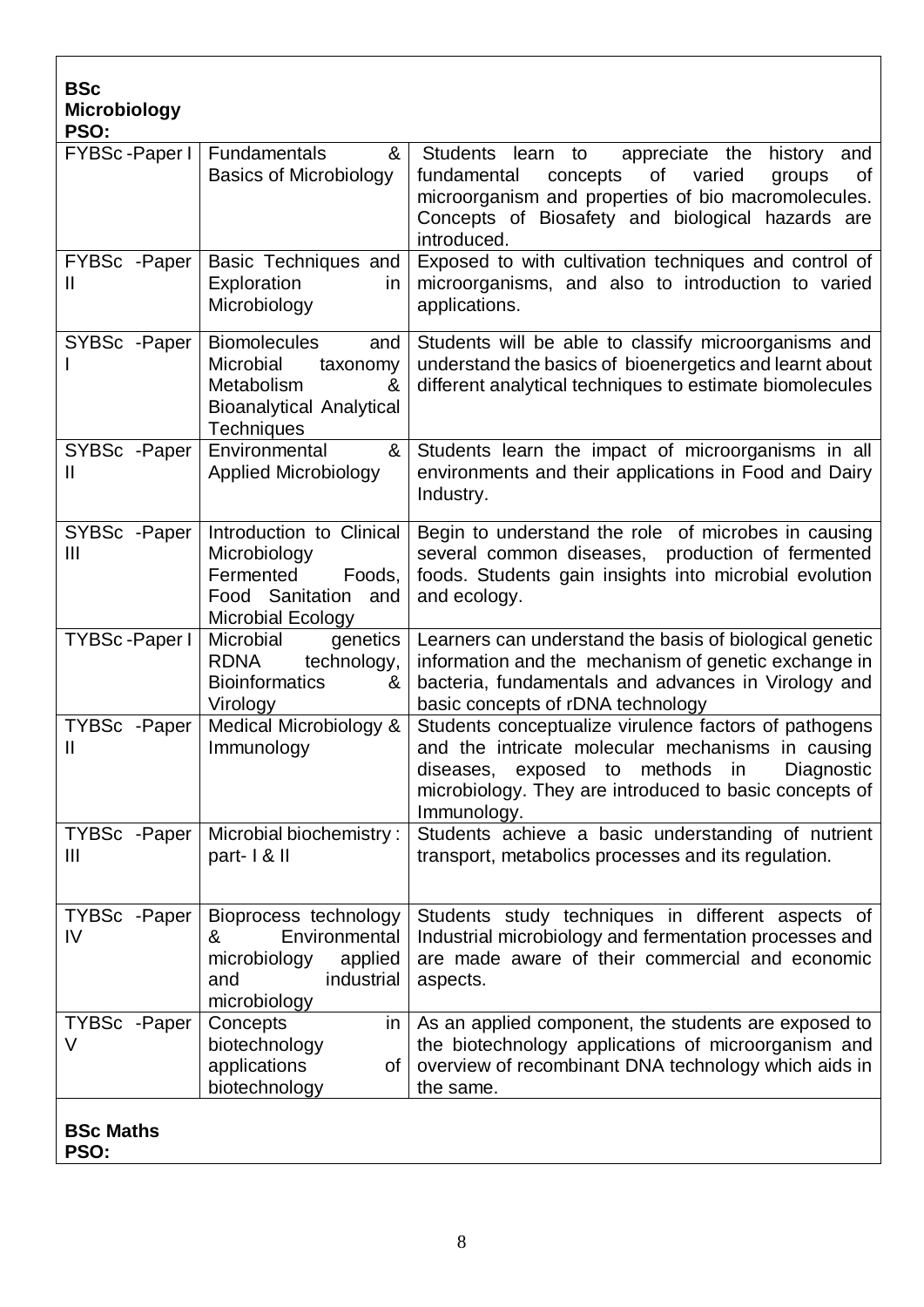| <b>FYBSC</b>    | Calculus-I                       | Describe the real line as a complete, ordered field,         |
|-----------------|----------------------------------|--------------------------------------------------------------|
| <b>MATHS-I</b>  |                                  | Determine the basic topological properties of subsets of     |
|                 |                                  | the real numbers, Use the definitions of convergence as      |
|                 |                                  | they apply to sequences, series, and functions,              |
|                 |                                  | continuity,<br>differentiability,<br>Determine<br>the<br>and |
|                 |                                  |                                                              |
|                 |                                  | integrability of functions defined on subsets of the real    |
|                 |                                  | line, Apply the Mean Value Theorem and the                   |
|                 |                                  | Fundamental Theorem of Calculus to problems in the           |
|                 |                                  | context of real analysis, and Produce rigorous proofs of     |
|                 |                                  | results that arise in the context of real analysis. Write    |
|                 |                                  | solutions to problems and proofs of theorems that meet       |
|                 |                                  | rigorous standards based on content, organization and        |
|                 |                                  | coherence, argument and support, and style and               |
|                 |                                  | mechanics.to                                                 |
| <b>FYBSC</b>    | Algebra<br>I and Linear          | 1) Students will be able to set up and solve linear          |
| <b>MATHS-II</b> | Algebra                          | systems/linear inequalities graphically/geometrically        |
|                 |                                  | and algebraically (using matrices).2. Represent vectors      |
|                 |                                  | analytically and geometrically, and compute dot and          |
|                 |                                  |                                                              |
|                 |                                  | cross products for presentations of lines and planes, 3.     |
|                 |                                  | Solve systems of linear equations, Analyze vectors in        |
|                 |                                  | R^n geometrically and algebraically, Recognize the           |
|                 |                                  | concepts of the terms span, linear independence, basis,      |
|                 |                                  | and dimension, and apply these concepts to various           |
|                 |                                  | vector spaces and subspaces, Use matrix algebra and          |
|                 |                                  | the related matrices to linear transformations.              |
| <b>SYBSC</b>    | <b>Calculus III</b>              | Perform operations with vectors in two and three             |
| <b>MATHS-I</b>  |                                  | dimensional space and apply to analytic geometry 2.          |
|                 |                                  | Differentiate and integrate vector-valued functions and      |
|                 |                                  | apply calculus to motion problems in two and three           |
|                 |                                  | dimensional space 3. Determine the limits, derivatives,      |
|                 |                                  | gradients of multivariate functions 4. At the end of the     |
|                 |                                  | course students will be familiar with the construction of    |
|                 |                                  | an integral from fundamental principles, including           |
|                 |                                  | important theorems. They will know when it is possible       |
|                 |                                  |                                                              |
|                 |                                  | to integrate or differentiate term-by-term and be able to    |
|                 |                                  | apply this to, for example, trigonometric series.            |
| <b>SYBSC</b>    | $\mathbf{III}$<br>Algebra<br>and | Use matrix algebra and the related matrices to linear        |
| <b>MATHS-II</b> | Ordinary<br><b>Differential</b>  | transformations, Compute and use determinants, Write         |
|                 | Equations                        | mathematical proofs and reason abstractly in exploring       |
|                 |                                  | properties of groups. • Use the division algorithm,          |
|                 |                                  | Euclidean algorithm, and modular arithmetic in               |
|                 |                                  | computations and proofs about the integers. • Construct      |
|                 |                                  | examples of, and explore properties of groups, including     |
|                 |                                  | symmetry groups, permutation groups and cyclic               |
|                 |                                  | groups. • Determine subgroups and factor groups of           |
|                 |                                  | finite groups. • Use and apply homomorphism's                |
|                 |                                  | between groups .Solve differential equations of first        |
|                 |                                  | order using graphical, numerical, and analytical             |
|                 |                                  | methods, Solve and apply linear differential equations of    |
|                 |                                  | second order (and higher), Analyze basic population          |
|                 |                                  |                                                              |
|                 |                                  | models, including both exponential and logistic growth       |
|                 |                                  | models,                                                      |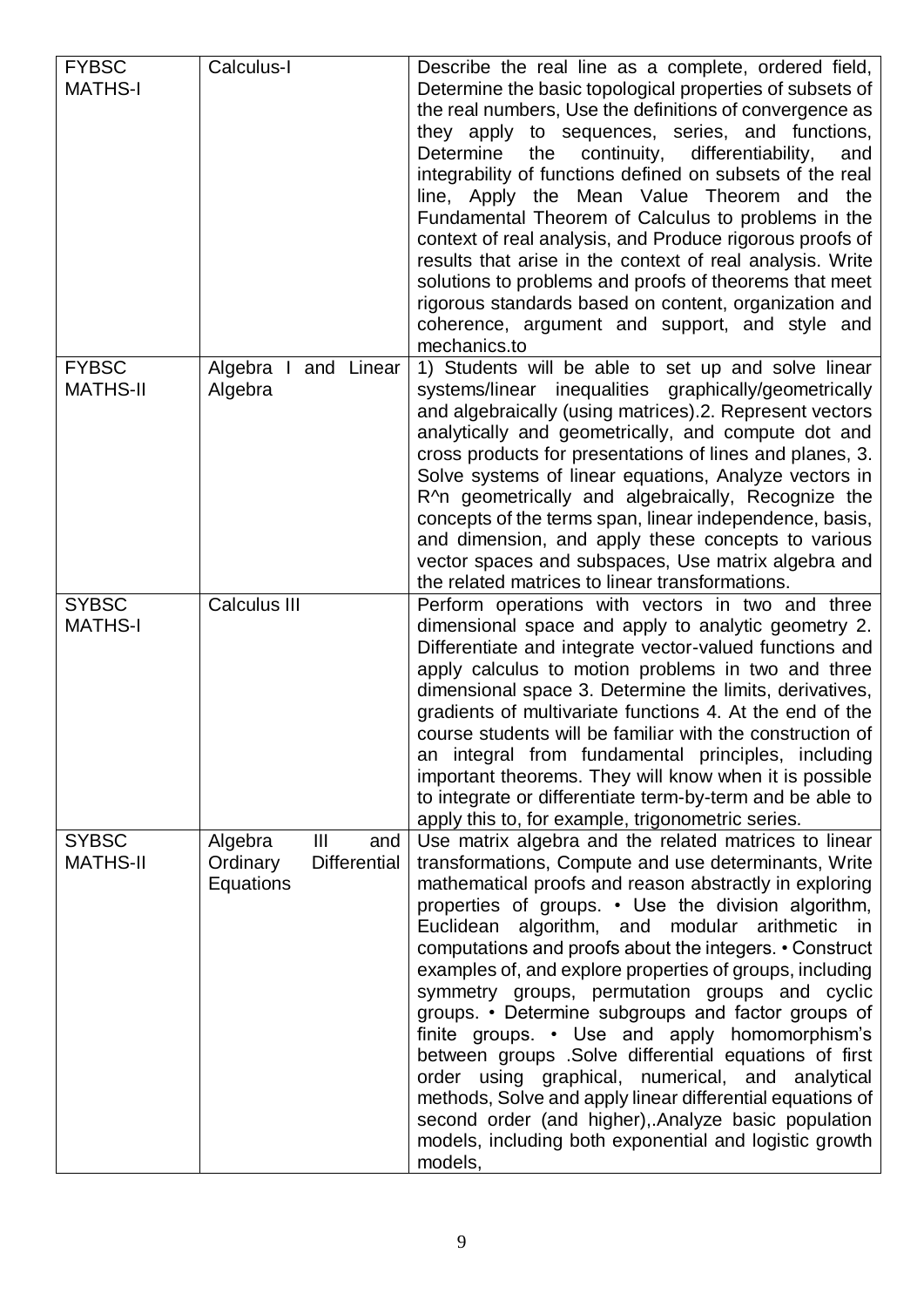| <b>SYBSC</b><br><b>MATHS-III</b>       | <b>Discrete Mathematics</b>                                                                                                                                                                                                                                                                                                                                                                                                                                                            | After completion of this course, the student will be able<br>to: solve the problems on simple and advance counting<br>in combinatorics. Student will learn about permutation<br>cycles and recurrence relation and function and can<br>solve the problems for the same.                                                                                                                                                                                                                                                                                                                                                                                                                                                                                                                                                                              |  |
|----------------------------------------|----------------------------------------------------------------------------------------------------------------------------------------------------------------------------------------------------------------------------------------------------------------------------------------------------------------------------------------------------------------------------------------------------------------------------------------------------------------------------------------|------------------------------------------------------------------------------------------------------------------------------------------------------------------------------------------------------------------------------------------------------------------------------------------------------------------------------------------------------------------------------------------------------------------------------------------------------------------------------------------------------------------------------------------------------------------------------------------------------------------------------------------------------------------------------------------------------------------------------------------------------------------------------------------------------------------------------------------------------|--|
| <b>TYBSC</b><br><b>MATHS-I</b>         |                                                                                                                                                                                                                                                                                                                                                                                                                                                                                        |                                                                                                                                                                                                                                                                                                                                                                                                                                                                                                                                                                                                                                                                                                                                                                                                                                                      |  |
| <b>TYBSC</b><br><b>MATHS-II</b>        | Linear Algebra                                                                                                                                                                                                                                                                                                                                                                                                                                                                         | After completion of this course, the student will be able<br>to: understand about quotient spaces, orthogonal<br>spaces, diagonalization of matrices, inner product<br>spaces and can solve the respective problems.                                                                                                                                                                                                                                                                                                                                                                                                                                                                                                                                                                                                                                 |  |
| <b>TYBSC</b><br><b>MATHS-III</b>       | Topology<br>οf<br>metric<br>spaces                                                                                                                                                                                                                                                                                                                                                                                                                                                     | After completing the course the student<br>can:1)<br>determine whether or not a given structure is a metric<br>space;2) state and apply the definitions of open, closed,<br>interior and closure to given cases and prove their basic<br>properties (3) know what it means for a metric space to<br>be complete, and can characterise compact and<br>connected metric spaces; 4) state the definition of<br>continuity of a function between two metric spaces and<br>study relevant propositions.                                                                                                                                                                                                                                                                                                                                                   |  |
| <b>TYBSC</b><br><b>MATHS-IV</b>        | Graph<br>Theory<br>and<br>Combinatorics                                                                                                                                                                                                                                                                                                                                                                                                                                                | After completion of the course, the student will be able<br>to: Explain the basic concepts of graph theory. apply the<br>basic concepts of mathematical logic describe and solve<br>some real time problems using concepts of graph theory                                                                                                                                                                                                                                                                                                                                                                                                                                                                                                                                                                                                           |  |
| <b>TYBSC</b><br>Applied<br>Component   | Computer<br>Programming<br>and<br><b>System Analysis</b>                                                                                                                                                                                                                                                                                                                                                                                                                               | the<br>knowledge and<br>understanding<br>Enhance<br>0f<br>Database analysis and design. Enhance the knowledge<br>of the processes of Database Development and<br>Administration using SQL and PL/SQL. Enhance<br>Programming and Software Engineering skills and<br>techniques using SQL and PL/SQ. Understanding a<br>functional hierarchical code organization. • Ability to<br>define and manage data structures based on problem<br>subject<br>domain.<br>Understanding<br>defensive<br>a<br>programming concept. Ability to handle possible errors<br>during program execution. knowledge of the structure<br>and model of the Java programming language,<br>(knowledge) 2. use the Java programming language for<br>various programming technologies (understanding) 3.<br>develop software in the Java programming language,<br>(application) |  |
| <b>BSc</b><br><b>Chemistry</b><br>PSO: | The purpose of the undergraduate chemistry program at the University of Mumbai<br>is to provide the basic concepts in chemistry and various laboratory resources to<br>prepare students for careers and as professionals in the field of chemistry, for<br>graduate study in chemistry, biological chemistry and related Industrial,<br>Pharmaceutical fields. Students will be able to explore new areas of research in<br>both chemistry and allied fields of science and technology |                                                                                                                                                                                                                                                                                                                                                                                                                                                                                                                                                                                                                                                                                                                                                                                                                                                      |  |
| Paper-I                                | <b>Physical Chemistry</b>                                                                                                                                                                                                                                                                                                                                                                                                                                                              | Students will gain an understanding of:<br>1. the application of mathematical tools to calculate<br>thermodynamic and kinetic properties<br>2. the derivation of rate equations from mechanistic<br>data<br>3. chemical equilibrium and its relationship with                                                                                                                                                                                                                                                                                                                                                                                                                                                                                                                                                                                        |  |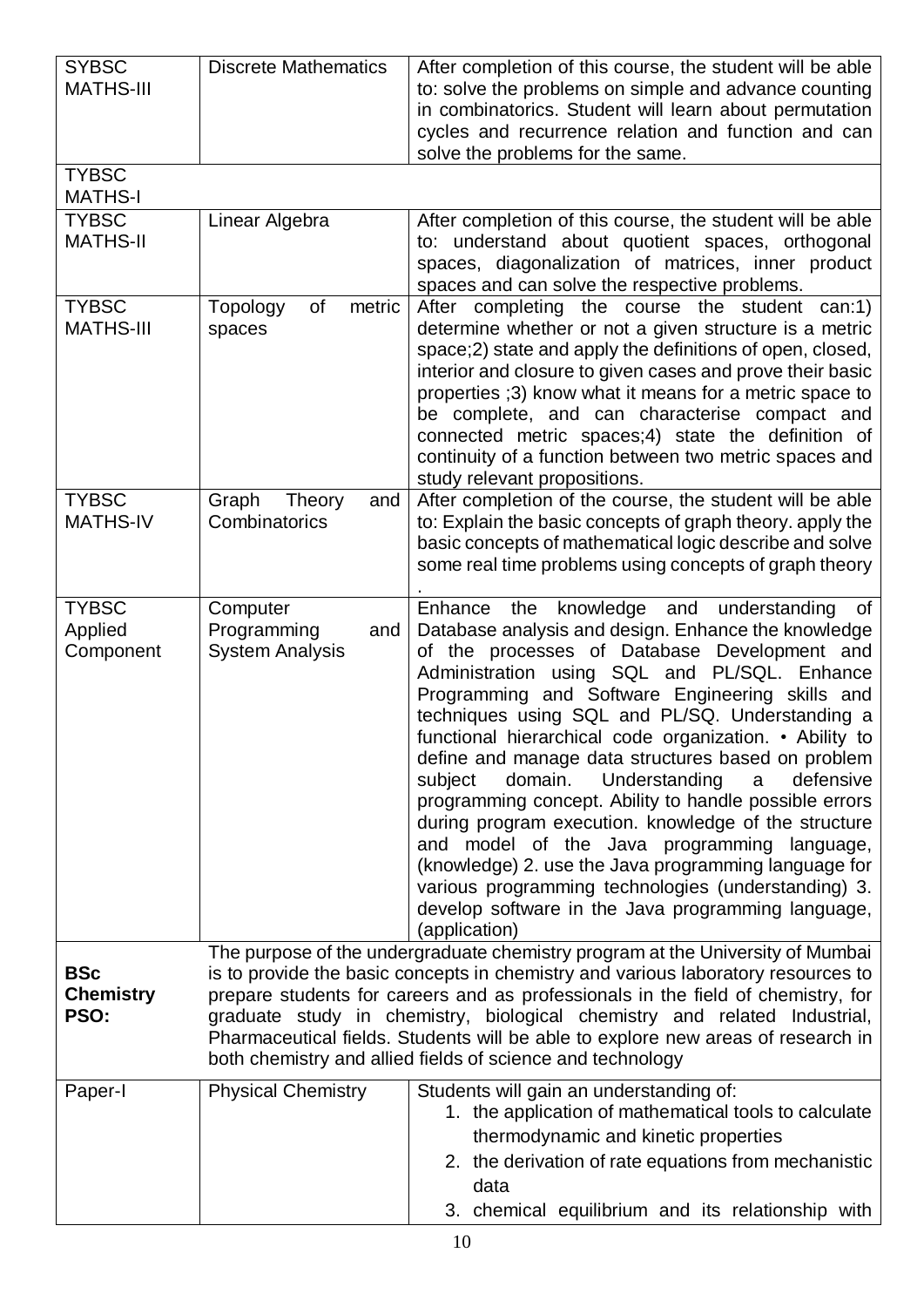|          |                      | thermodynamic quantities<br>4. basic quantum chemistry and atomic structures<br>of atoms<br>5. chemical kinetics; how reaction rates are<br>measured and represented in rate laws, and<br>applications of chemical kinetics in studying<br>enzyme mechanisms<br>thermodynamics,<br>different<br>6. concepts<br>in<br>thermodynamic quantities such as heat and work<br>how they are measured, related or<br>and<br>transformed from one to the other                                                                                                                                                                                                                                                                                                                                                                                                                         |
|----------|----------------------|------------------------------------------------------------------------------------------------------------------------------------------------------------------------------------------------------------------------------------------------------------------------------------------------------------------------------------------------------------------------------------------------------------------------------------------------------------------------------------------------------------------------------------------------------------------------------------------------------------------------------------------------------------------------------------------------------------------------------------------------------------------------------------------------------------------------------------------------------------------------------|
| Paper-II | In-organic Chemistry | Students will gain an understanding of:<br>1. The periodic table including s,p,d,f-bloock<br>elements<br>2. the bonding fundamentals for both ionic and<br>compounds,<br>including<br>covalent<br>electro<br>negativities, bond distances and bond energies<br>using MO diagrams and thermodynamic data<br>3. predicting geometries of simple molecules<br>4. the fundamentals of the chemistry of the main<br>group elements, and important real world<br>applications of many of these species<br>5. the use of group theory to recognize and assign<br>symmetry characteristics to molecules and<br>objects, and to predict the appearance of a<br>molecule's vibrational spectra as a function of<br>symmetry<br>6. the bonding models, structures, reactivity's, and<br>applications of coordination complexes, boron<br>hydrides, metal carbonyls, and organometallics |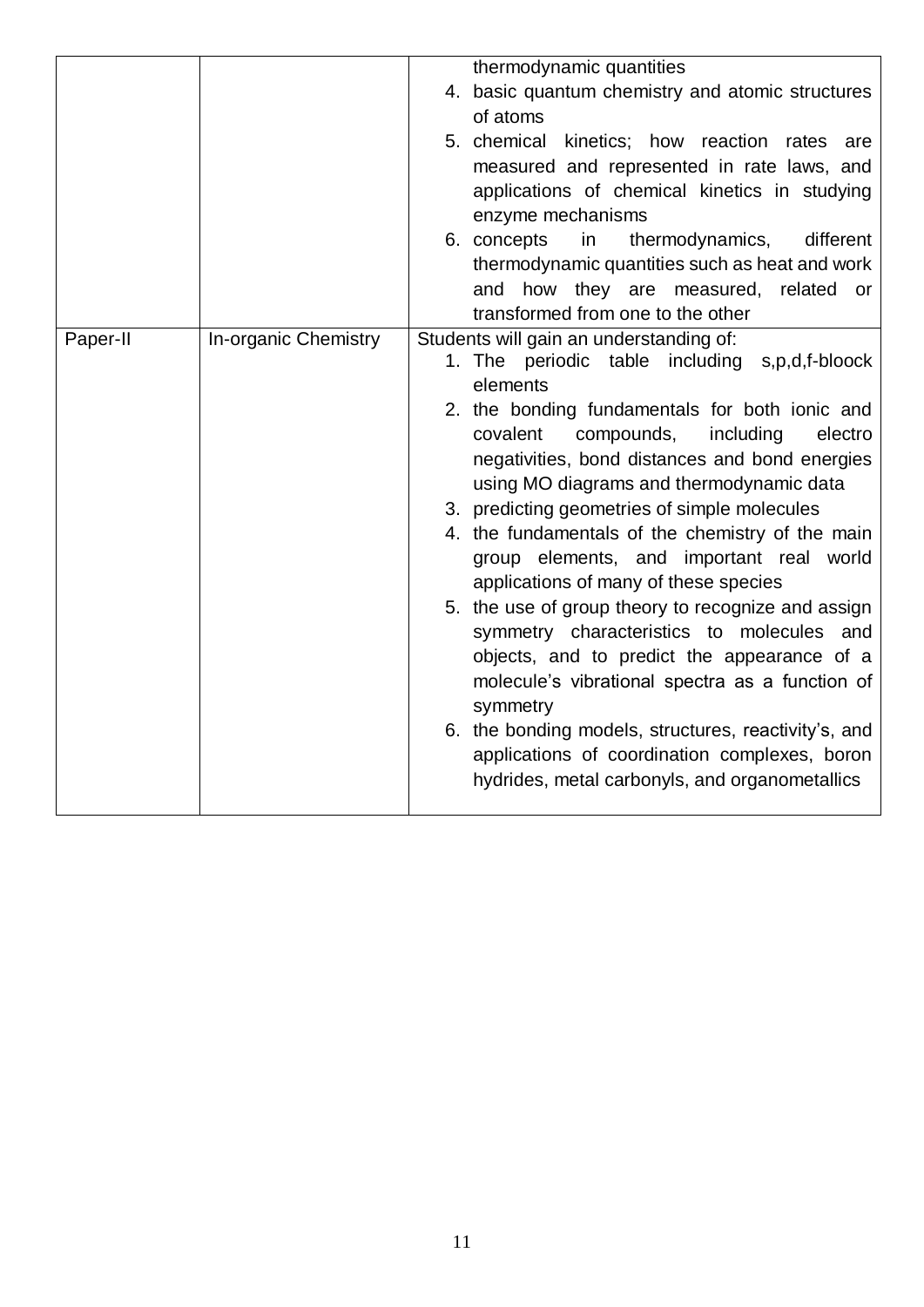| Paper-III | <b>Organic Chemistry</b>    | Students will gain an understanding of:<br>1. how to calculate limiting reagent, theoretical                |
|-----------|-----------------------------|-------------------------------------------------------------------------------------------------------------|
|           |                             | yield, and percent yield                                                                                    |
|           |                             | 2. how to engage in safe laboratory practices by                                                            |
|           |                             | handling laboratory glassware, equipment, and                                                               |
|           |                             | chemical reagents appropriately                                                                             |
|           |                             | 3. how to dispose of chemicals in a safe and                                                                |
|           |                             | responsible manner                                                                                          |
|           |                             | 4. how to characterize products by physical and<br>spectroscopic means including mp, IR, NMR,<br>GC, and MS |
|           |                             | 5. how to consult the scientific literature for physical<br>data and experimental procedures                |
|           |                             | 6. how to perform common laboratory techniques                                                              |
|           |                             | including reflux, distillation, recrystallization,                                                          |
|           |                             | vacuum filtration, and thin-layer chromatography<br>7. how to create and carry out work up and              |
|           |                             | separation procedures                                                                                       |
|           |                             | 8. how to critically evaluate data collected to                                                             |
|           |                             | determine the identity, purity, and percent yield of                                                        |
|           |                             | products and to summarize findings in writing in                                                            |
|           |                             | a clear and concise manner                                                                                  |
|           |                             | 9. how to predict the outcome of organic reactions                                                          |
|           |                             | using a basic understanding of the general                                                                  |
|           |                             | reactivity of functional groups and mechanism                                                               |
|           |                             | 10. Stereochemistry                                                                                         |
|           |                             | 11. Spectroscopic<br>techniques<br>for<br>structure<br>elucidation of compounds using UV.IR, NMR and        |
|           |                             | Mass spectroscopic techniques.                                                                              |
|           |                             |                                                                                                             |
| Paper-IV  | <b>Analytical Chemistry</b> | Analytical                                                                                                  |
|           |                             | Students will gain an understanding of:                                                                     |
|           |                             | 1. the use of an analytical balance for mass<br>measurement                                                 |
|           |                             | 2. the use of graduated cylinders, graduated                                                                |
|           |                             | pipettes, and volumetric pipettes for volumetric                                                            |
|           |                             | measurement<br>3. the use of thermometers and temperature probes                                            |
|           |                             | 4. Classical and Instrumental methods of analysis.                                                          |
|           |                             | calibration<br>5. the<br>and<br>simple<br>use                                                               |
|           |                             | spectrophotometers, pH meters, centrifuges, and                                                             |
|           |                             | vortexers                                                                                                   |
|           |                             | 6. the preparation of buffer solutions at a required                                                        |
|           |                             | pH, given a choice of solutions of acid/conjugate                                                           |
|           |                             | base pairs                                                                                                  |
|           |                             | 7. the identification of the absence or presence of a<br>number of cations or anions in solution, using     |
|           |                             |                                                                                                             |
|           |                             | based on acid-base, solubility, and<br>tests                                                                |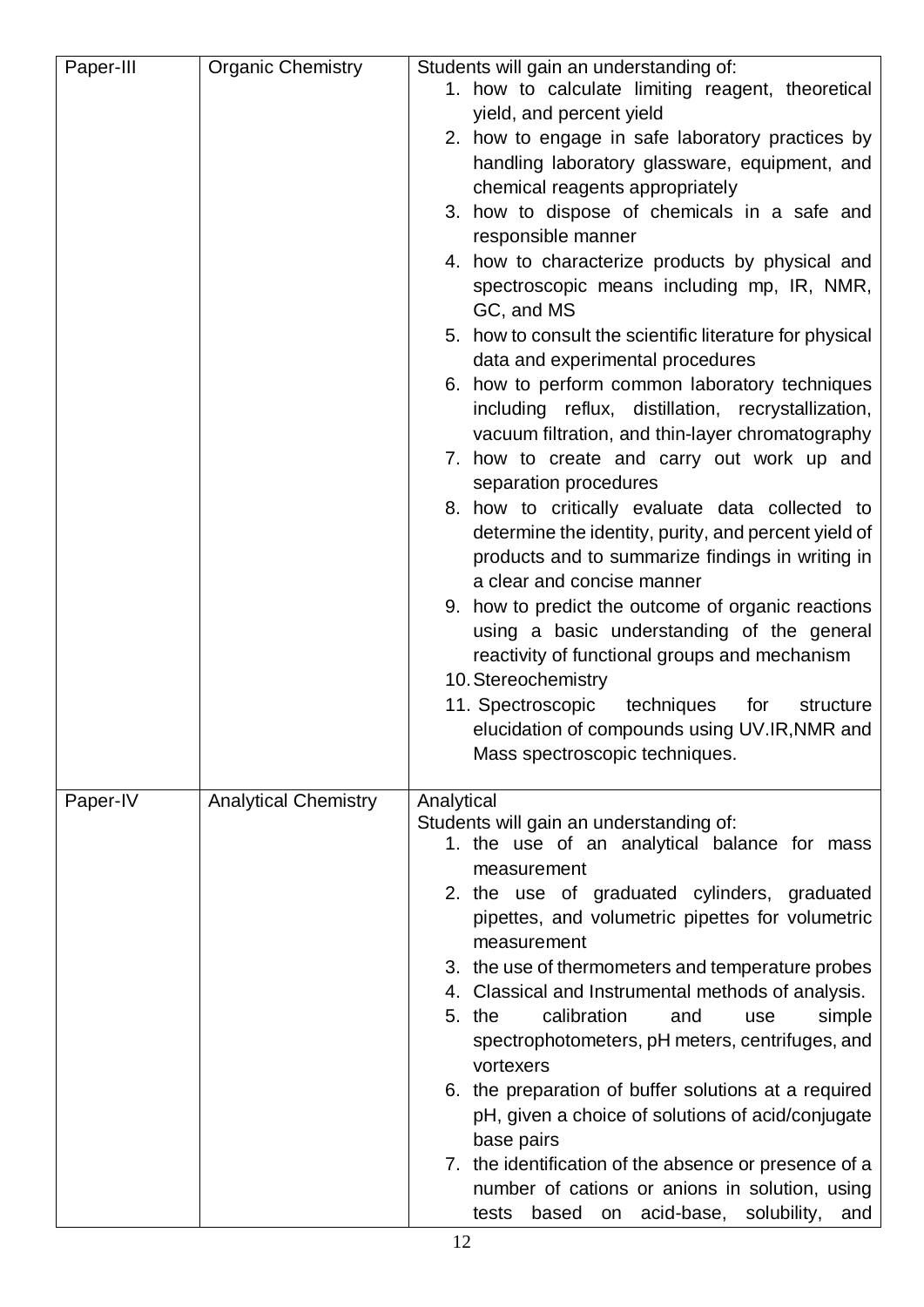|  | complexation equilibria                               |
|--|-------------------------------------------------------|
|  | 8. how to set up and use an electrolysis cell to      |
|  | determine the equivalent mass of an unknown           |
|  | metal                                                 |
|  | 9. ligand strengths by the stability of the complexes |
|  | and precipitates formed by the ligands with a         |
|  | given metal ion                                       |
|  | 10. The basic principle and working of different      |
|  | instruments such as GC, HPLC, AAS, Flame              |
|  | photometer etc                                        |
|  |                                                       |

| <b>BCom</b><br>Programme<br>PSO: |                                                                                                                                                     |                                                                                                                                                                                                                                                                                                                                                                                                                                                                                                                                                                                                                                                                                                                                                                                                                                                                                                                                                                                                                                                                                                                                                                                                                                                                                                                                   |
|----------------------------------|-----------------------------------------------------------------------------------------------------------------------------------------------------|-----------------------------------------------------------------------------------------------------------------------------------------------------------------------------------------------------------------------------------------------------------------------------------------------------------------------------------------------------------------------------------------------------------------------------------------------------------------------------------------------------------------------------------------------------------------------------------------------------------------------------------------------------------------------------------------------------------------------------------------------------------------------------------------------------------------------------------------------------------------------------------------------------------------------------------------------------------------------------------------------------------------------------------------------------------------------------------------------------------------------------------------------------------------------------------------------------------------------------------------------------------------------------------------------------------------------------------|
| <b>Accountancy</b><br>papers     |                                                                                                                                                     |                                                                                                                                                                                                                                                                                                                                                                                                                                                                                                                                                                                                                                                                                                                                                                                                                                                                                                                                                                                                                                                                                                                                                                                                                                                                                                                                   |
| <b>FYBCom</b>                    | No.<br>&<br>Paper<br>$\Box$<br>$\mathbf{II}$<br>&<br>Accountancy<br>Financial Management<br>(Discipline<br>Specific<br>Elective<br>(DSE)<br>Courses | Learning<br>Basic Accounting Standards, Financial<br>Statements of Manufacturing Concerns. Theory and<br>Practical of Departmental Accounts, Branch Accounts,<br>Consignment Accounts Hire Purchase, Fire Insurance<br>and conversion of Single Entry into Double Entry.                                                                                                                                                                                                                                                                                                                                                                                                                                                                                                                                                                                                                                                                                                                                                                                                                                                                                                                                                                                                                                                          |
| <b>FYBCom</b>                    | Mathematical<br>and<br><b>Statistical Techniques</b>                                                                                                | Students will understand factorial notation, fundamental<br>principle of counting, meaning of permutations and<br>combinations and difference between them, different<br>types of permutations and combinations Understand<br>factorial notation, fundamental principle of counting,<br>of permutations and combinations<br>meaning<br>and<br>difference<br>them,<br>different<br>between<br>of<br>types<br>permutations and combinations. Organize, present and<br>both numerically<br>interpret<br>statistical data,<br>and<br>graphically, the concept of interest and related term,<br>computation of interest and annuity, present and future<br>value, Use various methods to compute the probabilities<br>of events, the meaning of bivariate data, the concept of<br>correlation<br>between<br>variables,<br>two<br>concept<br>0f<br>regression Be familiar with index numbers methods and<br>have a detailed knowledge of the algebra. Be able to<br>provide practical solutions to general aggregation<br>problems. Understand the competing merits of different<br>approaches to index number problems and methods for<br>dealing with quality change and new goods, Solve basic<br>problems in probability theory, including problems<br>involving<br>the<br>binomial,<br>Poisson,<br>and<br>normal<br>distributions. |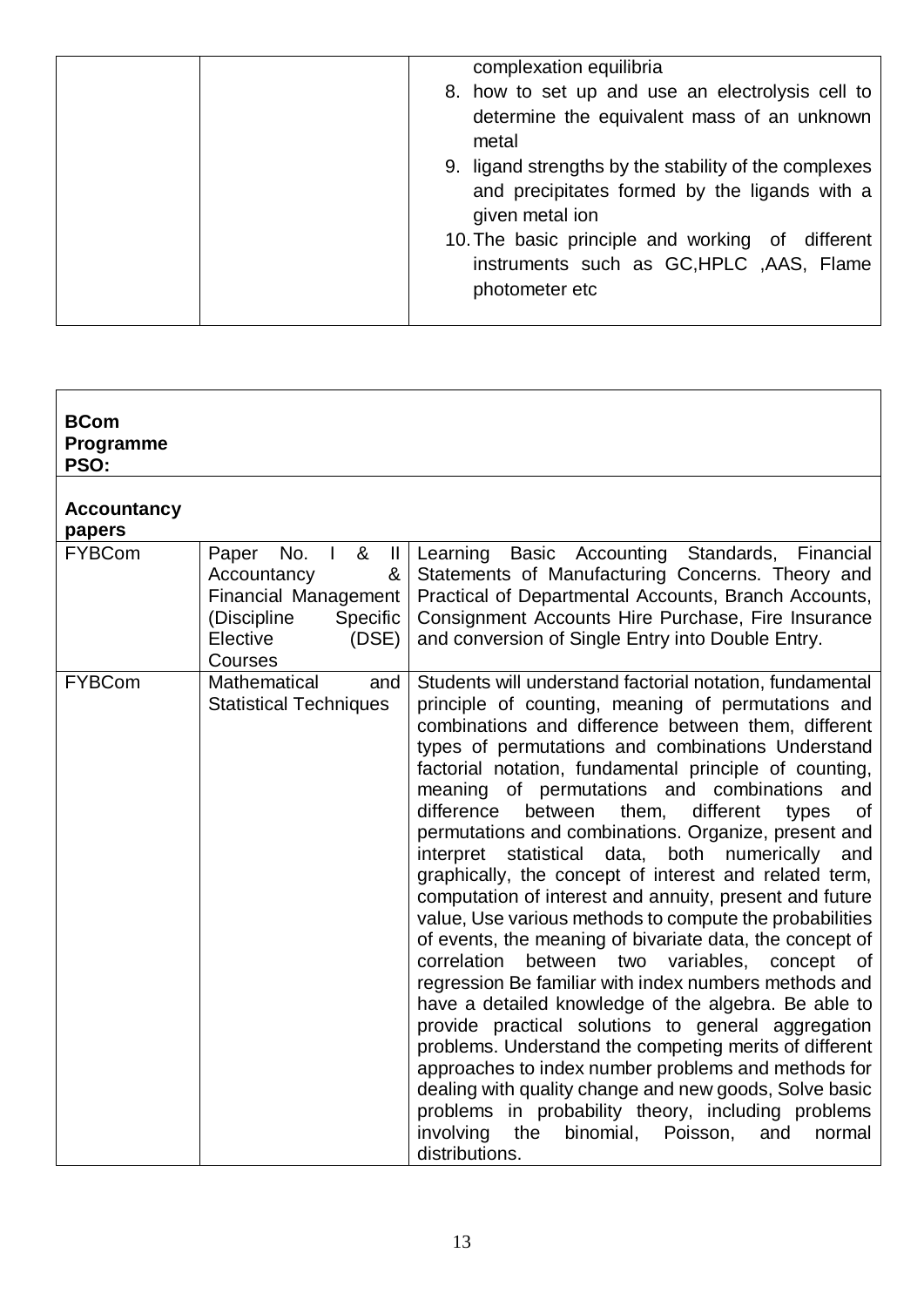| FY.B.Com                                                                                                               | Paper No. III & IV.<br>&<br>Accountancy<br><b>Financial Management</b><br><b>Discipline</b><br>Specific<br>$\blacksquare$<br>Elective<br>(DSE)<br>Courses | Learning theory and practical accounting relating to<br>Partnership Firms and Ltd Cos. i.e. Final Accounts,<br>Piecemeal Distribution, Amalgamation and Conversion<br>into Ltd Co,. Issue of Shares,<br>Redemption<br>of<br><b>Debentures</b>                                                                |
|------------------------------------------------------------------------------------------------------------------------|-----------------------------------------------------------------------------------------------------------------------------------------------------------|--------------------------------------------------------------------------------------------------------------------------------------------------------------------------------------------------------------------------------------------------------------------------------------------------------------|
| <b>SYBCom</b>                                                                                                          | No.<br>Paper<br>V<br>Introduction<br>to<br>Management<br>Accounting and Paper<br>No. VI Auditing                                                          | To understand basic concepts, importance<br>and<br>methods of capital budgeting how to calculate working<br>capital, different ratios, analysis and interpretation of<br>financial statements. Students are exposed to basics of<br>Auditing and Audit Process carried out by auditors in<br>Ltd. Companies. |
| <b>TYBCom</b><br>Paper No. VI &<br>IX                                                                                  | Cost<br>Accounting<br>$\mathbf{I}$<br>Specific<br><b>Discipline</b><br>Elective<br>(DSE)<br>Courses]                                                      | Learning Basics of Cost Accounting (theory and<br>practical of Material Cost, Labour Cost, Overheads,<br>Preparation of Cost Sheets, Methods and techniques of<br>Cost Accounting.                                                                                                                           |
| <b>TYBCom</b>                                                                                                          | Direct & Indirect Taxes<br>[ Ability Enhancement<br>Courses (AEC)]                                                                                        | Learning Basic knowledge and practical application of<br>Income Tax, Maharashtra Value Added Tax and Service<br>Tax.                                                                                                                                                                                         |
| <b>TYBCom</b><br>Financial<br>Accounting<br>Paper V & VIII<br>[Discipline<br>Specific<br>(DSE)<br>Elective<br>Courses] |                                                                                                                                                           | Learning Basics of Company<br>Final<br>Accounts,<br>Amalgamation of Companies, Internal Reconstruction,<br>Profit Prior to Incorporation, Investment Accounting,<br>Foreign Currency, Buy Back of Shares and IFRS.                                                                                           |
| <b>EVS</b>                                                                                                             |                                                                                                                                                           |                                                                                                                                                                                                                                                                                                              |
| <b>FYBCom</b>                                                                                                          | <b>EVS</b>                                                                                                                                                | Students have an understanding of the Environment<br>significance and man-<br>System,<br>its<br>environment<br><b>Students</b><br>relationship.<br>sensitized<br>the<br>are<br>to<br>environmental issues faced by the world and students<br>realise the need for sustainable ways for living.               |
| <b>FYBCom</b>                                                                                                          | <b>Bs. Economics I</b>                                                                                                                                    | The subject familiarises the students with<br>the<br>fundamentals of micro-economic theory & makes them<br>understand, predict the economic forces shaping real<br>world business decision.                                                                                                                  |
| <b>SYBCom</b>                                                                                                          | <b>Bs. Economics II</b>                                                                                                                                   | This course is designed to present an overview of<br>macroeconomic issues and introduces preliminary<br>models for the determination of output, employment,<br>interest rates, and inflation. Monetary and fiscal policies<br>discussed to<br>illustrate policy application of<br>are<br>macroeconomics.     |
| <b>SYBCom</b><br>Applied<br>Component                                                                                  | Indian<br>Financial<br>System                                                                                                                             | The student learns the remarkable changes in the<br>financial sector after 1991. The operations of both the<br>Central Bank and commercial banks, the opening of the<br>financial markets and the evolution of new instruments<br>and financial services are discussed.                                      |
| <b>Bs. Economics II</b><br><b>TYBCom</b>                                                                               |                                                                                                                                                           | The aim is to acquaint the students with the various<br>aspects of International Trade, Foreign exchange<br>market & recent foreign exchange rate policy, etc.                                                                                                                                               |
| <b>Commerce</b>                                                                                                        |                                                                                                                                                           |                                                                                                                                                                                                                                                                                                              |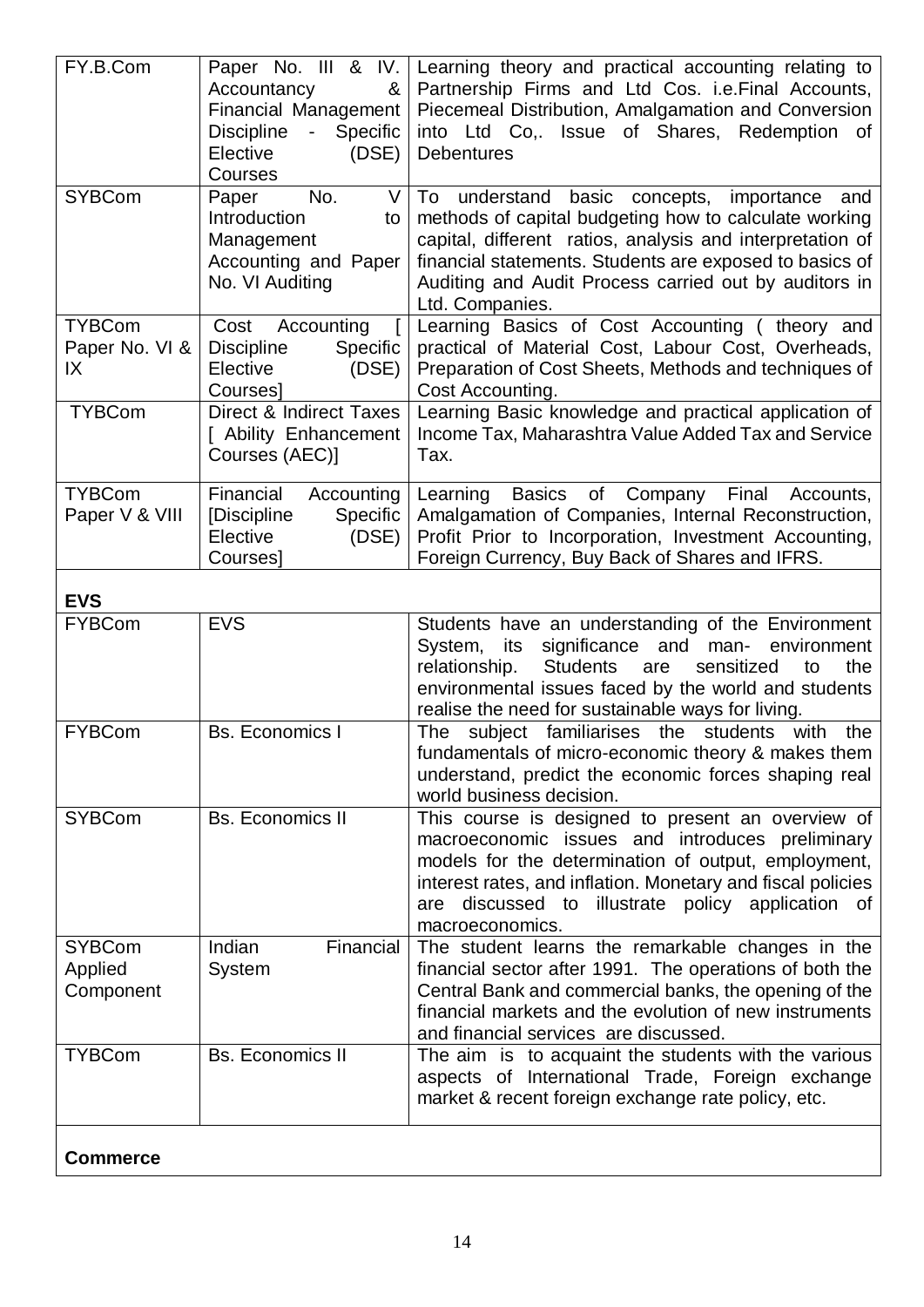| <b>FYBCom</b><br>Commerce I         | Introduction<br>to<br><b>Business</b>                | The course provides understanding of Concept of<br>Business,<br>objectives,<br>business environment<br>and<br>entrepreneurship.                                                                                                                                           |
|-------------------------------------|------------------------------------------------------|---------------------------------------------------------------------------------------------------------------------------------------------------------------------------------------------------------------------------------------------------------------------------|
| <b>FYBCom</b><br>Commerce II        | Introduction to Service<br>Sector                    | The course provides understanding of concepts in<br>Services, Services Mix, retail sector and e-commerce.                                                                                                                                                                 |
| <b>SYBCom</b><br>Commerce III       | Management:<br><b>Functions</b><br>and<br>Challenges | The course provides understanding of Concepts of<br>Management and Functions.                                                                                                                                                                                             |
| <b>SYBCom</b><br>Commerce IV        | Management:<br><b>Production &amp; Finance</b>       | The course provides understanding of Production<br>Management, Quality Management, Indian Financial<br>System and Recent Trends in Finance.                                                                                                                               |
| <b>SYBCom</b>                       | <b>Business Law</b>                                  | The course provides understanding of framework of<br>Indian Business Laws, legal aspects of business and<br>case law studies related to Business Laws.                                                                                                                    |
| <b>SYBCom</b>                       | Advertising                                          | The course provides understanding of concept of<br>advertising, IMC, classification, advertising agencies<br>and economic and social aspects of advertising. It also<br>gives knowledge about advertising media, creativity in<br>advertising and careers in advertising. |
| <b>TYBCom</b><br>Commerce V &<br>VI | <b>MHRM</b>                                          | The course provides understanding of Concepts of<br>Marketing, Marketing Mix, Consumer Behaviour, Market<br>segmentation and current issues in Marketing in<br>Semester V.                                                                                                |
| <b>TYBCom</b><br>Commerce VI        | <b>MHRM</b>                                          | The course provides understanding of Functions of<br>HRM, HRP, HRD and current issues in HRM.                                                                                                                                                                             |

| <b>SFCs</b><br><b>Unaided</b><br><b>Section</b>   | To develop subject specific technical as well as non-technical skills and enhance the<br>analytical ability of students.<br>To inculcate a positive outlook and ethical attitude and imbibe the values of integrity,<br>hard work, independent opinion and team work. |                                                                                                                                                                                                                                                                                       |  |
|---------------------------------------------------|-----------------------------------------------------------------------------------------------------------------------------------------------------------------------------------------------------------------------------------------------------------------------|---------------------------------------------------------------------------------------------------------------------------------------------------------------------------------------------------------------------------------------------------------------------------------------|--|
| <b>Banking</b><br>and<br><b>Insurance</b><br>PSO: |                                                                                                                                                                                                                                                                       |                                                                                                                                                                                                                                                                                       |  |
| <b>Banking</b><br>and                             | Environment and<br>Management of Financial<br>Services.                                                                                                                                                                                                               | Conceptual and basic understanding of the various<br>financial services which are in a nascent and developing<br>stage in our country. It also enables the students to be<br>well equipped with the functional aspects of financial<br>products and services available in our country |  |
| <b>Insurance</b><br>Sem 1                         | <b>Principles of Management</b>                                                                                                                                                                                                                                       | The student will be able to evaluate and integrate<br>management principles into management practices.in<br>the global context.                                                                                                                                                       |  |
|                                                   | Financial Accounting - I                                                                                                                                                                                                                                              | A revision on the basic concepts of Book keeping                                                                                                                                                                                                                                      |  |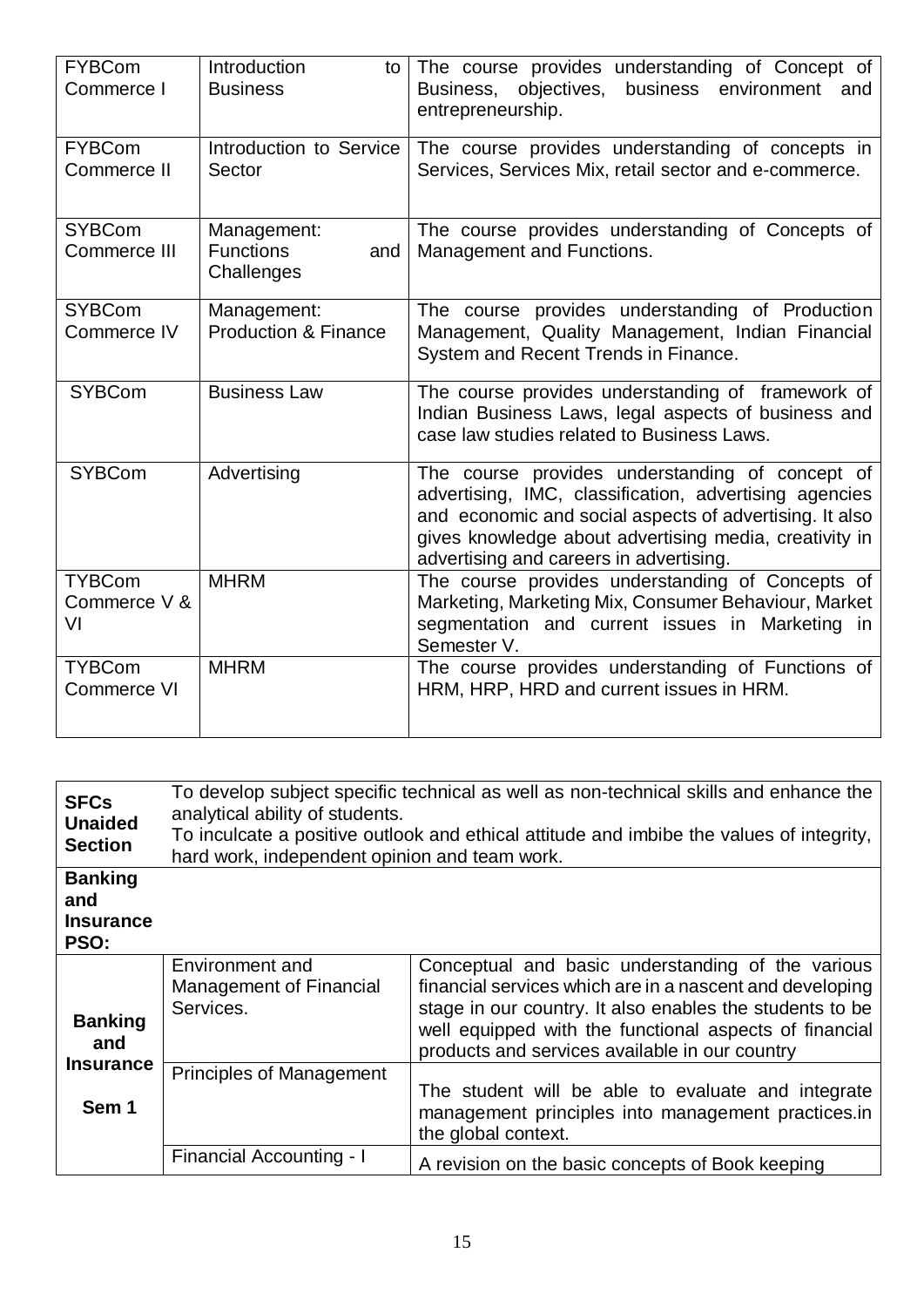| <b>Business Communication-I</b> | The students will gain the skills and knowledge of<br>communication in the business environment with a<br>strong focus on the understanding the theory of<br>communication in the business context and it's<br>application |
|---------------------------------|----------------------------------------------------------------------------------------------------------------------------------------------------------------------------------------------------------------------------|
| <b>Foundation Course - I</b>    | The students learn and understand topics of socisl<br>importance which makes them more sensitive towards<br>the society. This subject also provides scope for<br>projects hence improving their cognitive abilities.       |
| <b>Business Economics-I</b>     | It helps to demonstrate knowledge of general economy<br>theory and apply those theories in te analysis of<br>problems or issues                                                                                            |
| <b>Quantitative Methods-I</b>   | Students learn how to summarize data and how to make<br>appropriate decisions based on data. It helps to know<br>how statistics is commonly used in the real world.                                                        |

|                                           | Financial Accounting - II                        | The basics of accountancy and a brief revision on topics<br>taught in FYJC and SYJC, to ensure a strong foundation<br>development                                                                                    |
|-------------------------------------------|--------------------------------------------------|----------------------------------------------------------------------------------------------------------------------------------------------------------------------------------------------------------------------|
|                                           | <b>Business Communication -</b><br>Ш             | The student will learn effective business writing along<br>with persuasive and appropriate verbal and non verbal<br>communication, and interpersonal skills.                                                         |
|                                           | <b>Organisational Behaviour</b>                  | understanding group and individual performance and<br>activity within an organisation                                                                                                                                |
| <b>Banking</b><br>and<br><b>Insurance</b> | Quantitative Methods - II                        | Students learn how to summarize data and how to make<br>appropriate decisions based on data. It helps to know<br>how statistics is commonly used in the real world.                                                  |
| <b>SEM II</b>                             | <b>Business Law</b>                              | Understanding and application of basics of contract in<br>Commercial transaction, awareness of fundamental<br>rights and duties of a citizen.                                                                        |
|                                           | Principles & Practices of<br>Banking & Insurance | To train and equip the students with the dextry of skills<br>with which modern banking and insurance is run.                                                                                                         |
|                                           | <b>Foundation Course - II</b>                    | The students learn and understand topics of socisl<br>importance which makes them more sensitive towards<br>the society. This subject also provides scope for<br>projects hence improving their cognitive abilities. |

| <b>Banking</b><br>and | Financial Management -I       | Helps to understand importance of finance in business<br>world. It also teaches the various sources through which<br>finance can be raised & methods to maintain the<br>finance in business. |  |  |  |
|-----------------------|-------------------------------|----------------------------------------------------------------------------------------------------------------------------------------------------------------------------------------------|--|--|--|
| $Insurance \mid$      | <b>Management Accounting</b>  | Understanding the importance of accounts from<br>mangerial point of view.                                                                                                                    |  |  |  |
| <b>SEM III</b>        | <b>Mutual Fund Management</b> | Understanding of Basics of Mutual Fund with its legal<br>framework and guiding principles for Financial planning<br>and investment.                                                          |  |  |  |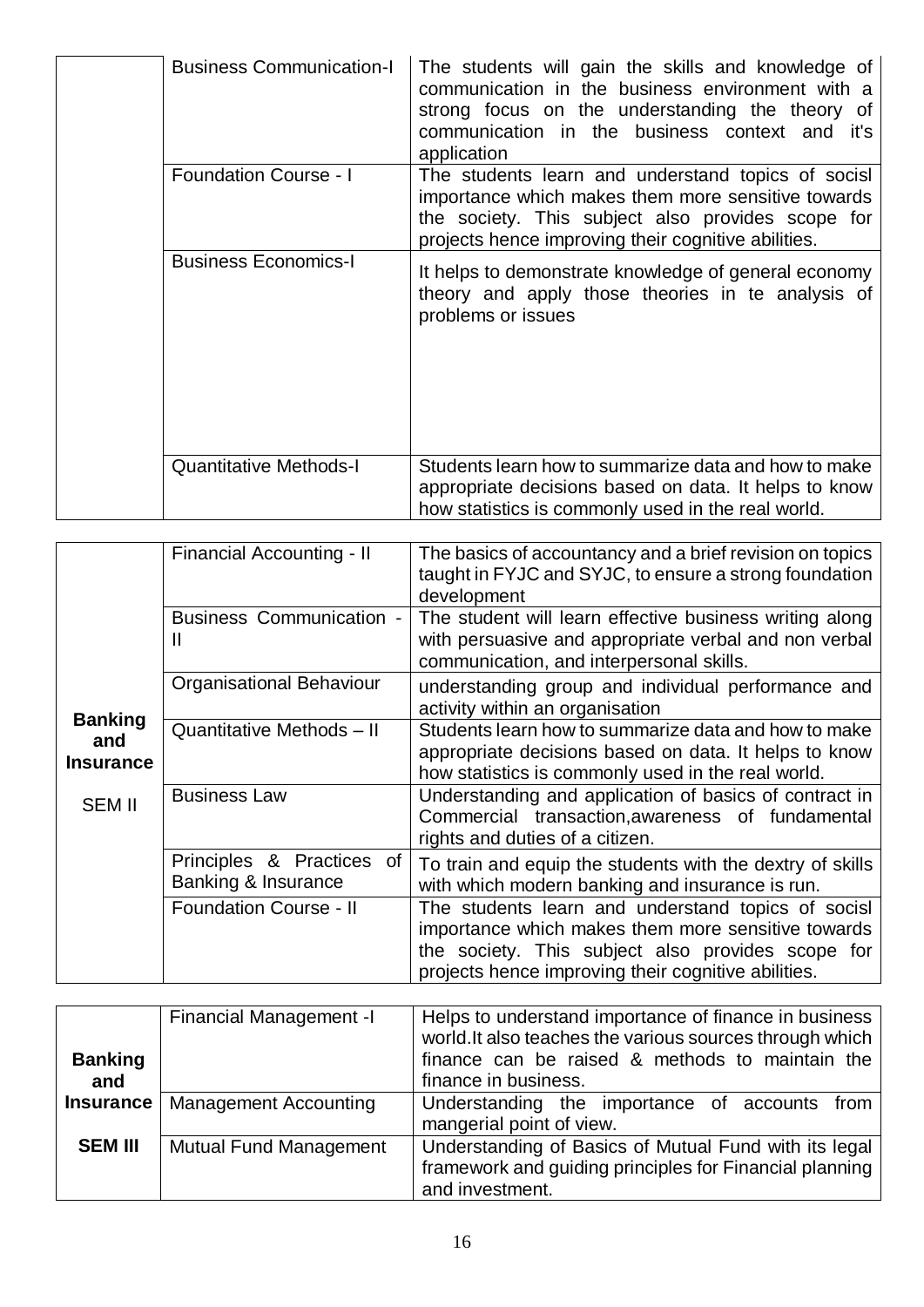| Information Technology in<br>Banking & Insurance - I         | Understanding E-commerce Framework, anatomy,<br>infrastructure, recent trends in E-commerce and its<br>Challenges, Basics of office automation.                                                                                              |
|--------------------------------------------------------------|----------------------------------------------------------------------------------------------------------------------------------------------------------------------------------------------------------------------------------------------|
| Foundation Course - III                                      |                                                                                                                                                                                                                                              |
| (An Overview of Banking)                                     | Overall View of banking industry, progress of banking<br>sectors, recent innovations and usage of ICT in<br>banking, micro finance and financial inclusion, etc.                                                                             |
| Financial Market<br>(Equity,<br>Debt, Forex and Derivatives) | Enhance the skills in understanding the availability of<br>funds and transmission mechanism with the help of<br>which the providers of funds can interact with the<br>borrowers/units and transfer the funds to them as and<br>when required |
| Taxation<br>Financial<br>οf<br><b>Services</b>               | Creates and develops the skill to calculate the taxable<br>income and ways and means to save the income                                                                                                                                      |

|                                   | Financial Management - II                              | Understanding of importance of sound financial<br>decision in the business concern.                                                                                                                |
|-----------------------------------|--------------------------------------------------------|----------------------------------------------------------------------------------------------------------------------------------------------------------------------------------------------------|
|                                   | <b>Cost Accounting</b>                                 | Helps student to understand the costing aspects of<br>calculating costs of goods and services                                                                                                      |
| <b>Banking</b><br>and             | Corporate & Securities Law                             | Understanding of repealed<br>sections,<br>legal<br>understanding and interpretation of various basics of<br>corporate and capital Market.                                                          |
| <b>Insurance</b><br><b>SEM IV</b> | Foundation Course - IV (An<br>overview of Insurance)   | Understanding of basics of insurance, its growth,<br>challenges and regulatory framework for insurance<br>with IRDA as a regulator and application of knowledge<br>for choosing an insurance plan. |
|                                   | Relationship<br>Customer<br>Management                 | helps to understand the relationship to be maintained<br>between the customers and the banking and<br>insurance organization for enhancing and expansion<br>of the services to a wider market.     |
|                                   | Information Technology<br>in<br>Banking & Insurance-II | analyse common business functions and identify,<br>develop appropriate<br>information<br>design<br>and<br>technology solutions                                                                     |
|                                   | <b>Business Economics-II</b>                           |                                                                                                                                                                                                    |

|                                            | Financial<br>Analysis    | Reporting                   | &  | will enable the students to understand<br>the<br>preparation of final accounts by both Banking &<br>insurance Companies                 |
|--------------------------------------------|--------------------------|-----------------------------|----|-----------------------------------------------------------------------------------------------------------------------------------------|
| <b>Banking</b>                             | Auditing                 |                             |    | Develops an understanding of work of an auditor in<br>different organisations.                                                          |
| and<br><b>Insurance</b><br><b>SEM</b><br>V | International<br>Finance | <b>Banking</b>              | &ା | to understand the concepts and broad activities of<br>International Banking & Finance besides studying<br>developments in India.        |
|                                            | Marketing<br>Insurance   | <b>Banking</b><br><b>in</b> | &  | To develop concepts in marketing and understand<br>about internet as a strategic medium for marketing &<br>sales efforts for a company. |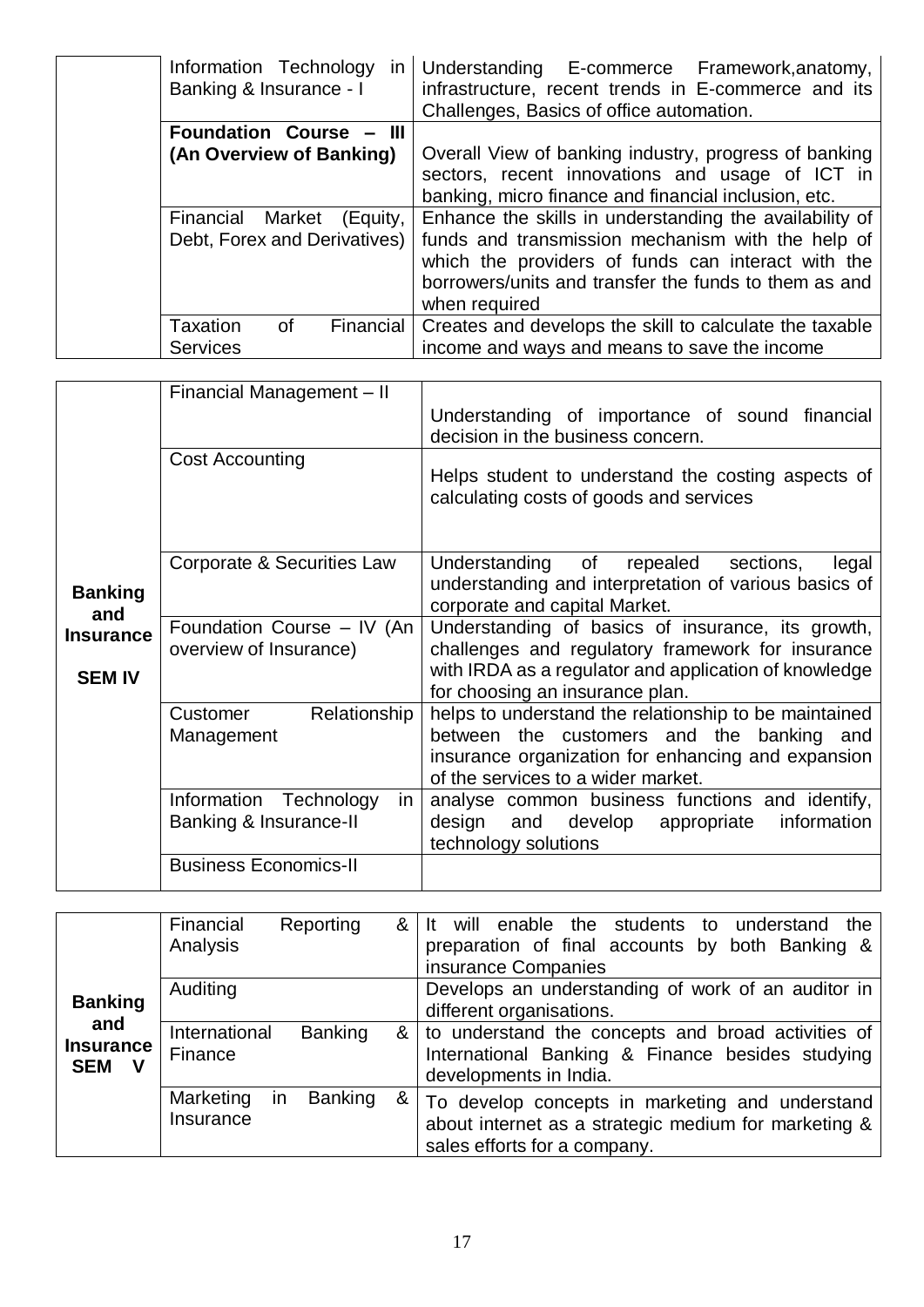| Security Analysis & Portfolio<br>Management | understand the benefit of diversification of holding a<br>portfolio of assets, and the importance played by the<br>market portfolio and know how to apply different<br>valuation models to evaluate fixed income securities,<br>stocks, and how to use different derivative securities to<br>manage their investment risks |
|---------------------------------------------|----------------------------------------------------------------------------------------------------------------------------------------------------------------------------------------------------------------------------------------------------------------------------------------------------------------------------|
| Services  <br>Financial<br>Management       | Understanding of Basics of financial services, types of<br>financial services and its role in Indian economy.                                                                                                                                                                                                              |
| <b>Project on Banking</b>                   | Develops Research Skill of Data collection, Data<br>Analysis and Data Interpretation and forming<br>conclusion based on projects.                                                                                                                                                                                          |

|                  | <b>Strategic Management</b>   | Develops an understanding of<br>general<br>and<br>competitive business environment through strategic<br>decision making |
|------------------|-------------------------------|-------------------------------------------------------------------------------------------------------------------------|
|                  | <b>Central Banking</b>        | Develops understanding about central bank, its role<br>and functioning in Indian Financial system                       |
|                  | Business Ethics & Corporate   | understanding ethical issues in business and role of                                                                    |
| <b>Banking</b>   | Governance                    | corporate governance practices                                                                                          |
| and              | <b>International Business</b> | evaluate the impact of world issues on organisation                                                                     |
| <b>Insurance</b> |                               | institutional business decision making                                                                                  |
| <b>SEM VI</b>    | HRM in Banking & Insurance    | highlights the role of human resources in success of<br>enterprise                                                      |
|                  | <b>Turnaround Management</b>  | Enable students to understand the need for revival of<br>sick and stressed business units                               |
|                  |                               | Develops Research Skill of Data collection, Data<br>Analysis and Data Interpretation and forming                        |
|                  | Project on Insurance          | conclusion with a special focus on insurance sector                                                                     |

# **BMS**

**PSO:**

| <b>FYBMS(1.1.1)</b>          | Introduction to Financial<br>Accounts I | The students understand the core concepts of<br>business finance and its importance in managing<br>business.                                                                                                               |
|------------------------------|-----------------------------------------|----------------------------------------------------------------------------------------------------------------------------------------------------------------------------------------------------------------------------|
| $\mathbf{H}$<br>FYBMS(1.1.2) | <b>Business Law</b>                     | The student will get an understanding of the Legal<br>Environment of Business. and apply basic legal<br>knowledge to business transactions.                                                                                |
| III<br><b>FYBMS(1.1.3)</b>   | <b>Business Statistics</b>              | The students will learn basic statistical methods, with<br>a focus on the application of these methods to the<br>business world.                                                                                           |
| IV<br>FYBMS(1.1.4)           | <b>Business Communication-</b>          | The students will gain the skills and knowledge of<br>communication in the business environment with a<br>strong focus on the understanding the theory of<br>communication in the business context and it's<br>application |
| $\vee$<br>FYBMS(1.1.5)       | <b>Foundation Course-I</b>              | The students understand the multi-cultural diversity<br>of Indian society, disparity, constitution,                                                                                                                        |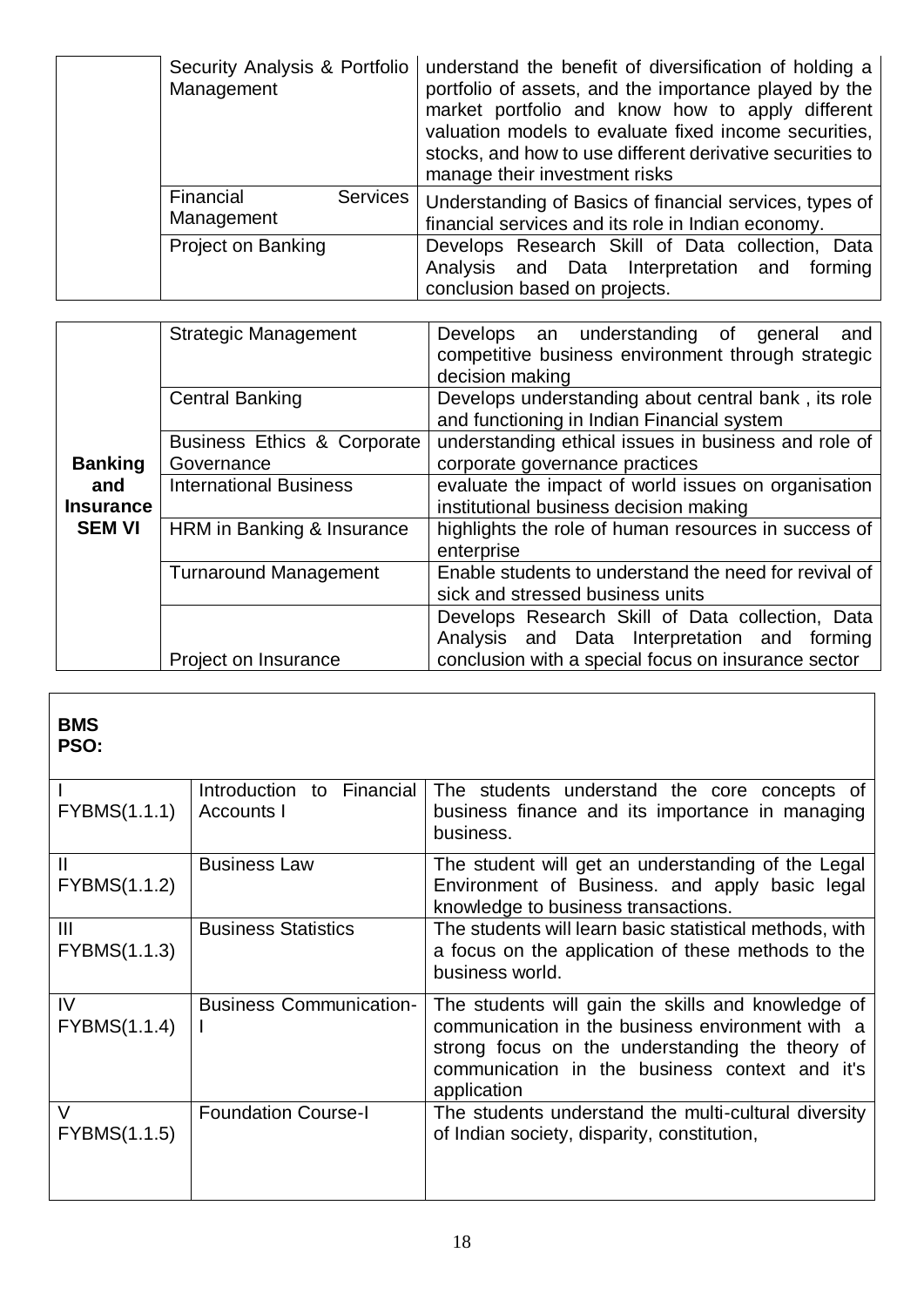| VI<br>FYBMS(1.1.6)            | Foundation of Human<br><b>Skills</b>                            | The students will get understanding of Human<br>nature, Group Behaviour, Organizational Culture and<br>Motivation at workplace 15                                |
|-------------------------------|-----------------------------------------------------------------|------------------------------------------------------------------------------------------------------------------------------------------------------------------|
| VII<br>FYBMS(1.1.7)           | <b>Business Economics-I</b>                                     | The students get an understanding of application of<br>economic concepts in business organisation                                                                |
| VIII<br>FYBMS(1.2.1)          | <b>Principles of Marketing</b>                                  | It will help the students to develop basic marketing<br>skills among student in order to cater to the needs of<br>marketing industries                           |
| IX<br>FYBMS(1.2.2)            | <b>Industrial Law</b>                                           | The students are to be acquainted with the Industrial<br>relations framework in our country                                                                      |
| $\sf X$                       | <b>Business Mathematics</b>                                     | The students learn to use basic mathematics in<br>solving problems in business.                                                                                  |
| XI<br>FYBMS(1.2.4)            | <b>Business Communication-</b><br>Ш                             | The student will learn effective business writing along<br>with persuasive and appropriate verbal and non-<br>verbal communication, and interpersonal skills.    |
| XII<br>FYBMS(1.2.5)           | Foundation<br>Course-I<br>Value Education and Soft<br>Skill=II  | The students will understand the impact of<br>globalisation on Indian society, human<br>rights,<br>ecology, stress, conflict and its management                  |
| XIII<br>FYBMS(1.2.6)          | <b>Business Environment</b>                                     | The students will<br>understand the concept,<br>significance and changing dimensions. Business of<br>Environment by analysing the macro environmental<br>factors |
| XIV<br>FYBMS(1.2.7)           | <b>Principles of Management</b>                                 | The student will be able to evaluate and integrate<br>principles<br>management<br>into<br>management<br>practices.in the global context.                         |
| SYBMS(2.1.1)                  | <b>Consumer Behaviour</b>                                       | The students develop an understanding about the<br>decision<br>making<br>process<br>consumer<br>and<br>its<br>applications in marketing function of firms        |
| $\mathbf{II}$<br>SYBMS(2.1.2) | Advertising                                                     | The students are equipped with the professional tools<br>to connect brands with audiences on all platforms                                                       |
| III<br>SYBMS(2.1.3)           | Information Technology in<br><b>Business Management-I</b>       | Interpret how information<br>The students can<br>technology affects business operations, and utilize<br>business technologies to their advantage.                |
| IV<br>SYBMS(2.1.4)            | Environmental<br>Management                                     | The students will be able to understand<br>the<br>organisations<br>as systems<br>and<br>their<br>role<br>in<br>environmental management.                         |
| V<br>SYBMS(2.1.5)             | <b>Business Planning &amp;</b><br>Entrepreneurial<br>Management | The student will learn the role and importance of<br>entrepreneurs in economic development and make<br>and interpret the business plan.                          |
| VI<br>SYBMS(2.1.6)            | <b>Accounting for Managerial</b><br>Decisions                   | It helps the students in explaining the core concepts<br>of accounts and finance and its importance in<br>managing a business                                    |
| VII<br>SYBMS(2.1.7)           | Strategic Management                                            | develops strategic awareness and<br>The student<br>strategy skills practiced in corporates                                                                       |
| VIII<br>SYBMS(2.2.1)          | <b>Integrated Marketing</b><br>Communication                    | The students will understand<br>how to set IMC<br>objectives and evaluate creative strategies in the light<br>of given marketing objectives and strategies       |
| IX<br>SYBMS(2.2.2)            | <b>Rural Marketing</b>                                          | The students will understand the concepts and<br>techniques of marketing management and their<br>application in rural marketing.                                 |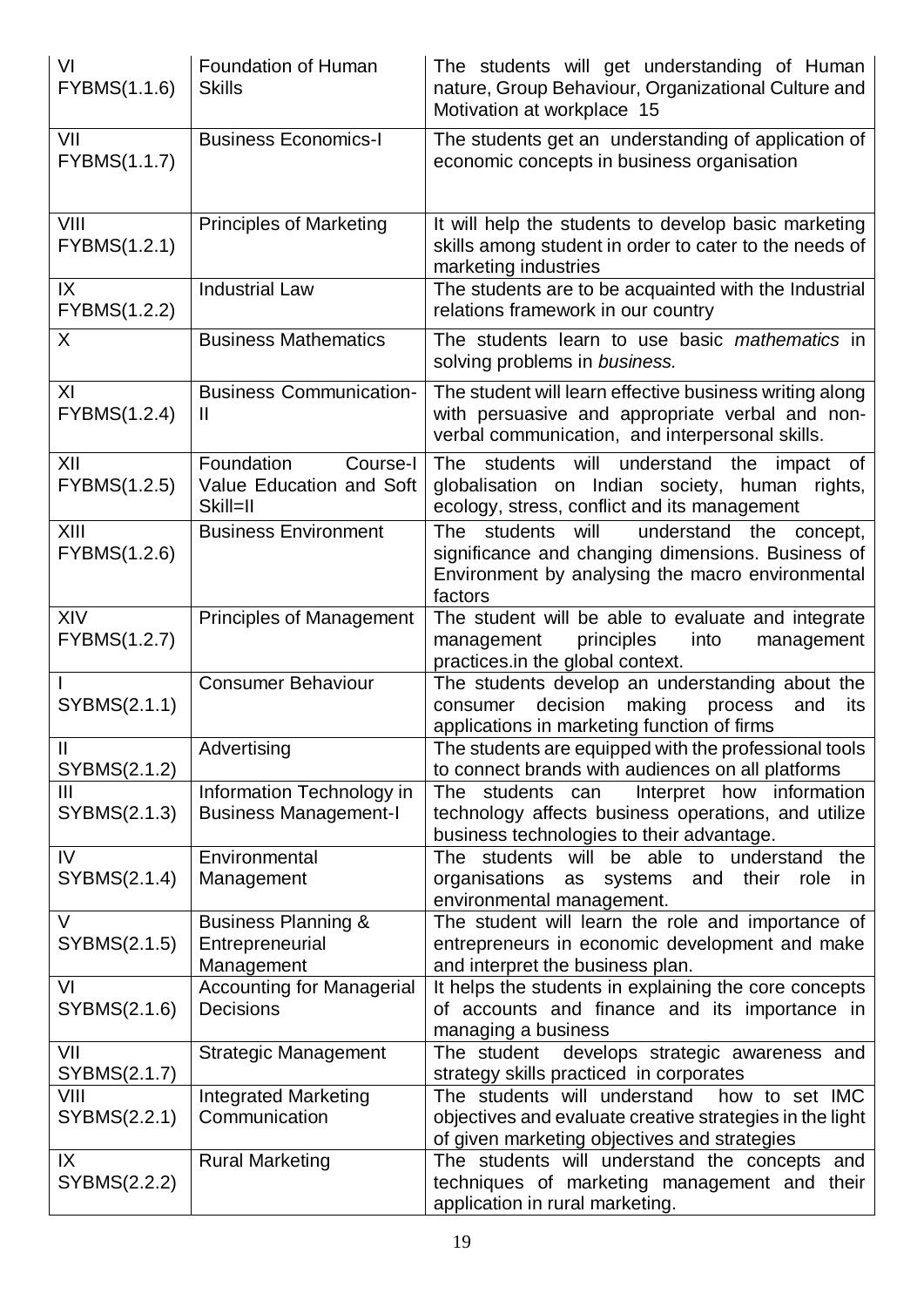| X.<br>SYBMS(2.2.3)             | Information Technology in<br><b>Business Management=II</b> | The students learn the necessary skills to enable<br>them to design and implement business information<br>systems.                                                                                                                  |
|--------------------------------|------------------------------------------------------------|-------------------------------------------------------------------------------------------------------------------------------------------------------------------------------------------------------------------------------------|
| XI<br>SYBMS(2.2.4)             | <b>Business Economics-II</b>                               | The students understand the macro economic<br>environment in global environment                                                                                                                                                     |
| XII<br>SYBMS(22.5)             | <b>Business Research</b><br><b>Methods</b>                 | It will inculcate the analytical abilities and research<br>skills among the students and give hands on<br>experience and learning in Business Research                                                                              |
| XIII<br>SYBMS(2.2.6)           | <b>Ethics &amp; Governance</b>                             | The student will understand the ethical principles and<br>problems that arise in a business environment and<br>understand the evolution, structures and issues in<br>corporate governance.                                          |
| XIV<br>SYBMS(2.2.7)            | <b>Production &amp; Total Quality</b><br>Management        | The students will learn the production systems -its<br>functions and maintenance of quality at different<br>production stages                                                                                                       |
| TYBMS(3.1.1)                   | <b>Services Marketing</b>                                  |                                                                                                                                                                                                                                     |
| TYBMS(3.1.2)                   | E-Commerce & Digital<br>Marketing                          | The student will understand the new avenues<br>internet and also<br>available due to<br>the<br>how<br>organisations use digital platform for marketing                                                                              |
| $\mathbf{III}$<br>TYBMS(3.1.3) | Sales & Distribution<br>Management                         | The students understand the Sales & Distribution<br>functions as an integral part of marketing functions in<br>a business firm                                                                                                      |
| IV<br>TYBMS(3.1.4)             | <b>Customer Relationship</b><br>Management                 | The students understand how customer relationship<br>management (CRM) systems can help organizations<br>manage and gain customer insights from marketing<br>information                                                             |
| V<br>TYBMS(3.1.5)              | Logistics & Supply Chain<br>Management                     | The students learn to apply logistics and purchasing<br>concepts to improve supply chain operations                                                                                                                                 |
| VI<br>TYBMS(3.1.6)             | <b>Corporate Communication</b><br>& Public Relations       | learn<br>role of effective<br>student<br>will<br>the<br>The<br>communication strategies and public relations in the<br>corporate environment                                                                                        |
| VII<br>TYBMS(3.2.1)            | <b>Brand Management</b>                                    | The student will understand the value of the<br>organisation which is created by building a brand and<br>generating equity out of that brand                                                                                        |
| VIII<br>TYBMS(3.2.2)           | <b>Retail Management</b>                                   | It enables students develop decision making skills<br>related to retailing including merchandise<br>and<br>expense planning, store layout, product line and<br>determination,<br>resource<br>pricing,<br>promotional<br>strategies. |
| IX<br>TYBMS(3.2.3)             | <b>International Marketing</b>                             | The student will acquire an in-depth knowledge and<br>understanding of international marketing<br>- the<br>processes, current challenges of all types of firms                                                                      |
| X                              | Media Planning &                                           | The students understand consumers' media usage                                                                                                                                                                                      |
| TYBMS(3.2.4)<br>ΧI             | Management<br><b>Operation Research</b>                    | and attitudes towards media<br>The students are introduced to practical application                                                                                                                                                 |
| TYBMS(3.2.5)                   |                                                            | of operations research in business                                                                                                                                                                                                  |
| XII                            | <b>Project Work</b>                                        | The students will be carrying out a project work which                                                                                                                                                                              |
| TYBMS(3.2.6)                   |                                                            | involves practical understanding of the theoretical                                                                                                                                                                                 |
|                                |                                                            | aspects.                                                                                                                                                                                                                            |

## **BA in Multimedia and Mass Communication (BAMMC); PREVIOUSLY KNOWN AS BMM**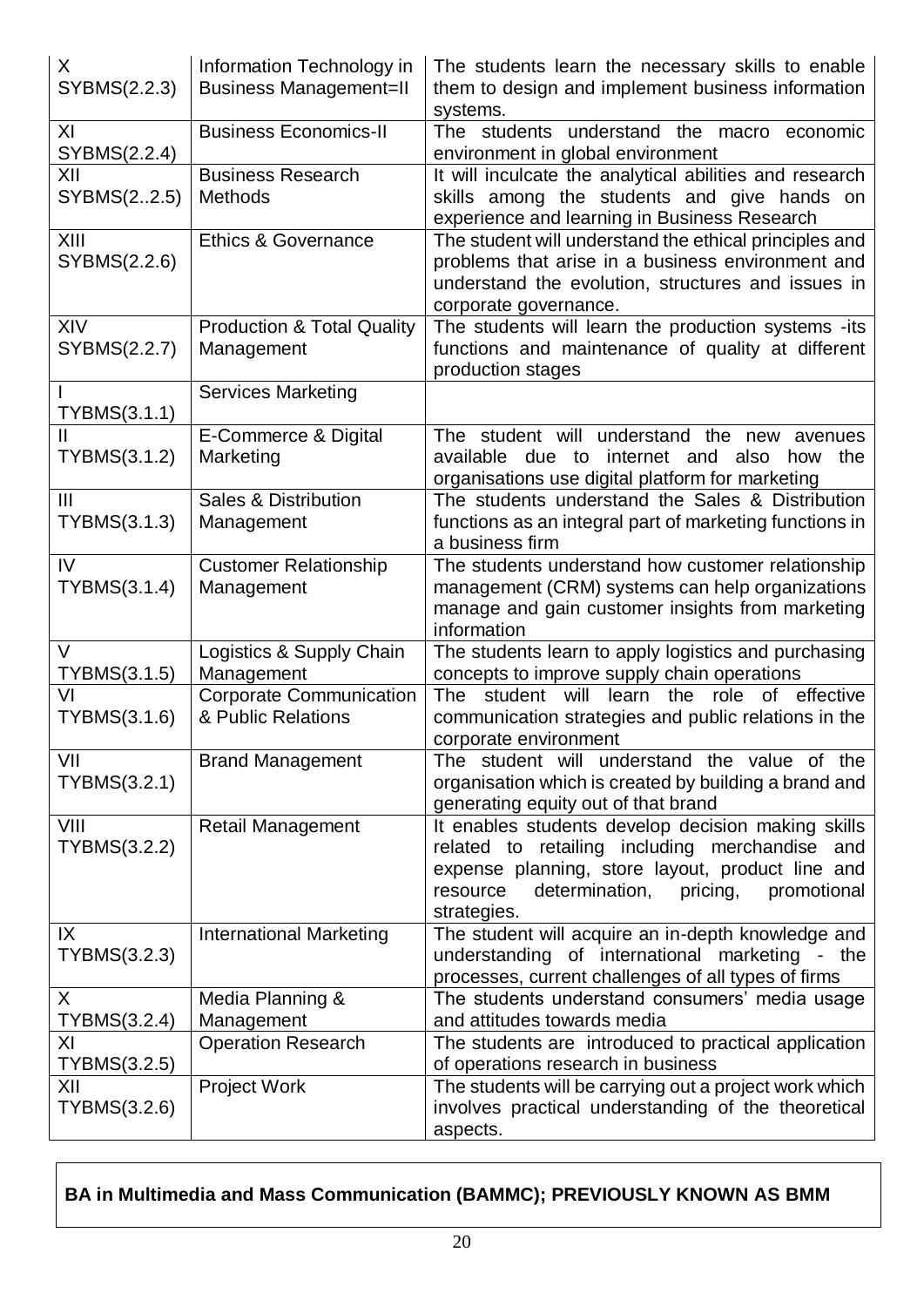- **PO:** 
	- 1. The program considers media industries and their relationship to culture and society, and the understanding of how communication works. The program emphasizes the development of critical thinking, professional writing skills and effective oral communication.
	- 2. The Communication and Media Studies major prepares students for a wide variety of careers in business and industry, advertising, public relations and journalism, or advanced study.
	- 3. This program will equip the learners with professional skills essential for making career in Entertainment industry, Cinema, Television, OTT Platforms, social media platforms etc.
	- 4. Students would demonstrate the ability to apply rhetorical principles in a variety of creative, cinematic, organizational, professional and journalistic venues.
	- 5. Knowledge, skills, and values that prepare them for future careers in our interconnected society, whether in mass media or advanced study
	- 6. Learners would develop a global awareness of political, social and corporate issues influenced by communication sensitivity and skills.
	- 7. Learners will understand mass media as a system of interrelated forces, including historical foundations, technological advances, economic dynamics, regulatory constraints, and ethical concerns. P
	- 8. Programme will also give them an improved sense of self-confidence and self-efficacy and an awareness of their responsibilities as professionals in their field.
	- 9. Learners will be able to create and design emerging media products, including blogs, digital audio, digital video, social media, digital photography, and multimedia.
	- 10. They will be better equipped to grasp the complex relationship between communication/media theories and a diverse set of individual, social, and professional practices.
	- 11. Learners will understand the underlying philosophical assumptions of, and be able to apply, communication research methods to address a range of media texts and audiences, production and technological practices, and relevant social issues.
	- 12. Learners will comprehend the foundations, process, and practices of writing for and about the media, and demonstrate proficiency in writing across platform.
	- 13. Learners will be able to conceptualize, design, and produce one or more works in media based on effective principles and practices of media aesthetics for a target audience.
	- 14. Learners will acquire the knowledge and skills required to pursue a career in the specialization of their choice.

| <b>BMM</b><br><b>SEMI</b> | <b>Effective Communication</b><br>Skills 1                         | make the students aware of functional and<br>To l<br>operational use of language in media. To equip or<br>enhance students with structural and analytical reading,<br>writing and thinking skills. To introduce key concepts of<br>communications.                                                                                                                                                                                      |
|---------------------------|--------------------------------------------------------------------|-----------------------------------------------------------------------------------------------------------------------------------------------------------------------------------------------------------------------------------------------------------------------------------------------------------------------------------------------------------------------------------------------------------------------------------------|
|                           | <b>Fundamentals of Mass</b><br>Communication                       | To introduce students to the history, evolution and the<br>development of Mass Communication in the world with<br>special reference to India. To study the evolution of<br>Mass Media as an important social institution. To<br>understand the development of Mass Communication<br>models. To develop a critical understanding of Mass<br>Media. To understand the concept of New Media and<br>Media Convergence and its implications. |
|                           | Landmark events in the<br>history of World, India &<br>Maharashtra | To know the background of special events that shaped<br>the world, India & Maharashtra.                                                                                                                                                                                                                                                                                                                                                 |
|                           | Introduction to Economics                                          | The aim of this paper is to introduce the basic concepts<br>of Micro & Macro Economics to First Year BMM<br>students. Coupled with this, a basic understanding of<br>the Indian economy is crucial for media students. This                                                                                                                                                                                                             |

### **PSO:**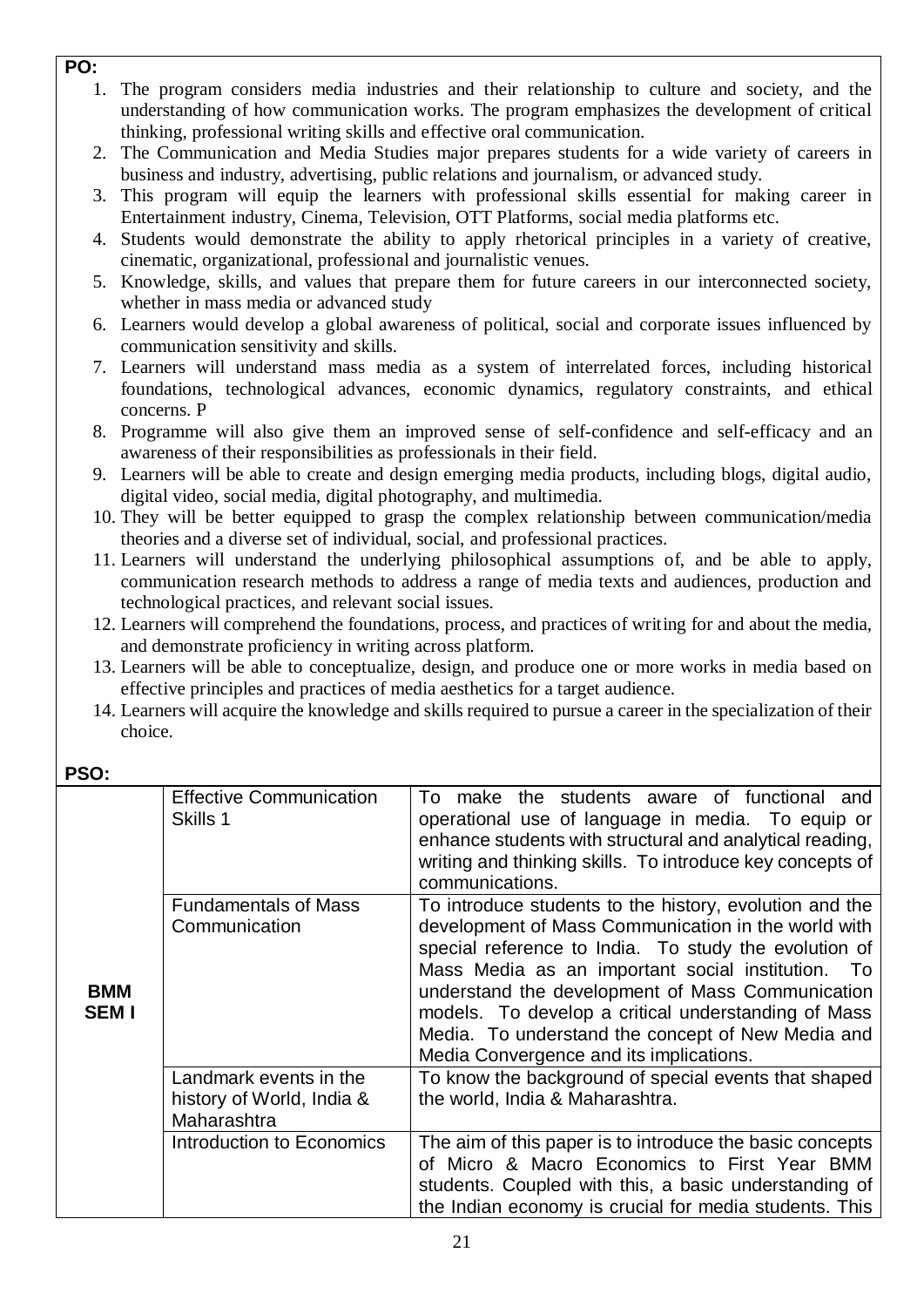|  |                           | will sensitise them on economic issues relevant to India,<br>Considering the augmenting importance of the media in<br>highlighting and debating such concerns, a brief<br>overview is essential.                                                                       |
|--|---------------------------|------------------------------------------------------------------------------------------------------------------------------------------------------------------------------------------------------------------------------------------------------------------------|
|  | Introduction to Computers | To equip the students with a general understanding of<br>computer basics for everyday use. To train them to use<br>this understanding to supplement their presentation<br>skills. To equip the student with basic knowledge of use<br>of technology in Media Industry. |
|  | Introduction to Sociology | To acquaint the students with the basic foundations of<br>Sociology To establish the relationship between<br>Sociology and Mass Media To discuss Mass Media<br>from a sociological perspective To highlight the need<br>and relevance of Sociology in Mass Media.      |

|                             | Principles of<br>Management                                         | To make students aware of Management Process.                                                                                                                                                                                                                                                                                                                                                                                           |
|-----------------------------|---------------------------------------------------------------------|-----------------------------------------------------------------------------------------------------------------------------------------------------------------------------------------------------------------------------------------------------------------------------------------------------------------------------------------------------------------------------------------------------------------------------------------|
| <b>BMM</b><br><b>SEM II</b> | Principles of<br>Marketing                                          | To understand marketing Concepts.                                                                                                                                                                                                                                                                                                                                                                                                       |
|                             | Effective<br>Communication<br>Skills 2                              | To advance the communication and translation skills acquired<br>in the first semester                                                                                                                                                                                                                                                                                                                                                   |
|                             | Introduction to<br>Media Psychology                                 | To impart knowledge of the basic concepts and modern trends<br>in psychology. 2. To provide an interdisciplinary study of<br>concepts in the field of media, communication and psychology.<br>3. To expose students to a multicultural understanding, use,<br>influence and impact of media. 4. To prepare students for a<br>future filled with opportunities in the field of media and<br>communication.                               |
|                             | Introduction to<br>Literature                                       | To give exposure to media students to various forms of<br>Literature To make them understand how literature reflects<br>contemporary period To identify relation between Literature<br>and Media                                                                                                                                                                                                                                        |
|                             | <b>Political Concept &amp;</b><br><b>Indian Political</b><br>System | To acquaint the students with fundamental political concepts<br>essential for understanding political systems and theories. To<br>orient the students to the Indian Constitution and the functioning<br>of the Indian political system. To provide the students with a<br>strong base in the 'Indian Political System' and to expose them<br>to its dynamics and complexities. To establish a link between<br><b>Politics and Media</b> |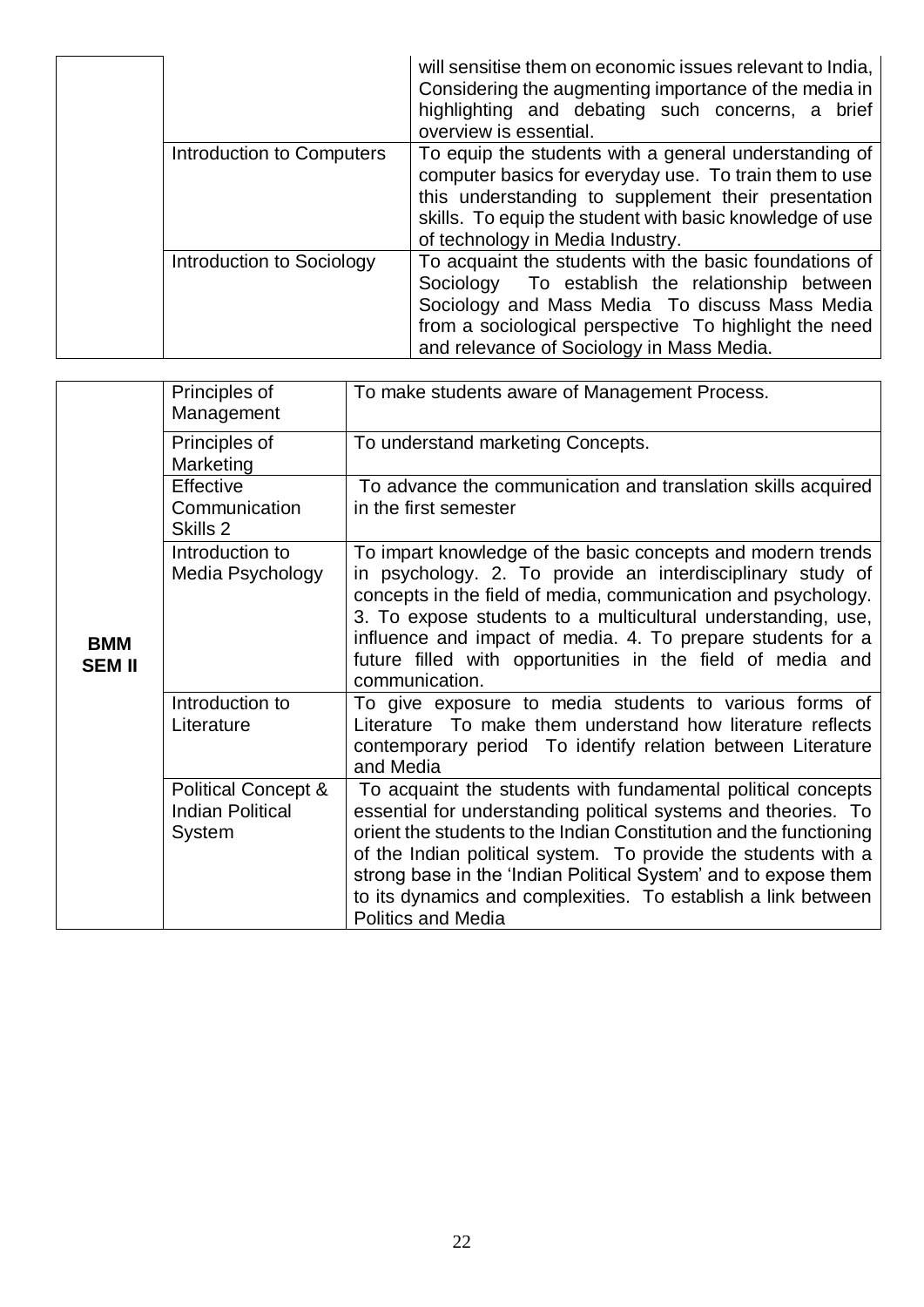|                              | <b>Studies</b>                                | Introduction to Media   To study the concepts of Media Industry.                                                                                                                                                                                                                                                                                                                                                                                                                                                                                                                                                                                                                                                                                                                                                                                                                                                 |
|------------------------------|-----------------------------------------------|------------------------------------------------------------------------------------------------------------------------------------------------------------------------------------------------------------------------------------------------------------------------------------------------------------------------------------------------------------------------------------------------------------------------------------------------------------------------------------------------------------------------------------------------------------------------------------------------------------------------------------------------------------------------------------------------------------------------------------------------------------------------------------------------------------------------------------------------------------------------------------------------------------------|
| <b>BMM</b><br><b>SEM III</b> | Introduction<br>to<br><b>Creative Writing</b> | (i) To encourage students to read stories, poems, plays (ii) To<br>develop further and build upon the writing and analytical skills<br>acquired in semesters I & II (iii) To acquaint students with basic<br>concepts in literary writing. (iv) To prepare students to write for<br>media                                                                                                                                                                                                                                                                                                                                                                                                                                                                                                                                                                                                                        |
|                              | <b>Advanced Computers</b>                     | To equip the students with a understanding of industry<br>knowledge required to make a career in the field of print and<br>Advertising, Digital Marketing, Television media, Film etc. To<br>train them with the software knowledge required in the above<br>mentioned Industries.                                                                                                                                                                                                                                                                                                                                                                                                                                                                                                                                                                                                                               |
|                              | Introduction to Public<br><b>Relations</b>    | To prepare students for effective & ethical public<br>1<br>communication on behalf of organisations. 2. To help students<br>acquire basic skills in the practical aspects of Media Relations<br>& Crisis Management. 3. To equip students with basic skills to<br>write & develop Press Release& other PR communication. 4.<br>To design a PR campaign.                                                                                                                                                                                                                                                                                                                                                                                                                                                                                                                                                          |
|                              | Introduction<br>to<br><b>Cultural Studies</b> | To create awareness on cultural theories and its relevance in<br>media. To discuss the importance of cultural studies and its<br>role in mass media. To understand the cultural concepts and<br>its impact on the media.                                                                                                                                                                                                                                                                                                                                                                                                                                                                                                                                                                                                                                                                                         |
|                              | Understanding<br>Cinema                       | This paper should aim to sensitize the students towards<br>Cinema as a medium of Mass Communication and help them<br>to become critical viewers of movies today. various movie<br>cultures. (Have a contextual understanding) a. From A<br>Personal Point Of View b. From A Social Point Of View c. From<br>A Business Point Of View (in context of Box Office Success)2.<br>The students should get to study the similarities and<br>differences between 3. The students should get to study Indian<br>cinema through its similarities and differences with both Indian<br>& Western traditions of art and culture. 4. Movies cannot be<br>studied apart from the technology used to produce them.<br>Hence, the students should necessarily be given some<br>practical exercises in the paper for internal marks. 5. The<br>students should study cinema by watching through an open-<br>ended list of movies. |

|                    | To help students understand the principles and practice of                                       |
|--------------------|--------------------------------------------------------------------------------------------------|
|                    | photography. To enable students to enjoy photography as an                                       |
|                    | art.                                                                                             |
|                    |                                                                                                  |
|                    | To help media students to acquaint themselves with an                                            |
| Journalism         | influential medium of journalism which holds the key to opinion                                  |
|                    | formation & create awareness                                                                     |
| Introduction to    | 1 To introduce Students to the basic steps in advertising 2. To                                  |
|                    | help students understand the creations of an ad campaign 3.                                      |
|                    | To understand the structure of an Ad Agency                                                      |
| Radio & Television | To acquaint students with the working of two powerful media                                      |
|                    | ie radio and television. The content is useful for both                                          |
|                    | advertising and journalism students in order to further their                                    |
|                    | careers in their respective fields                                                               |
|                    | To impart knowledge of the basic concepts and facets of                                          |
| <b>Behaviour</b>   | organisational behaviour. To<br>highlight the<br>role of                                         |
|                    | psychological factors & process at work.<br>To foster                                            |
|                    | management skills among students                                                                 |
|                    | <b>Print Production &amp;</b><br>Photography<br>Introduction to<br>Advertising<br>Organizational |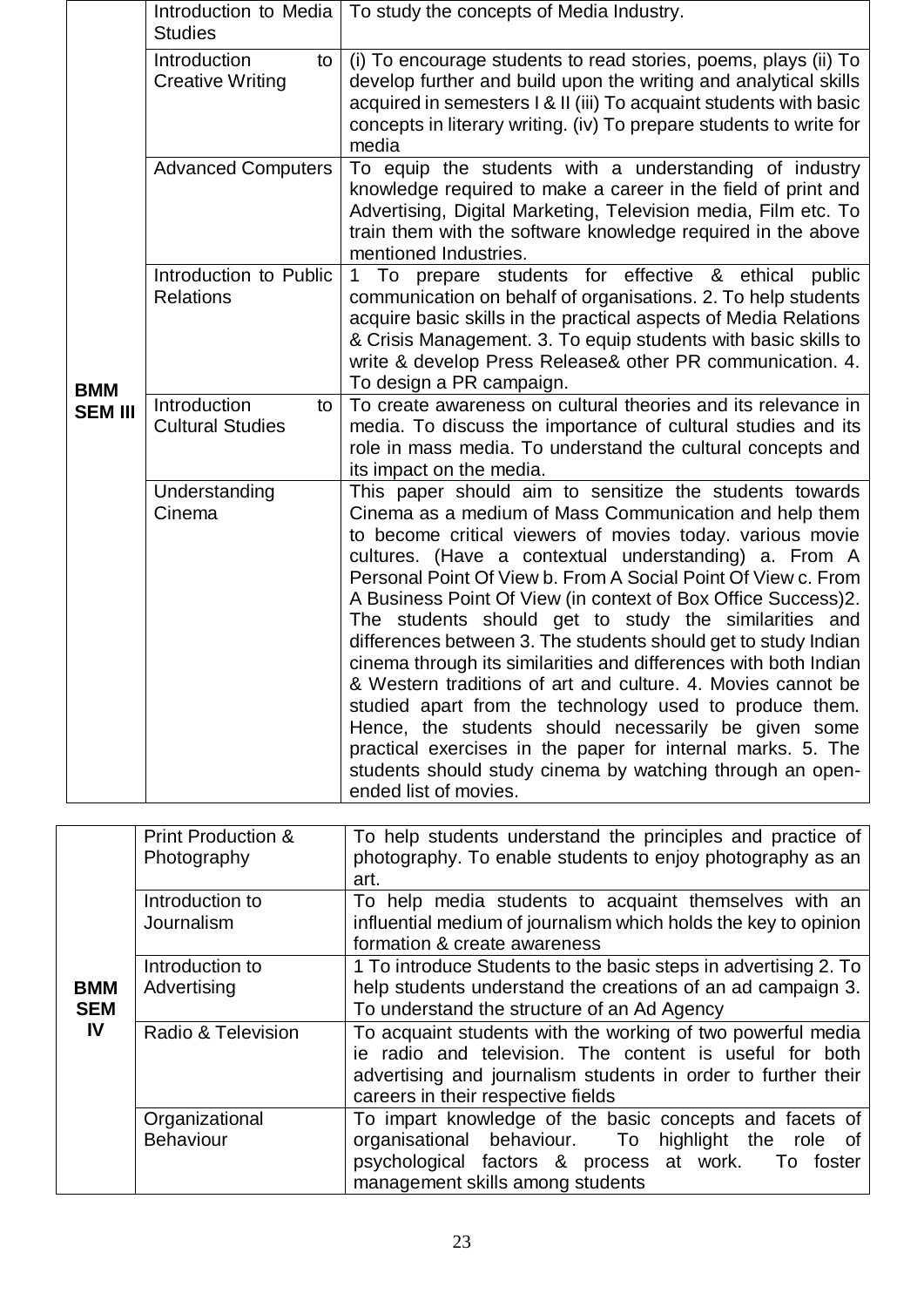|  | Mass Media Research   To introduce students to debates in Research approaches and |
|--|-----------------------------------------------------------------------------------|
|  | equip them with tools to carry on research To understand the                      |
|  | scope and techniques of media research, their utility and                         |
|  | limitations                                                                       |

|                    | <b>Brand Building</b>       | To study the concept of Brands To study the process of       |
|--------------------|-----------------------------|--------------------------------------------------------------|
|                    |                             | building brands. To study its importance to the consumer     |
|                    |                             | and advertisers                                              |
|                    | Media Planning &            | To develop knowledge of various characteristics of media.    |
|                    | <b>Buying</b>               | To understand procedures, requirements, and techniques       |
|                    |                             | of media planning and buying. To learn the various media     |
|                    |                             |                                                              |
|                    |                             | mix and its implementation To understand budget              |
|                    |                             | allocation for a Media plan                                  |
|                    | Consumer behavior           | To understand role of marketing in influencing consumer      |
|                    |                             | To analyze the role of marketer& the<br>behaviour.           |
|                    |                             | consumer in advertising. To sensitize the students to the    |
| <b>BMM</b>         |                             | changing trends in consumer behaviour.                       |
| Sem V              | Copywriting                 | To familiarize the students with the concept of copywriting  |
| <b>Advertising</b> |                             | as selling through writing. To learn the process of creating |
|                    |                             | original, strategic, compelling copy for various media To    |
|                    |                             | train students to generate, develop and express ideas        |
|                    |                             | effectively. To learn the rudimentary techniques of          |
|                    |                             | advertising - headline and body copywriting.                 |
|                    | Ad Design                   | To make students understand the process of planning &        |
|                    |                             | production of advertisement. To highlight the importance     |
|                    |                             | of visual communication. To provide practical training in    |
|                    |                             | the field of advertising                                     |
|                    | Advertising in              | To understand the environment in Contemporary                |
|                    | <b>Contemporary Society</b> | Society. To understand Liberalisation and its impact on the  |
|                    |                             | economy. To study contemporary advertising and society.      |

|                                                   | <b>Agency Management</b>                     | To acquaint the students with concepts, techniques for<br>developing an effective advertising campaign. To<br>familiarize students with the different aspects of running<br>an ad agency. To inculcate competencies to undertake<br>professional work in the field of advertising.                                                                                                      |
|---------------------------------------------------|----------------------------------------------|-----------------------------------------------------------------------------------------------------------------------------------------------------------------------------------------------------------------------------------------------------------------------------------------------------------------------------------------------------------------------------------------|
|                                                   | Principles & Practice<br>of Direct Marketing | To understand the concept and importance of Direct<br>Marketing. To understand the various techniques of direct                                                                                                                                                                                                                                                                         |
|                                                   |                                              | marketing and its advantages                                                                                                                                                                                                                                                                                                                                                            |
| <b>BMM</b><br><b>Sem VI</b><br><b>Advertising</b> | Advertising &<br><b>Marketing Research</b>   | To inculcate the analytical abilities and research skills<br>students. To understand<br>the<br>research<br>among<br>methodologies – Qualitative vs Quantitative To discuss<br>the foundations of Research and audience analysis that<br>is imperative to successful advertising. To understand the<br>scope and techniques of Advertising and Marketing<br>research, and their utility. |
|                                                   | Digital Media                                | Understand digital marketing platform. Understand the<br>key goals and stages of digital campaigns. Understand<br>the of use key digital marketing tools. Learn to develop<br>digital marketing plans.                                                                                                                                                                                  |
|                                                   | Contemporary Issues                          | To understand and analyse some of the present day<br>environmental, political, economic and social concerns<br>and issues.                                                                                                                                                                                                                                                              |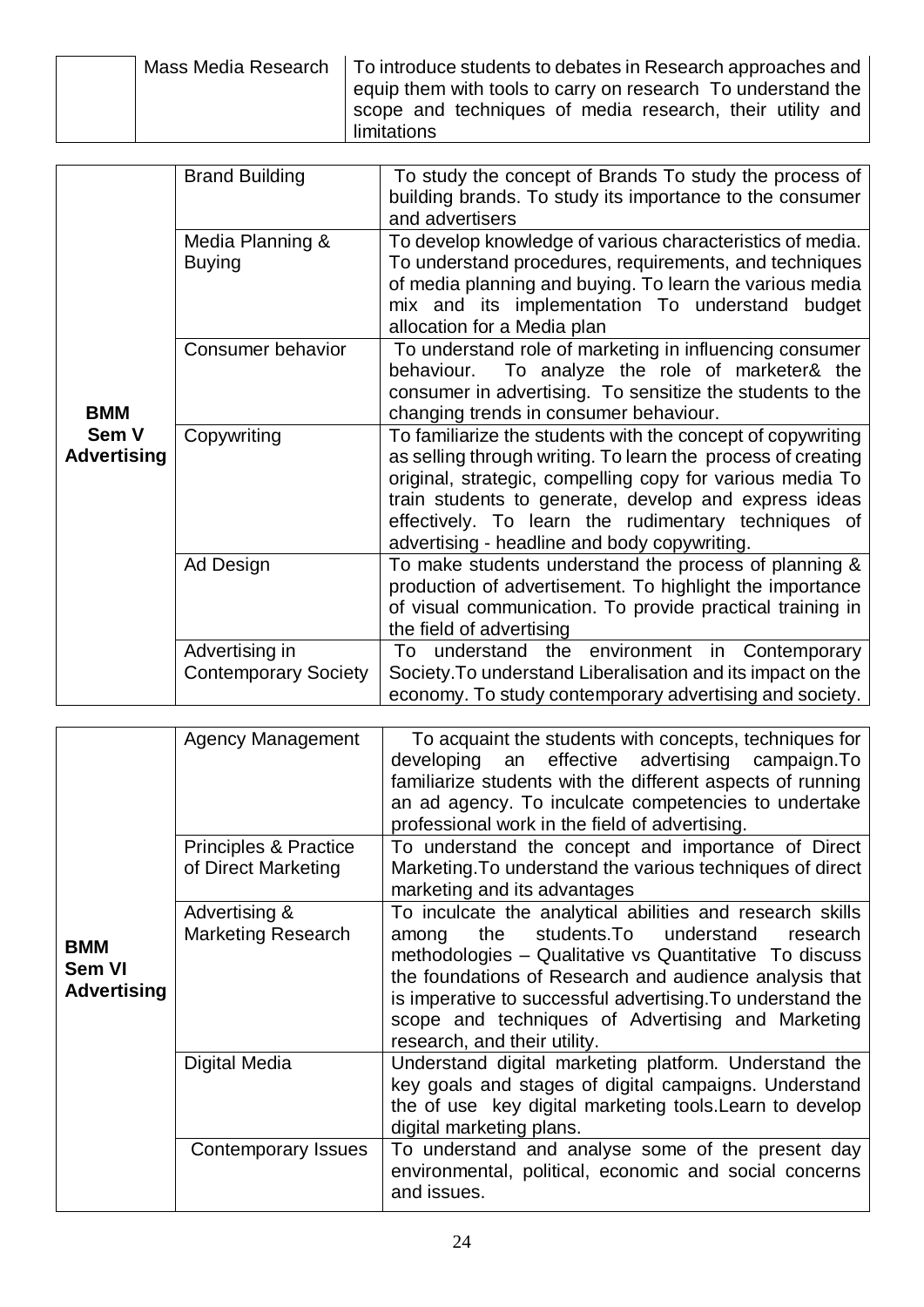| Legal Environment &<br><b>Advertising Ethics</b> | To acquaint students to the Legal Environment in<br>contemporary India highlighting                                                                                                                                                                                                                                                                                                         |
|--------------------------------------------------|---------------------------------------------------------------------------------------------------------------------------------------------------------------------------------------------------------------------------------------------------------------------------------------------------------------------------------------------------------------------------------------------|
| <b>Financial Management</b>                      | To provide a brief overview of the basic concepts, goals<br>functions and types of finance available for new and<br>existing business and marketing units. To enable the<br>understanding of the need for financial planning through<br>Budgets and their benefits. To enable students to<br>evaluate the financial implications of marketing decisions<br>through simple analytical tools. |

|                                                | <b>Reporting</b>                      | To enable students to become Reporters, which is supposed<br>to be a prerequisite while entering into the field of Journalism.<br>To make them understand basic ethos of the news and news-<br>gathering. To prepare them to write or present the copy in the<br>format of news. To develop nose for news. - To train them to<br>acquire the skills of news-gathering with traditional as well as<br>modern tools. - To inculcate the skills for investigative<br>journalism. - To make them understand the basic structure/<br>essential knowledge for various beats. - To make them<br>responsible reporters and the face of media           |
|------------------------------------------------|---------------------------------------|------------------------------------------------------------------------------------------------------------------------------------------------------------------------------------------------------------------------------------------------------------------------------------------------------------------------------------------------------------------------------------------------------------------------------------------------------------------------------------------------------------------------------------------------------------------------------------------------------------------------------------------------|
| <b>BMM</b><br><b>SEMV</b><br><b>Journalism</b> | <b>Editing</b>                        | As an important segment of newspaper production, editing<br>is a vital function. The syllabus lays stress on language skill<br>improvement. It aims at orienting students to gain more<br>practical knowledge in the print media scenario. The syllabus<br>encompasses the current trends of digital media as well as<br>writing for e editions of papers. The syllabus tackles editing<br>from various beats points of view. Editing of editorials,<br>columns, etc is included to acquaint the students about<br>responsible journalism. With global media and changing<br>advertising concepts lay-outs in modern times can be<br>imparted. |
|                                                | Journalism &<br><b>Public Opinion</b> | To assess the importance of the media vis a vis the public. To<br>project a fair idea of the role of the media in creating and<br>influencing Public Opinion. To analyze the impact of the<br>media an public opinion on socio political issues.                                                                                                                                                                                                                                                                                                                                                                                               |
|                                                | Feature & Opinion                     | Understanding the differences between reporting and feature<br>writing. Understanding the other types<br>of soft stories.<br>Learning the skills for writing features/ opinion/soft stories and<br>of interviewing                                                                                                                                                                                                                                                                                                                                                                                                                             |
|                                                | Indian Regional<br>Journalism         | Study of the history and role of Indian press other than in<br>English. Understand the contribution and role of certain<br>publications and stalwarts Study of the regional press and<br>television of today.                                                                                                                                                                                                                                                                                                                                                                                                                                  |
|                                                | Newspaper &<br><b>Magazine Making</b> | To study the design, elements of the newspaper and<br>magazine. To study space distribution. To get exposure to<br>design software such as Quark Express To study the process<br>of planning and production of newspaper and magazine                                                                                                                                                                                                                                                                                                                                                                                                          |

|               | News Media                               | To make students aware about the responsibilities,    |
|---------------|------------------------------------------|-------------------------------------------------------|
| <b>BMM</b>    | Management                               | structure and functioning of responsibilities of an   |
| <b>SEM VI</b> |                                          | organisation.                                         |
|               | <b>Journalism</b>   Broadcast Journalism | To understand the development of Broadcast Journalism |
|               |                                          | in India.                                             |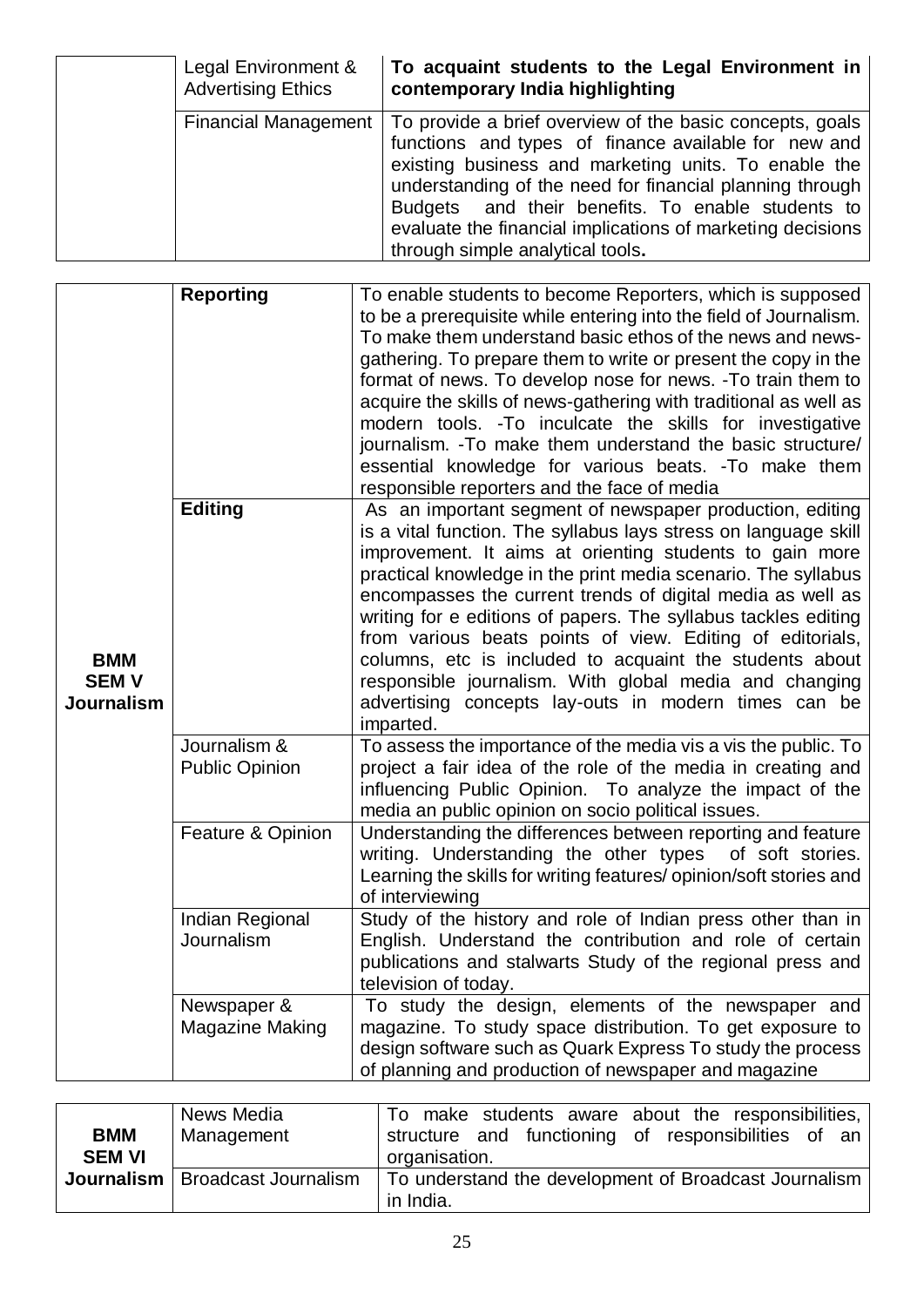| Business & Magazine<br>Journalism | To understand the tools of indian economy.                                                                                                                                                                                               |
|-----------------------------------|------------------------------------------------------------------------------------------------------------------------------------------------------------------------------------------------------------------------------------------|
| <b>Issues in Global Media</b>     | To Study the role of media in the 21 <sup>st</sup> Century and the<br>challenges facing traditional media. Familiarise students<br>about regional versus global media Highlight social<br>media's relevance in information dissemination |
| Digital Media                     | Understand digital marketing platform Understand the key<br>goals and stages of digital Understand the of use key<br>digital marketing tools campaigns Learn to develop digital<br>marketing plans.                                      |
| Contemporary Issues               | To understand and analyse some of the present day<br>environmental, political, economic and social concerns<br>and issues.                                                                                                               |
| <b>Press Laws &amp; Ethics</b>    | To study media laws                                                                                                                                                                                                                      |

| 1. The student gets familiar to various core technologies in IT industry such as<br>BSc.<br>programming, testing, operating system administration, networking, website<br><b>Computer</b><br><b>Science</b><br>designing, databases etc<br>2. The syllabus also covers subjects to develop soft skills of students which enables<br>them to prepare better resume, interviews, leadership skills, etc. 3. This enables the<br>student to get absorbed in the campus placement.<br>4. The syllabus prepares the students to prepare for certification courses |                                                                  |                                                                                                                                                                                                                                                                                                                                                                                                             |
|--------------------------------------------------------------------------------------------------------------------------------------------------------------------------------------------------------------------------------------------------------------------------------------------------------------------------------------------------------------------------------------------------------------------------------------------------------------------------------------------------------------------------------------------------------------|------------------------------------------------------------------|-------------------------------------------------------------------------------------------------------------------------------------------------------------------------------------------------------------------------------------------------------------------------------------------------------------------------------------------------------------------------------------------------------------|
|                                                                                                                                                                                                                                                                                                                                                                                                                                                                                                                                                              | <b>Computer Organization</b><br>and Design                       | Objectives: To understand the structure and operation of<br>modern processors and their instruction sets                                                                                                                                                                                                                                                                                                    |
|                                                                                                                                                                                                                                                                                                                                                                                                                                                                                                                                                              | Programming with<br>Python-I                                     | The objective of this paper is to introduce various concepts<br>of programming to the students using Python                                                                                                                                                                                                                                                                                                 |
| <b>CS</b><br>SEM I                                                                                                                                                                                                                                                                                                                                                                                                                                                                                                                                           | Free and Open - source<br>Software                               | Open Source has acquired a prominent place in software<br>industry. Having knowledge of Open Source and its related<br>technologies is an essential for Computer Science student.<br>This course introduces Open Source methodologies and<br>ecosystem to students.                                                                                                                                         |
|                                                                                                                                                                                                                                                                                                                                                                                                                                                                                                                                                              | Database Systems                                                 | The objective of this course is to introduce the concept of<br>the DBMS with respect to the relational model, to specify<br>the functional and data requirements for a typical database<br>application and to understand creation, manipulation and<br>querying of data in databases                                                                                                                        |
|                                                                                                                                                                                                                                                                                                                                                                                                                                                                                                                                                              | <b>Discrete Mathematics</b>                                      | The purpose of the course is to familiarize the prospective<br>learners with mathematical structures that are familiarize<br>the prospective learners with mathematical structures that<br>are fundamentally discrete. This course introduces sets and<br>functions, forming and solving recurrence relations and r<br>describe objects or problems in computer algorithms and<br>programming languages     |
|                                                                                                                                                                                                                                                                                                                                                                                                                                                                                                                                                              | <b>Descriptive Statistics and</b><br>Introduction to Probability | The purpose of this course is to familiarize students with<br>basics of Statistics. This will be essential for prospective<br>researchers and professionals to know these basics.                                                                                                                                                                                                                           |
|                                                                                                                                                                                                                                                                                                                                                                                                                                                                                                                                                              | Soft Skills Development                                          | To help learners develop their soft skills and develop their<br>personality together with their technical skills. Developing<br>professional, social and academic skills to harness hidden<br>strengths, capabilities and knowledge equip them to excel<br>in real work environment and corporate life. Understand<br>various issues in personal and profession communication<br>and learn to overcome them |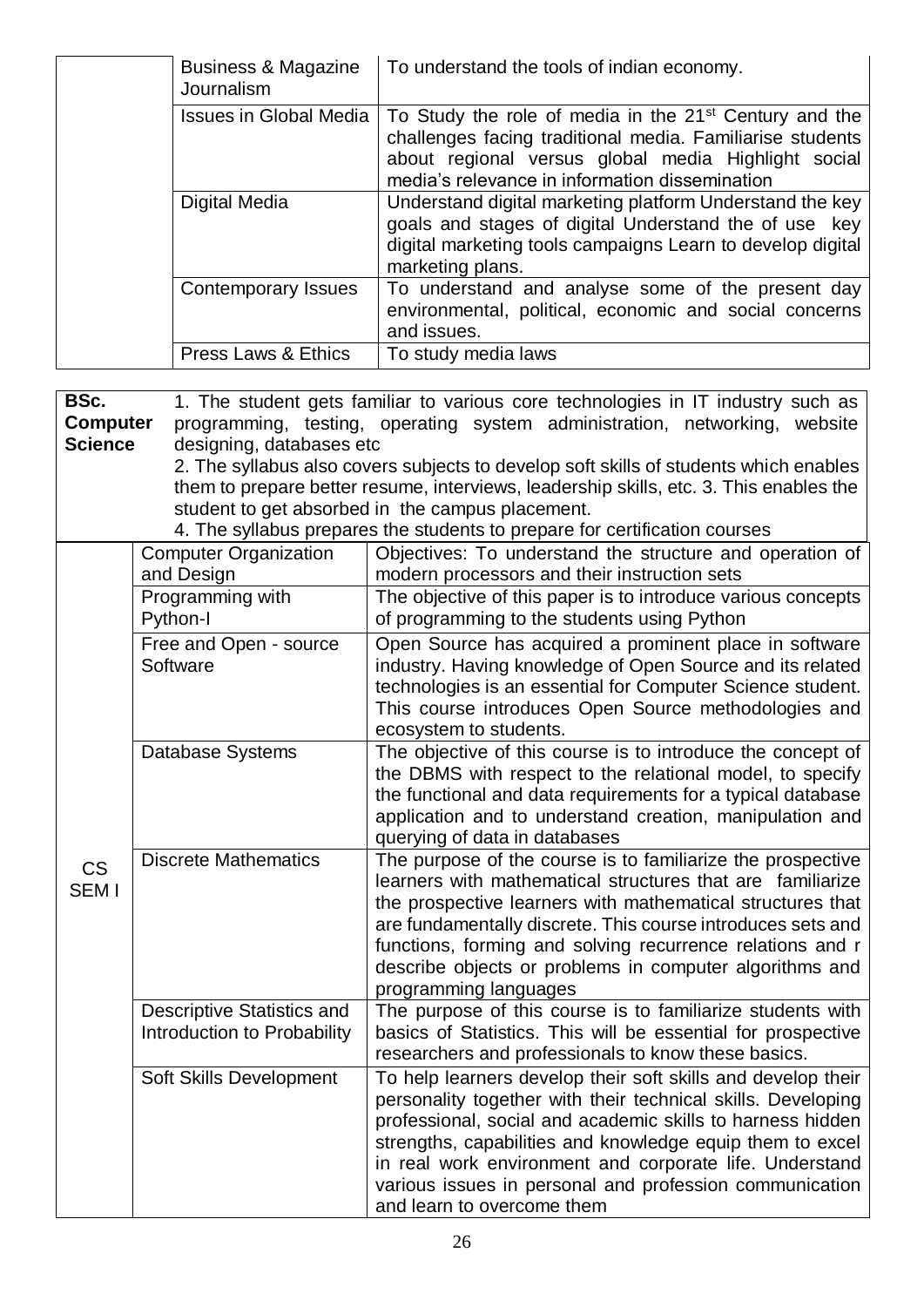|                             | Programming with C                                             | The objective of this course is to provide a comprehensive<br>study of the C programming language, stressing upon the<br>strengths of C, which provide the students with the means<br>of writing modular, efficient, maintainable, and portable code                                                                                                                      |
|-----------------------------|----------------------------------------------------------------|---------------------------------------------------------------------------------------------------------------------------------------------------------------------------------------------------------------------------------------------------------------------------------------------------------------------------------------------------------------------------|
| <b>CS</b><br><b>SEM II</b>  | Programming with Python<br>$-II$                               | The objective of this paper is to explore the style of<br>structured programming to give the idea to the students how<br>programming can be used for designing real life applications<br>by reading/writing to files, GUI programming, interfacing<br>database/networks and various other features.                                                                       |
|                             | Linux                                                          | This course introduces various tools and techniques<br>used<br>by<br>commonly<br>Linux<br>programmers,<br>system<br>administrators and end user s to achieve their day to day<br>work in Linux environment. It is designed for computer<br>students who have limited or no previous exposure to Linux.                                                                    |
|                             | <b>Data Structures</b>                                         | To explore and understand the concepts of Data Structures<br>and its significance in programming. Provide and holistic<br>approach to design, use and implement abstract data types.<br>Understand the commonly used data structures and various<br>forms of its implementation for different applications using<br>Python                                                |
|                             | Calculus                                                       | The course is designed to have a grasp of important<br>concepts of Calculus in a scientific way. It covers topics from<br>as basic as definition of functions to partial derivatives of<br>functions in a gradual and logical way. The learner is<br>expected to solve as many examples as possible to a get<br>complete clarity and understanding of the topics covered. |
|                             | <b>Statistical Methods and</b><br><b>Testing of Hypothesis</b> | The purpose of this course is to familiarize students with<br>basics of Statistics. This will be essential for prospective<br>researchers and professionals to know these basics.                                                                                                                                                                                         |
|                             | <b>Green Technologies</b>                                      | To familiarize with the concept of Green Computing and<br>infrastructure for making computing<br>IT<br>Green<br>and<br>information system environment sustainable. Encouraging<br>optimized software and hardware designs for development<br>of Green IT Storage, Communication and Services. To<br>highlight useful approaches to embrace green IT initiatives.          |
|                             | <b>Theory of Computation</b>                                   | To provide the comprehensive insight into theory of<br>computation by understanding grammar, languages and<br>other elements of modern language design. Also to develop<br>capabilities to design and develop formulations for<br>computing models and identify its applications in diverse<br>areas                                                                      |
| <b>CS</b><br><b>SEM III</b> | Core Java                                                      | The objective of this course is to teach the learner how to<br>use Object Oriented paradigm to develop code and<br>understand the concepts of Core Java and to cover- up with<br>the pre-requisites of Core java                                                                                                                                                          |
|                             | <b>Operating System</b>                                        | Learners must understand proper working of operating<br>system. To provide a sound understanding of Computer<br>operating system, its structures, functioning and algorithms                                                                                                                                                                                              |
|                             | Database Management<br><b>Systems</b>                          | To develop understanding of concepts and techniques for<br>data management and learn about widely used systems for<br>implementation and usage.                                                                                                                                                                                                                           |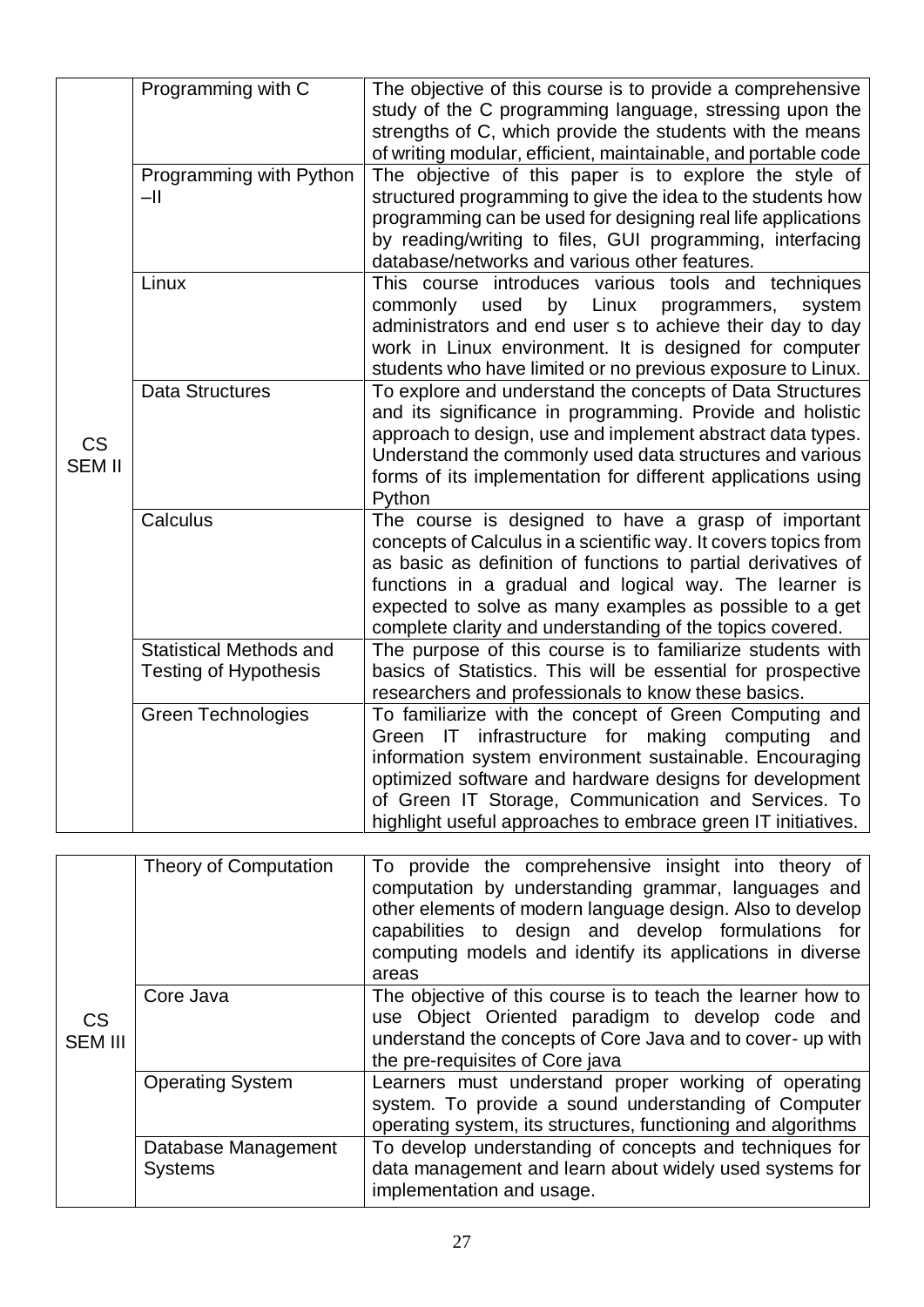| Combinatorics and<br><b>Graph Theory</b>                | To give the learner a broad exposure of combinatorial<br>Mathematics through applications especially the Computer<br>Science applications.                                                       |
|---------------------------------------------------------|--------------------------------------------------------------------------------------------------------------------------------------------------------------------------------------------------|
| <b>Physical Computing and</b><br><b>IoT</b> Programming | To learn about SoC architectures; Learn how Raspberry Pi.<br>Learn to program Raspberry Pi. Implementation of internet<br>of Things and Protocols.                                               |
| Web Programming                                         | To provide insight into emerging technologies to design and<br>develop state of - the art web applications using client - side<br>scripting, server - side scripting, and database connectivity. |

|                                   | Fundamentals of<br>Algorithms            | 1 To understand basic principles of algorithm design and why<br>algorithm analysis is important 2 To understand how to<br>implement algorithms in Python 3 To understand how to<br>transform new problems into algorithmic problems with efficient<br>solutions 4 To understand algorithm design techniques for<br>solving different problems |
|-----------------------------------|------------------------------------------|-----------------------------------------------------------------------------------------------------------------------------------------------------------------------------------------------------------------------------------------------------------------------------------------------------------------------------------------------|
|                                   | Advanced Java                            | Explore advanced topic of Java programming for solving<br>problems.                                                                                                                                                                                                                                                                           |
| $\mathsf{CS}$<br><b>SEM</b><br>IV | <b>Computer Networks</b>                 | In this era of Information, its computation and its exchange<br>techniques, Learner should be able to conceptualize and<br>understand the framework and working of communication<br>networks. And on completion, will be able to have a firm grip<br>over this very important segment of Internet.                                            |
|                                   | Software Engineering                     | To understand the concept of designing a software.                                                                                                                                                                                                                                                                                            |
|                                   | Linear Algebra using<br>Python           | To offer the learner the relevant linear algebra concepts through<br>computer science applications.                                                                                                                                                                                                                                           |
|                                   | Net Technologies                         | To explore .NET technologies for designing and developing<br>dynamic, interactive and responsive web applications                                                                                                                                                                                                                             |
|                                   | <b>Android Developer</b><br>Fundamentals | provide the comprehensive insight into developing<br>To<br>applications running on smart mobile devices and demonstrate<br>programming skills for managing task on mobile. To provide<br>systematic approach for studying definition, methods and its<br>applications for Mobile-App development.                                             |

|                                         | Data Communication<br>and Networking     | To understand the concepts of networking and data<br>communication.                                                                                                                                                                                      |
|-----------------------------------------|------------------------------------------|----------------------------------------------------------------------------------------------------------------------------------------------------------------------------------------------------------------------------------------------------------|
|                                         | <b>Advanced Java</b><br>Programming $-1$ | To explore different type of Java technologies                                                                                                                                                                                                           |
| $\mathsf{CS}\phantom{0}$<br><b>SEMV</b> | <b>Mobile Application</b><br>Development | To learn how mobile apps can be designed using technology<br>called Android                                                                                                                                                                              |
|                                         | Data Management<br>using PL/SQL-I        | To learn the PL-SQL part of DBMS.                                                                                                                                                                                                                        |
|                                         | Net Technologies                         | To provide insight into .NET technologies for web programming<br>and enable them design and develop interactive and responsive<br>web applications. Explain learners the insights into the efficient<br>usage of .NET technologies and their facilities. |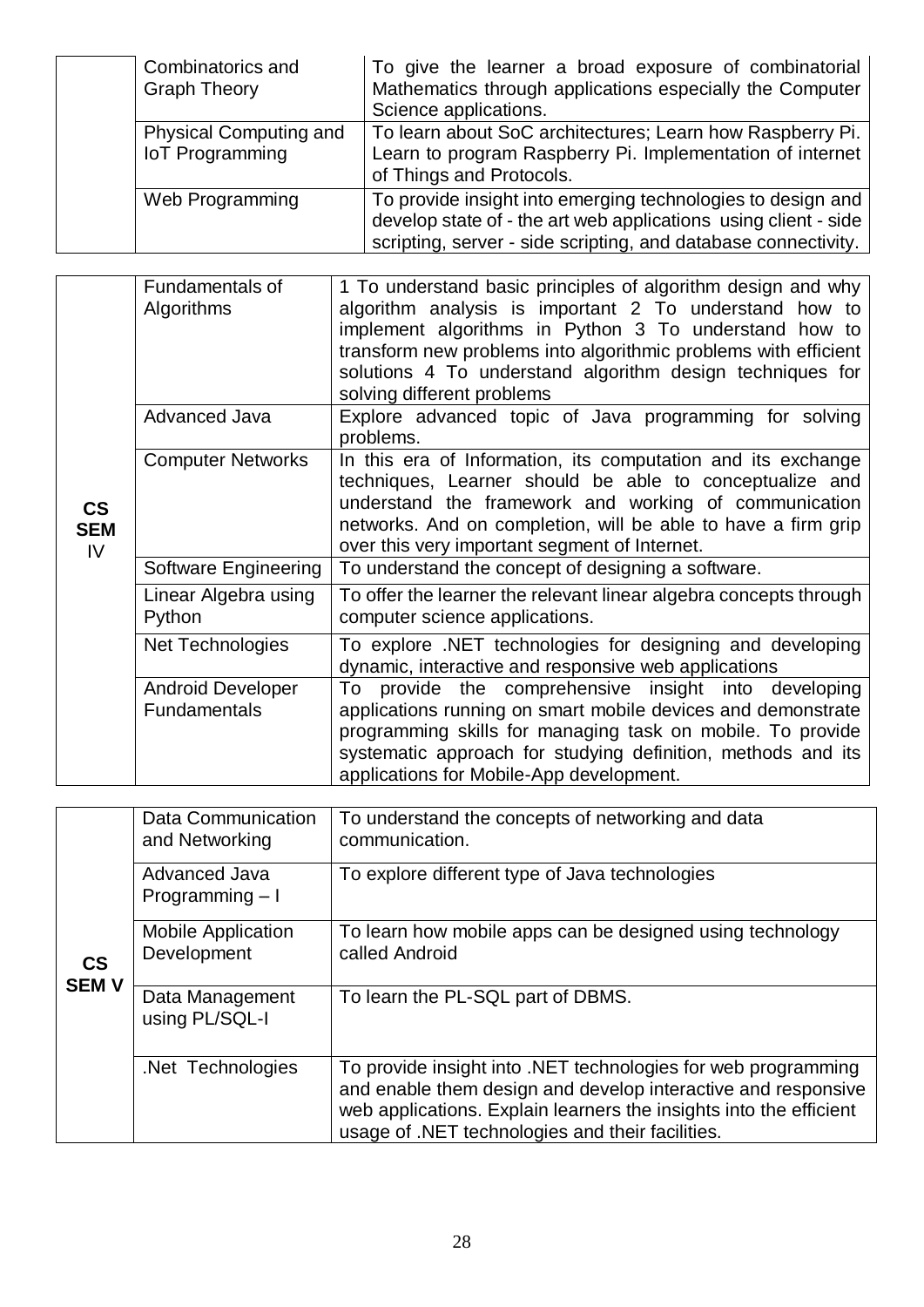|                                         | Advanced<br>Networking &<br>Security       | To understand the basics of computer security                                                                                                                                                                                                                                                                                                                                                                                                                                                                                                                                                                                                                         |
|-----------------------------------------|--------------------------------------------|-----------------------------------------------------------------------------------------------------------------------------------------------------------------------------------------------------------------------------------------------------------------------------------------------------------------------------------------------------------------------------------------------------------------------------------------------------------------------------------------------------------------------------------------------------------------------------------------------------------------------------------------------------------------------|
|                                         | Advanced Java<br>Programming -II           | To explore Java technologies used on the server side.                                                                                                                                                                                                                                                                                                                                                                                                                                                                                                                                                                                                                 |
| $\mathsf{CS}\phantom{0}$<br><b>SEM</b>  | <b>Software Engineering</b><br>and Testing | To understand the importance of software Testing and the overall<br>process.                                                                                                                                                                                                                                                                                                                                                                                                                                                                                                                                                                                          |
| VI                                      | Data Management<br>using PL/SQL -II        | To explore features of PL-SQL                                                                                                                                                                                                                                                                                                                                                                                                                                                                                                                                                                                                                                         |
|                                         | Advanced Web<br>Technology                 | To enable learners, master the advanced topics in web<br>programming and enable them design and develop interactive<br>and responsive web applications. Explain learners the insights<br>into the efficient usage of various web technology products and<br>their facilities.                                                                                                                                                                                                                                                                                                                                                                                         |
| <b>Information</b><br><b>Technology</b> | them to do certification courses           | 1. The student gets familiar to various core technologies in IT Industry such as<br>Coding, Testing, Embedded System, Administration of Operating System,<br>Networking, Website Designing, Databases etc.<br>2. The course not only includes subject that develop technical skills but also<br>includes subjects to develop soft skills of students which enables them to prepare<br>better resume, interviews, leadership skills and Employability skills<br>3. The course addresses the need of hardware devices and circuits that are<br>importance in the real time scenario.<br>4. The course prepares the students to the Industry standard material by making |
|                                         | Imperative<br>Programming                  | The objective of this paper is to introduce various concepts of<br>programming to the students using 'C'.                                                                                                                                                                                                                                                                                                                                                                                                                                                                                                                                                             |
|                                         | <b>Digital Electronics</b>                 | The objective of this paper is to understand the number<br>formatting system of the Universe and System. Concept of buffer<br>and frames also introduce to the learners so as to visualize the<br>storage locations of the data better.                                                                                                                                                                                                                                                                                                                                                                                                                               |
|                                         | <b>Operating System</b>                    | Learners must understand proper working of operating system.<br>To provide a cound understanding of Computer operating                                                                                                                                                                                                                                                                                                                                                                                                                                                                                                                                                |

| IT<br><b>SEM I</b>  |                                                           | To provide a sound understanding of Computer operating<br>system, its architectures, functioning, processing and algorithms.                                                                                                                                                                                         |
|---------------------|-----------------------------------------------------------|----------------------------------------------------------------------------------------------------------------------------------------------------------------------------------------------------------------------------------------------------------------------------------------------------------------------|
|                     | <b>Discrete</b><br><b>Mathematics</b>                     | The purpose of the course is to familiarize the prospective<br>learners with mathematical structures that are fundamentally<br>discrete. This course introduces sets and functions, forming and<br>solving recurrence relations and different counting principles.                                                   |
|                     | Communication<br><b>Skills</b>                            | To help learners in developing their soft skills and develop their<br>personality together with their technical skills. Developing<br>professional, social and academic skills to harness hidden<br>strengths, capabilities and knowledge equip them to excel in real<br>work environment and corporate life.        |
| IT<br><b>SEM II</b> | <b>Object Oriented</b><br>Programming using<br><b>CPP</b> | The objective of this course is to provide a comprehensive study<br>of the CPP programming language, stressing upon the strengths<br>of Object Oriented Programming Concepts, which provide the<br>students with the means of writing object oriented, efficient,<br>maintainable, cost-effective and portable code. |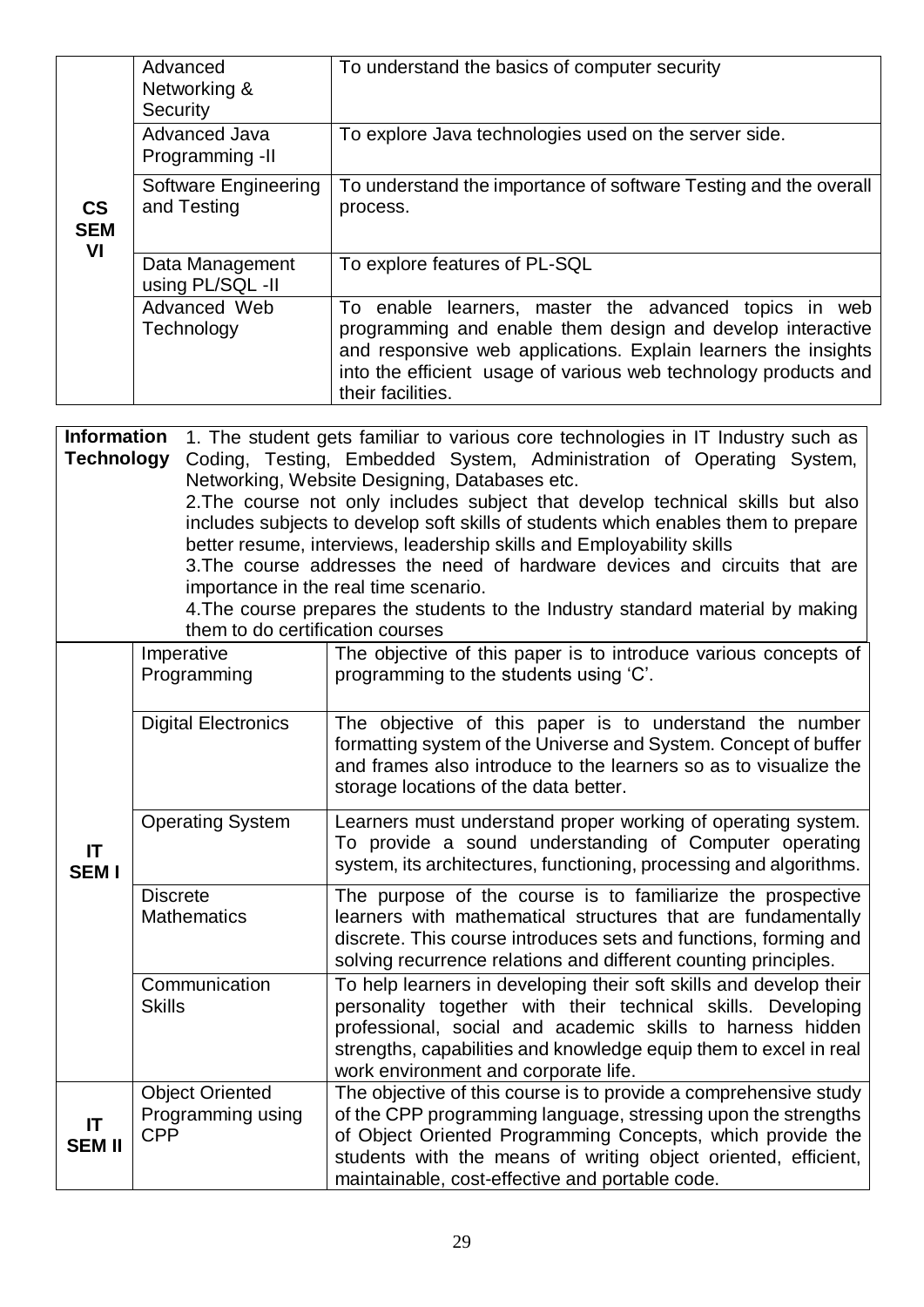| Microprocessor<br>Architecture                                          | The objective of this paper is to understand the structure and<br>operation of modern processors and their instruction sets.                                                                                                                                                                                                                            |
|-------------------------------------------------------------------------|---------------------------------------------------------------------------------------------------------------------------------------------------------------------------------------------------------------------------------------------------------------------------------------------------------------------------------------------------------|
| Web Technologies                                                        | To provide insight into emerging technologies to design and<br>develop state of - the art web applications using client - side<br>scripting, server - side scripting, and database connectivity.                                                                                                                                                        |
| <b>Computer Oriented</b><br>Numerical and<br><b>Statistical Methods</b> | To enlighten them with numerical analysis of engineering<br>problems which cannot be done analytically.                                                                                                                                                                                                                                                 |
| <b>Green Computing</b>                                                  | To familiarize with the concept of Green Computing and Green<br>IT infrastructure for making computing and information system<br>environment sustainable. Encouraging optimized software and<br>hardware designs for development of Green IT Storage,<br>Communication and Services. To highlight useful approaches to<br>embrace green IT initiatives. |

|                         | Python<br>Programming                                        | The objective of this paper is learn the new programming style To<br>give the idea to the students how programming can be used for<br>designing real-life applications by reading/writing to files, GUI<br>programming, interfacing with database.               |
|-------------------------|--------------------------------------------------------------|------------------------------------------------------------------------------------------------------------------------------------------------------------------------------------------------------------------------------------------------------------------|
|                         | Data Structure and<br>Algorithms                             | To understand the concepts of Data Structures and its significance<br>in programming. Provide an holistic approach to design, use and<br>implement abstract data types. Understand the commonly used<br>data structures and various forms of its implementation. |
| IT<br><b>SEM III</b>    | Applied<br><b>Mathematics</b>                                | The course teaches you to use the mathematical concepts in 3D<br>graphics, Data Science and Application in physics astronomy.                                                                                                                                    |
|                         | Database<br>Management<br><b>Systems</b>                     | The objective of this course is to introduce the concept of the<br>DBMS with respect to the relational model, to understand creation,<br>manipulation and querying of data in databases and to explore the<br>idea behind PL/SQL                                 |
|                         | Computer<br>Graphics                                         | To understand the hardware structure and pictures representation<br>in memory so that designing graphics objects become easy. To<br>explore the ways of animation to add the same onto the created<br>object.                                                    |
|                         | Core Java                                                    | The objective of this course is to teach the learner how to use<br>Object Oriented concepts to develop code and the creation of User<br>Interface using AWT.                                                                                                     |
|                         | <b>Embedded System</b>                                       | To understand the concept and facts behind designing the<br>embedded system using simulation.                                                                                                                                                                    |
| IT.<br><b>SEM</b><br>IV | <b>Computer Oriented</b><br><b>Statistical</b><br>Techniques | The purpose of this course is to familiarize students with basics of<br>Statistics and to teach the usage of 'R' tool to potential<br>researchers.                                                                                                               |
|                         | Software<br>Engineering                                      | To understand the concept of designing a software, to understand<br>the Software Development Life Cycle Phases and to have<br>awareness about the software metrics and testing                                                                                   |
|                         | Computer<br><b>Networks</b>                                  | To make the learner to conceptualize and understand the<br>framework and working of communication networks and to have a<br>firm grip over this very important segment of Internet.                                                                              |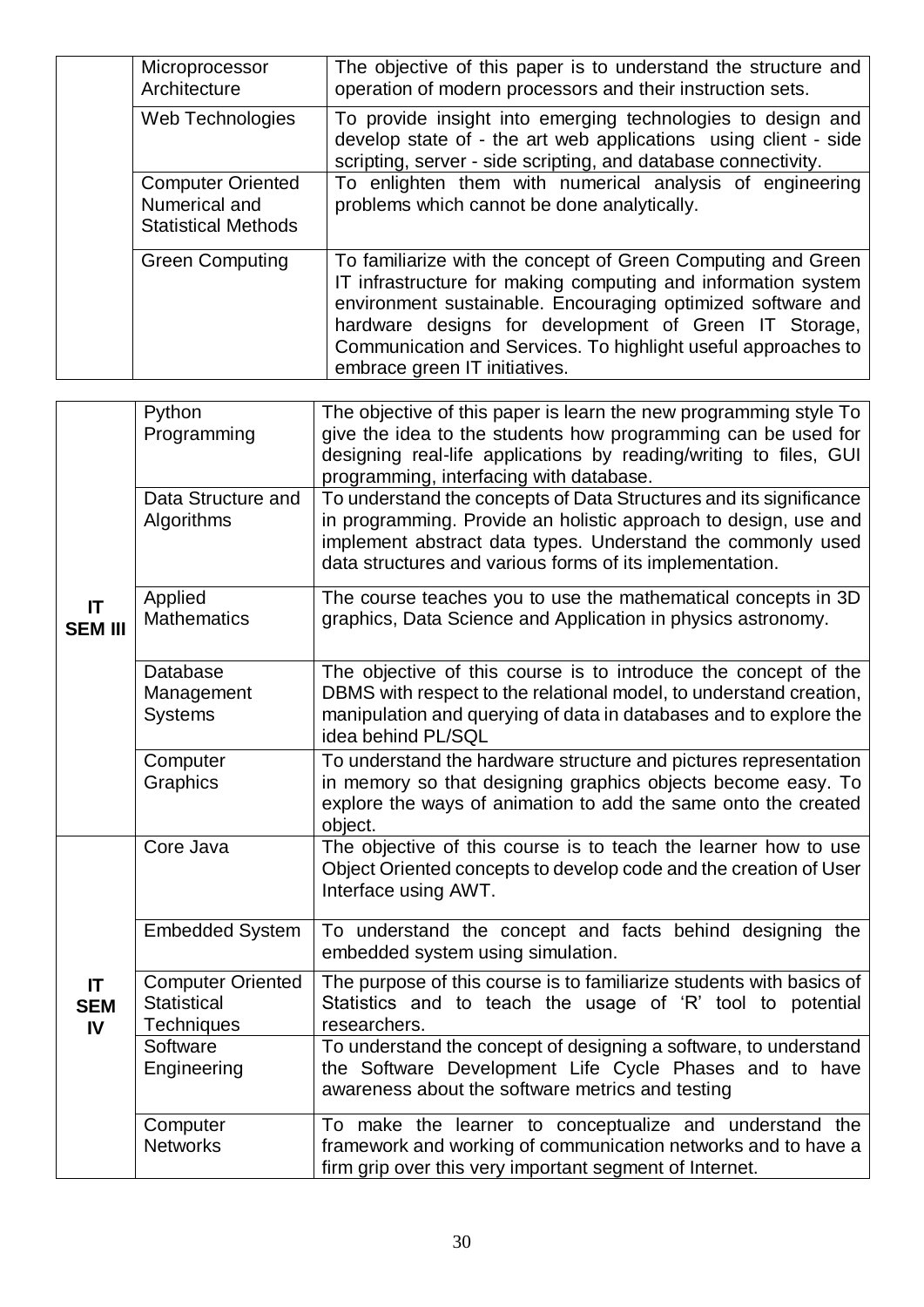|                        | <b>Network Security</b>                   | To understand and to implement the basics of computer security                                                                                                                                                           |
|------------------------|-------------------------------------------|--------------------------------------------------------------------------------------------------------------------------------------------------------------------------------------------------------------------------|
|                        | <b>Software Testing</b>                   | To understand the importance of software Testing and the<br>overall process and to implement the quality processes using<br>tools.                                                                                       |
| <b>IT</b>              | ASP.NET using<br>C#.NET                   | To provide insight into .NET technologies for web programming<br>and enable them design and develop interactive and responsive<br>web applications and to understand the coding of remoting<br>Interfaces.               |
| <b>SEMV</b>            | Advanced Java                             | To explore different type of advanced Java technologies, to<br>develop enterprise applications and to work on the java<br>framework such as hibernate and struts.                                                        |
|                        | Linux<br>Administration                   | This course introduces various tools and techniques commonly<br>used by Linux programmers, system administrators and naive<br>users to achieve their operational works in Linux environment.                             |
|                        | Internet<br>Technologies                  | This course introduces the layer approach of network models and<br>gives in depth knowledge of TCP and IP layer protocols. It even<br>introduces the CISCO packet tracer which helps them setup the<br>network virtually |
| IT<br><b>SEM</b><br>VI | Project<br>Management                     | The objective is to understand the pattern behind project<br>dissertation and to know the nuances of managing the software<br>projects.                                                                                  |
|                        | Data Warehousing                          | To understand and to analyse the data warehousing tools using<br>oracle 11g data builder.                                                                                                                                |
|                        | Geographical<br><b>Information System</b> | This course introduces the GIS tools to make maps and analyse<br>those information                                                                                                                                       |

| <b>BCom</b><br><b>Financial Markets</b><br>PSO: |                                      |                                                                                                                                                                                                             |
|-------------------------------------------------|--------------------------------------|-------------------------------------------------------------------------------------------------------------------------------------------------------------------------------------------------------------|
|                                                 | FYFM(1.1.1)   Financial Accounting I | Students get an detailed knowledge about the<br>accounting of a company and its balance sheet                                                                                                               |
| FYFM(1.1.2)                                     | Economics I                          | The idea of microeconomics theory and its use in the<br>real world is the objective of this paper                                                                                                           |
| FYFM(1.1.3)                                     | <b>Business Communication I</b>      | The students develop the skill of writing and<br>communicating in the business environment with a<br>focus of understanding the theory of business<br>communication                                         |
| <b>FYFM</b><br>(1.1.4)                          | <b>Business Mathematics</b>          | basic mathematics<br>The students learn the<br>0f<br>computation required in everyday life and<br>its<br>applications                                                                                       |
| FYFM(1.1.5)                                     | <b>Foundation Course I</b>           | The students learn the aspects included in Indian<br>constitution and are also sensitized about the social<br>and political issues of the country                                                           |
| <b>FYFM</b><br>(1.1.6)                          | <b>Business Environment</b>          | The students understand and learn the business<br>environment of the economy with an overview the<br>role and function of different regulatory framework<br>and other financial institutions of the economy |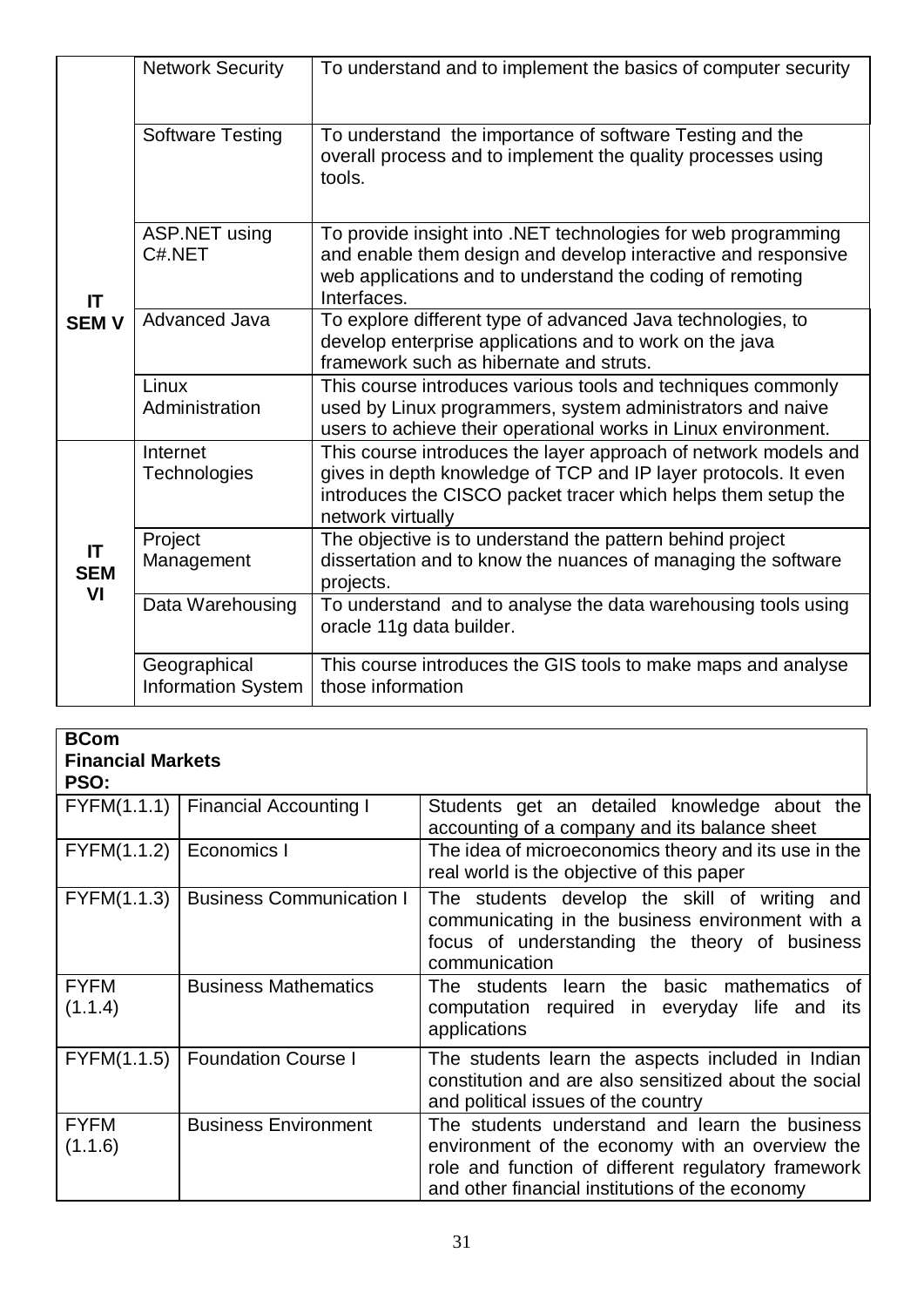| $FYFM(1.1.7)$   Introduction | financial<br>to<br>systems                       | The students get an overview of the Financial system<br>of the economy and its role and functions carried out<br>in the system.                                       |
|------------------------------|--------------------------------------------------|-----------------------------------------------------------------------------------------------------------------------------------------------------------------------|
| <b>FYFM</b><br>(1.2.1)       | <b>Financial Accounting II</b>                   | The students learn the concepts of corporate<br>accounting and use it with respect to Indian<br><b>Accounting Standards</b>                                           |
| <b>FYFM</b><br>(1.2.2)       | <b>Principles of Management</b>                  | The students understand the concepts of planning<br>and decision making and get an idea of management<br>control                                                      |
| FYFM(1.2.3)                  | <b>Business Statistics</b>                       | The understanding of basic statistical methods and<br>its use in data analysis is the focus of this course                                                            |
| FYFM(1.2.4)                  | <b>Business Communication II</b>                 | The<br>of<br>business<br>art<br>presentation<br>and<br>correspondence with development of writing skill is<br>the basic objective of this course                      |
| FYFM(1.2.5)                  | <b>Foundation Course II</b>                      | The students are given an idea of globalization and<br>Indian society. They are also made aware of human<br>rights, ecology and contemporary society.                 |
| FYFM(1.2.6)                  | <b>Environmental Science</b>                     | An introduction to the economic and environmental<br>activities are conveyed through this course with an<br>idea of environment management                            |
| FYFM(1.2.7)                  | <b>Computer Skills I</b>                         | The students learn about computer hardware and<br>develops an understanding about the different tools<br>used to work on WINDOWS, WORD and EXCEL                      |
| SYFM(2.1.1)                  | <b>Equity Market I</b>                           | The students understand the concept of equity<br>markets in details and its importance in the Indian<br>Economy                                                       |
| <b>SYFM</b><br>(2.1.2)       | <b>Commodities Market</b>                        | The students are introduced to the concept of<br>commodities market and commodity exchange                                                                            |
| <b>SYFM</b><br>(2.1.3)       | Portfolio Management                             | The students develops an understanding of handling<br>a Financial portfolio and learn the concept of<br>diversification of portfolio and risk management.             |
| SYFM(2.1.4)                  | <b>Management Accounting</b>                     | The students acquire knowledge about cash flow<br>statement and working capital concept. They also get<br>an idea of interpretation and interpretation of<br>accounts |
| SYFM(2.1.5)                  | <b>Computer Skills 2</b>                         | The students acquire knowledge of Data Based<br>Management System. They are also given an<br>overview of emerging technologies.                                       |
| SYFM(2.1.6)                  | <b>Business Law I</b>                            | They are introduced to Indian Contract Act, Special<br>develop an<br>Contracts<br>and<br>understanding<br>0f<br>negotiable instruments.                               |
| SYFM(2.1.7)                  | <b>Foundation Course: Money</b><br><b>Market</b> | The students earn knowledge about structure of<br>money market, its instruments, policy framework and<br>regulatory framework.                                        |
| <b>SYFM</b><br>(2.2.1)       | <b>Equity Market II</b>                          | The students get a knowledge of the statistical<br>analysis of share price movement and valuation of<br>equities.                                                     |
| SYFM(2.2.2)                  | <b>Commodities Derivatives</b>                   | The basics concept of derivatives and its pricing is<br>the main focus of this course with an additional<br>knowledge of regulatory framework.                        |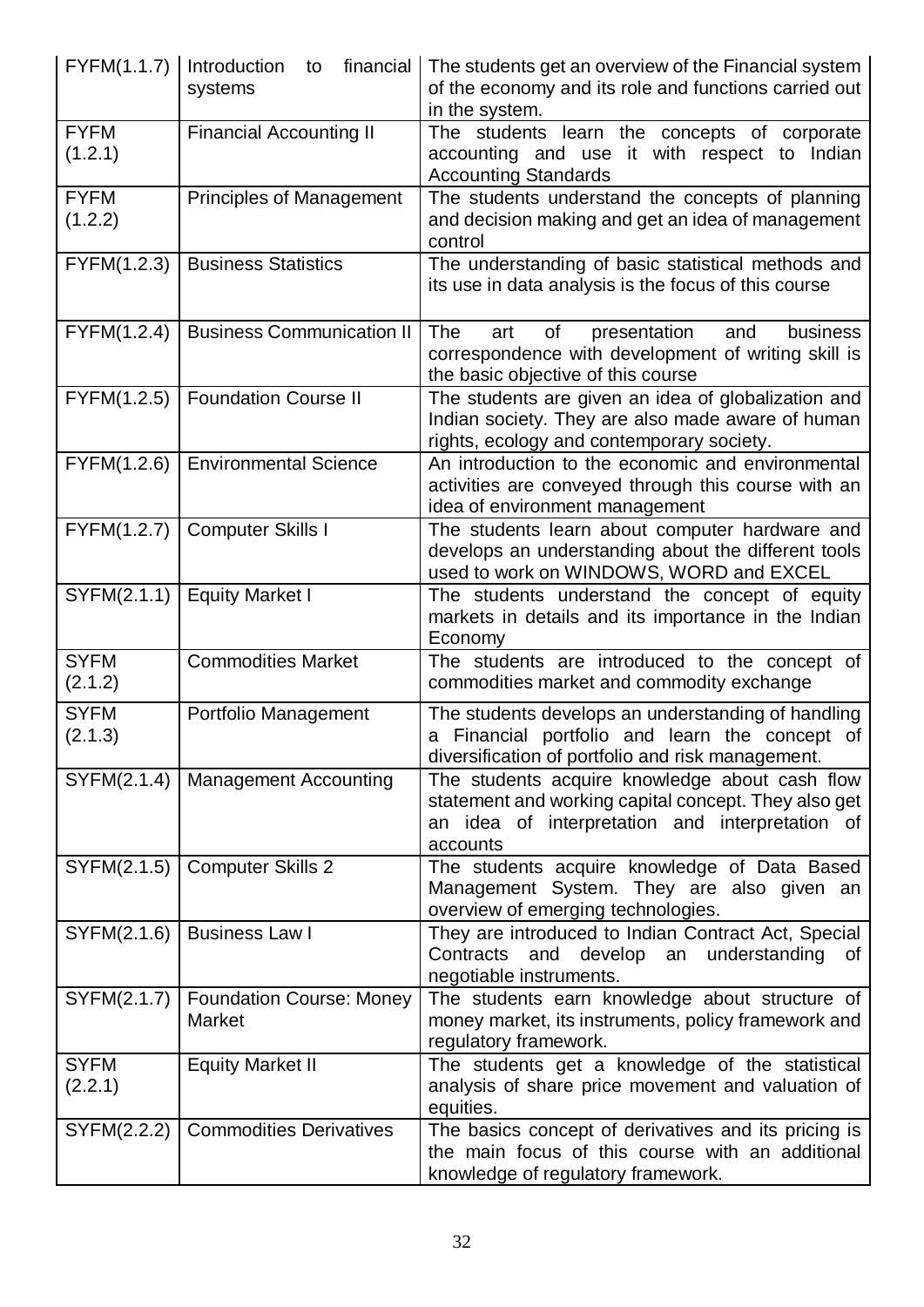|             | SYFM(2.2.3)   Merchant Banking                    | The students develop the concept of IPO, issuing of<br>DRs, ADRs, bonds and debentures.                                                                                                                                    |
|-------------|---------------------------------------------------|----------------------------------------------------------------------------------------------------------------------------------------------------------------------------------------------------------------------------|
| SYFM(2.2.4) | <b>Business Law II</b>                            | They are introduced to Indian Company Act, Special<br>Contracts and develop an understanding<br>0f<br>negotiable instruments.                                                                                              |
| SYFM(2.2.5) | Corporate Finance                                 | The students get an overview of corporate financial<br>accounting, capital structure and sources of raising<br>corporate finance                                                                                           |
| SYFM(2.2.6) | <b>Business Economics</b>                         | The students are introduced with the concept of<br>macroeconomics theory<br>and<br>develops<br>an<br>understanding of policy implementation according to<br>the economic condition of an economy.                          |
| SYFM(2.2.7) | Foundation<br>Course:<br>Foreign Exchange Markets | The students develops an understanding of Indian<br>foreign exchange market and its operational aspects.<br>They are also introduced to foreign exchange<br>arithmetic and risk management.                                |
| TYFM(3.1.1) | <b>Technical Analysis</b>                         | The course focuses on the understanding of<br>technical analysis as it is used in stock market and<br>the major indicators that influences it.                                                                             |
| <b>TYFM</b> | <b>Financial Derivatives</b>                      | The students acquire knowledge<br>of financial<br>derivatives, its use, pricing and settlement of futures<br>and options.                                                                                                  |
| <b>TYFM</b> | of<br>Financial<br>Marketing<br><b>Services</b>   | The students get knowledge about service marketing<br>, market segmentation and customer satisfaction                                                                                                                      |
| <b>TYFM</b> | <b>Corporate Accounting</b>                       | The student get a knowledge of redemption of<br>preference shares and debentures, amalgamation of<br>companies,<br>reduction<br>capital<br>and<br>internal<br>reconstruction.                                              |
| <b>TYFM</b> | <b>Organizational Behavior</b>                    | The students get an understanding of interpersonal<br>relationship and also develop a concept of corporate<br>interpersonal relationships. They also get an idea of<br>stress management.                                  |
| <b>TYFM</b> | Project Work I                                    | The students are initiated to understand the basic<br>concept and methodology of research through<br>collection of primary and secondary data and prepare<br>a data chart on the topic selected by individual<br>students. |
| <b>TYFM</b> | <b>Venture Capital and Private</b><br>Equity      | The students get a conceptual understanding of<br>venture capital and private equity, strategies used in<br>private equity exit and structure and valuation<br>approaches.                                                 |
| <b>TYFM</b> | <b>Mutual Fund Management</b>                     | The course focuses on structure of mutual fund<br>organization, accounting and taxation of mutual<br>funds and also the performance measurement of<br>mutual funds                                                         |
| <b>TYFM</b> | <b>Risk Management</b>                            | The evaluation of risk and its management in foreign<br>exchange market is the basic objective of this course.                                                                                                             |
| <b>TYFM</b> | Strategic<br>Corporate<br>Finance                 | The course contains conceptual learning of fund<br>valuation<br>credit<br>risk<br>raising,<br>company<br>and<br>management                                                                                                 |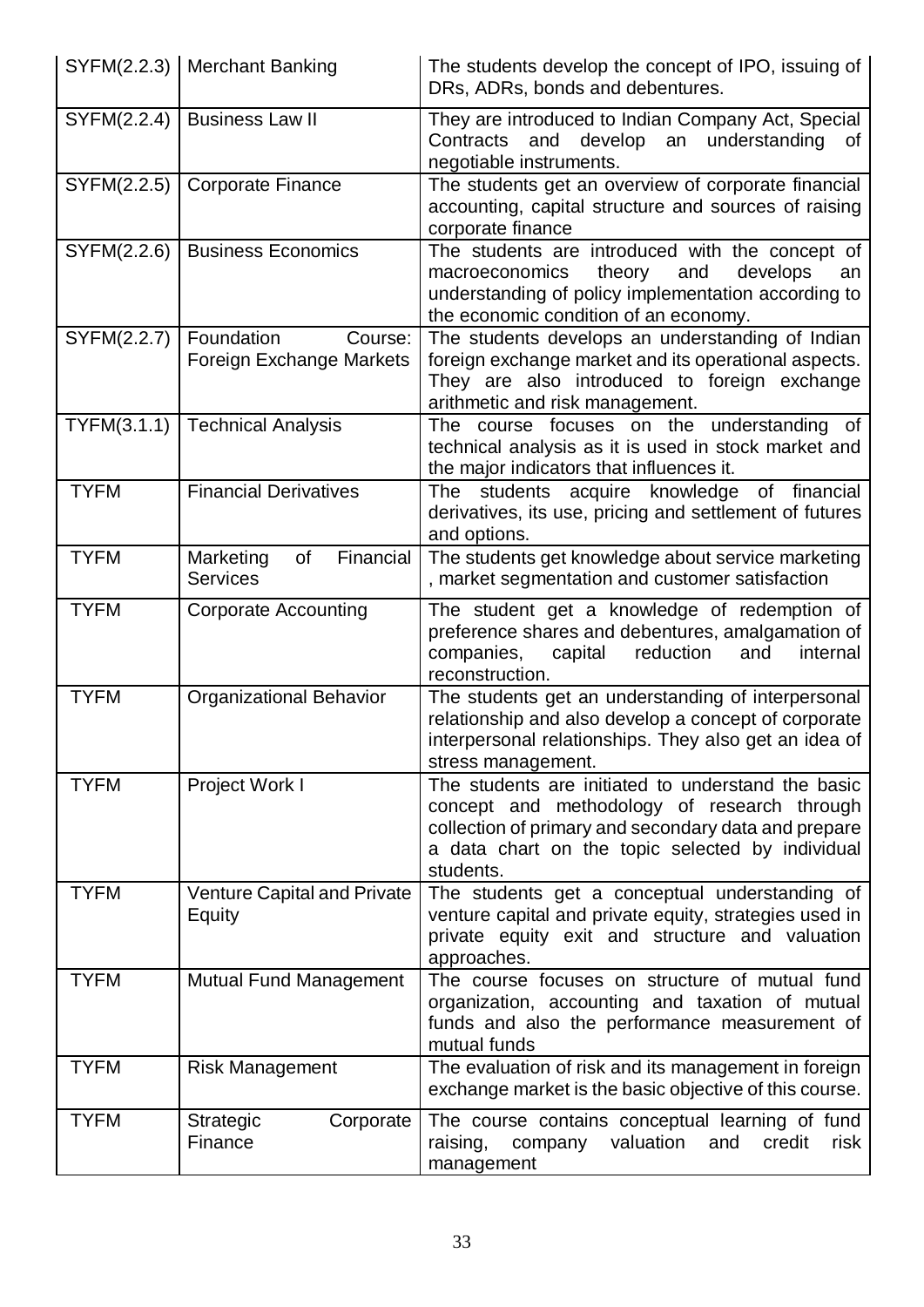| <b>TYFM</b>                                                                   | <b>Corporate Restructuring</b>                                    | The understanding of merger, amalgamation,<br>reverse merger and post-merger reorganization is<br>developed through this course                                                                                                                                                                                                                                    |  |
|-------------------------------------------------------------------------------|-------------------------------------------------------------------|--------------------------------------------------------------------------------------------------------------------------------------------------------------------------------------------------------------------------------------------------------------------------------------------------------------------------------------------------------------------|--|
| <b>TYFM</b>                                                                   | Project Work II                                                   | The students are expected to analyze the data<br>collected in Semester V and frame a conclusion or<br>recommendation on that topic.                                                                                                                                                                                                                                |  |
|                                                                               |                                                                   |                                                                                                                                                                                                                                                                                                                                                                    |  |
| <b>BAF</b><br>To be able<br>PSO:<br>2. To be able to take financial decisions |                                                                   | 1. To do Advanced Accounting of companies, banks, insurance cos, NBFCs etc<br>3. To prepare budgets and determine costs and take decisions.<br>4. To understand internal control mechanisms and apply it in corporate<br>environment 5. Abreast of present laws understand macro and micro economics<br>6. To communicate with confidence and in a correct manner. |  |
|                                                                               | Financial                                                         | will know the basics of financial accounting including the                                                                                                                                                                                                                                                                                                         |  |
|                                                                               | Accounting-I:                                                     | accounting standards.                                                                                                                                                                                                                                                                                                                                              |  |
| sheets<br>Cost Accounting -I:<br>Financial                                    |                                                                   | will learn the basics of costing including preparation of cost                                                                                                                                                                                                                                                                                                     |  |
|                                                                               | Management-I:                                                     | will learn basics of financial management                                                                                                                                                                                                                                                                                                                          |  |
| <b>BAF</b><br><b>SEMI</b>                                                     | <b>Business</b><br>Communication-I:                               | will be able to understand the concepts of communication<br>and cultivate listening capacity and develop both verbal and<br>non-verbal communication.                                                                                                                                                                                                              |  |
|                                                                               | <b>Foundation Course-I:</b>                                       | will be able to understand the multi-cultural diversity of Indian<br>society and concept of disparity.                                                                                                                                                                                                                                                             |  |
|                                                                               | Commerce<br>(Business<br>Environment-I):                          | will be able to understand dynamics of business environment<br>and contemporary issues like CSR.                                                                                                                                                                                                                                                                   |  |
|                                                                               | <b>Business</b><br>Economics-I:                                   | will be able to grasp the micro-economic concepts.                                                                                                                                                                                                                                                                                                                 |  |
|                                                                               | <b>Financial Accounting</b><br>(Special Accounting<br>Areas) -II: | will learn special areas of accounting like consignment<br>accounts, branch accounts and fire insurance claims.                                                                                                                                                                                                                                                    |  |
|                                                                               | Auditing (Introduction<br>and Planning-I):                        | to understand the meaning of auditing, techniques of<br>auditing, planning, procedure and documentation, internal<br>controls and internal audit.                                                                                                                                                                                                                  |  |
| Taxation<br>(Indirect)<br>$taxes-I$ :                                         |                                                                   | with the introduction of GST, this course has been replaced.                                                                                                                                                                                                                                                                                                       |  |
| <b>BAF</b><br><b>SEM II</b>                                                   | <b>Business</b><br>Communication-II:                              | learn how to make effective presentation, conduct of<br>meetings and GDs, business correspondence and writing<br>skills.                                                                                                                                                                                                                                           |  |
|                                                                               | Foundation Course-<br>II:                                         | to understand privatisation and globalisation, concept of<br>human rights and impact of ecology on human life.                                                                                                                                                                                                                                                     |  |
|                                                                               | <b>Business</b><br>Law<br>(Business Regulatory<br>Framework-I):   | to learn various acts relating to law of contract, sale of goods,<br>negotiable instrument.                                                                                                                                                                                                                                                                        |  |
|                                                                               | <b>Business</b><br>Mathematics:                                   | to learn mathematics to be applied in finance                                                                                                                                                                                                                                                                                                                      |  |

| BAF  <br>SEM III  <br>  (Special<br>Accounting   will learn special areas of accounting like partnership firms,<br>Areas)-III:<br>amalgamation of firms, foreign currency translations. |
|-----------------------------------------------------------------------------------------------------------------------------------------------------------------------------------------|
|-----------------------------------------------------------------------------------------------------------------------------------------------------------------------------------------|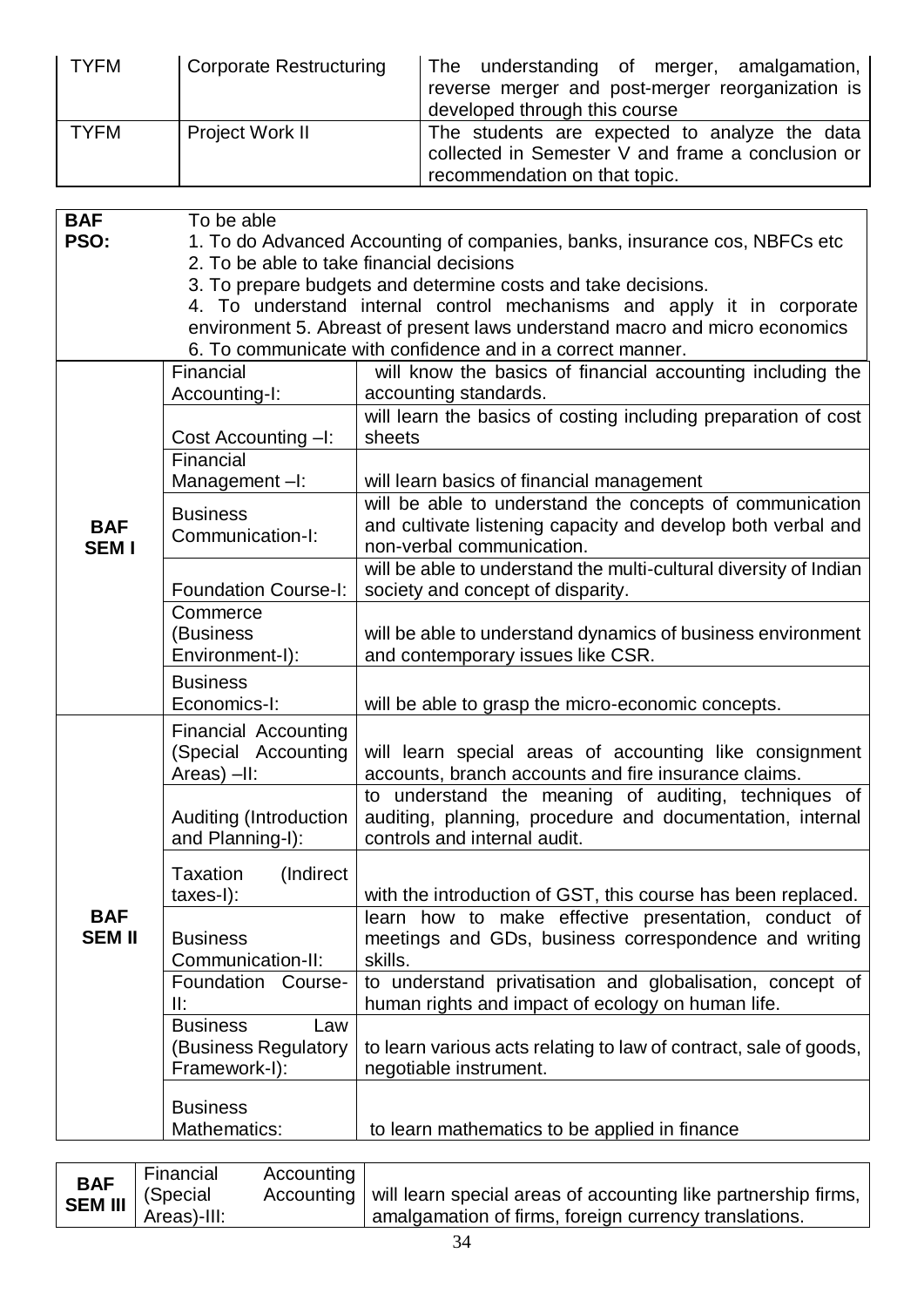|                  | Accounting<br>Cost<br>(Methods of Costing) -II:<br>Auditing (Techniques of<br>Auditing<br>Audit<br>and<br>Procedures)-II:<br><b>Taxation - II (Direct Taxes</b><br>Paper-I): | to learn classification of costs, reconciliation of costs &<br>financial accounts, understand preparation of contract and<br>process costing.<br>to learn vouching of income and expenditure, verification of<br>assets and liabilities, scope of auditing standards, and audit<br>of companies.<br>to know the basis of charge of income tax, computation of<br>income under various heads of income. |
|------------------|------------------------------------------------------------------------------------------------------------------------------------------------------------------------------|--------------------------------------------------------------------------------------------------------------------------------------------------------------------------------------------------------------------------------------------------------------------------------------------------------------------------------------------------------------------------------------------------------|
|                  | Information<br>Technology<br>in Accountancy-I:<br>Foundation<br>in<br>Course<br>(Financial<br>Commerce                                                                       | to understand the parts of computer, office productivity<br>tools, creating email id, using internet and e-commerce.<br>to help in understanding the Indian financial system,                                                                                                                                                                                                                          |
|                  | Market Operations) -III:<br><b>Business Law (Business</b><br>Regulatory Framework) -<br>II:                                                                                  | financial markets, financial instruments and services.<br>to get the insight on Indian Partnership Act, Factories Act.                                                                                                                                                                                                                                                                                 |
|                  | <b>Business Economics-II:</b>                                                                                                                                                | to learn macro-economics                                                                                                                                                                                                                                                                                                                                                                               |
|                  | Financial<br>Accounting<br>(Special<br>Accounting<br>Areas)-IV:                                                                                                              | to learn preparation of final accounts of companies and<br>redemption of preference shares and debentures.                                                                                                                                                                                                                                                                                             |
|                  | Management Accounting<br>(Introduction<br>to<br>Management<br>Accounting):                                                                                                   | to learn to analyse and interpret financial statements                                                                                                                                                                                                                                                                                                                                                 |
| <b>BAF</b>       | Auditing-III:<br><b>Taxation III (Direct Taxes</b><br>-II):                                                                                                                  | to learn reporting requirements, investigation and due<br>diligence, code of ethics and audit under CISE<br>to learn and understand income clubbing provisions, TDS,<br>set-offs, computation of income of individual and HUF.                                                                                                                                                                         |
| <b>SEM</b><br>IV | Information<br>Technology<br>in Accountancy-II:<br>Foundation<br>Course                                                                                                      | to understand IT-related business process, computerised<br>accounting system and IT audit.                                                                                                                                                                                                                                                                                                             |
|                  | in<br>Management<br>(Introduction<br>to<br>Management) -IV:                                                                                                                  | to learn basic management concepts and principles of<br>management.                                                                                                                                                                                                                                                                                                                                    |
|                  | <b>Business Law (Company</b><br>$Law) - III:$                                                                                                                                | provisions related to incorporation of<br>understand<br>to<br>companies, public offer and private placements.                                                                                                                                                                                                                                                                                          |
|                  | Research Methodology in<br>Accounting and Finance:                                                                                                                           | to learn research design, data collection, interpretation and<br>report writing                                                                                                                                                                                                                                                                                                                        |
|                  |                                                                                                                                                                              |                                                                                                                                                                                                                                                                                                                                                                                                        |

|                            | Cost Accounting - III:        | to learn uniform costing, integrated and non-integrated<br>system of accounts, operating and process costing.  |
|----------------------------|-------------------------------|----------------------------------------------------------------------------------------------------------------|
| <b>BAF</b><br><b>SEM V</b> |                               | to learn interface of financial policies and strategic<br>management, techniques pf capital budgeting, capital |
|                            | Financial Management -<br>II: | structure theories, mutual fund valuation and credit<br>management.                                            |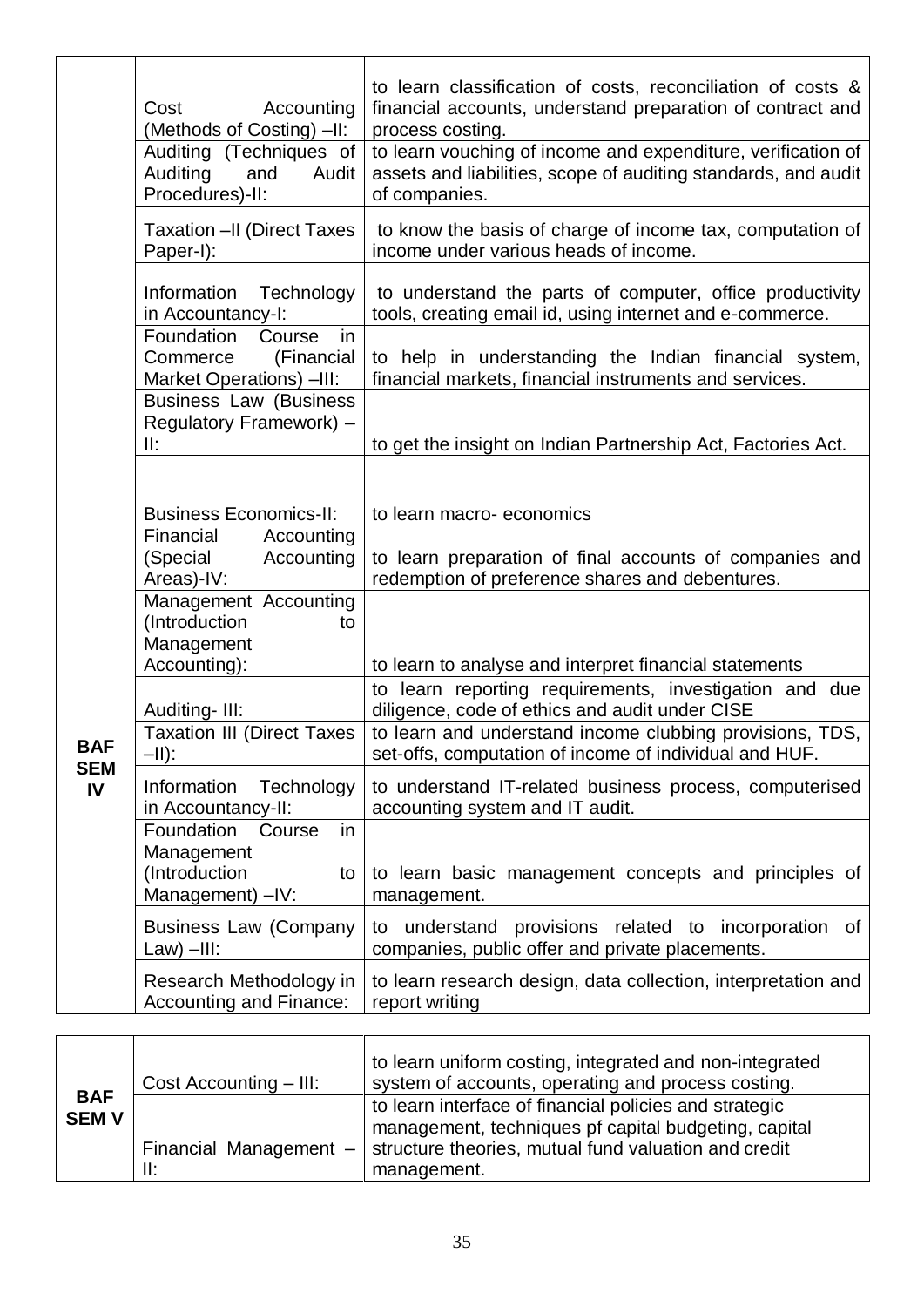|                                | (Indirect<br><b>Taxation</b><br>IV<br>Taxes-II):      | to learn the genesis of GST in India, conceptual<br>framework, levy and collection of GST, documentation and<br>registration and computation of GST.                                                                             |
|--------------------------------|-------------------------------------------------------|----------------------------------------------------------------------------------------------------------------------------------------------------------------------------------------------------------------------------------|
|                                | International Finance:                                | to learn derivatives. Foreign exchange markets and<br>dealings, foreign exchange exposure and risk<br>management.                                                                                                                |
|                                | $-$ II<br>Management<br>(Management<br>Applications): | to understand 4 Ps of marketing, distribution channels,<br>production management, human resource management<br>and financial management.                                                                                         |
|                                | Financial Accounting V:                               | to learn to solve the problems of underwriting of shares<br>and debentures, buy-back of shares, amalgamation,<br>internal reconstruction and liquidation of companies.                                                           |
|                                | <b>Financial Accounting VI:</b>                       | to learn to prepare final accounts of banking, insurance<br>and nonbanking financial companies, valuation of goodwill                                                                                                            |
|                                | <b>Cost Accounting:</b>                               | to learn how to prepare budget, understand cost-volume-<br>profit analysis, managerial decision making and variance<br>analysis.                                                                                                 |
| <b>BAF</b><br><b>SEM</b><br>VI | Financial Management III:                             | to learn conceptual framework of business valuation,<br>mergers and acquisitions, take-overs, lease and HP<br>financing, working-capital financing.                                                                              |
|                                | <b>Taxation</b><br>(Indirect<br>V<br>Taxes-III):      | to get an insight on payment of indirect tax and refunds,<br>filing of returns, documentation, audit and Customs Act.                                                                                                            |
|                                | Security<br>Analysis<br>and<br>Portfolio Management:  | to understand portfolio management in India, its valuation,<br>fundamental and technical analysis and CAPM                                                                                                                       |
|                                | Economics<br>$-III$<br>(Indian<br>Economy):           | to understand agriculture sector in India, industrial policy,<br>service sector and money and banking.                                                                                                                           |
|                                | <b>Financial Accounting VII:</b>                      | to learn preparation of final accounts for electricity<br>company, cooperative society, investment accounting,<br>mutual fund and IFRS.                                                                                          |
|                                | Project work:                                         | The topics will relate to areas of accounting and finance.<br>The project work in help in understanding theoretical<br>concepts and apply it practically by collecting primary data,<br>interpreting it and drawing conclusions. |
|                                |                                                       |                                                                                                                                                                                                                                  |
| <b>BSc</b>                     |                                                       | The basics of all subjects are taught in theory and practical applications are                                                                                                                                                   |
| <b>Biotechnology</b>           |                                                       | explained in practical sessions. Basic skills and concepts of all subjects are                                                                                                                                                   |
| PSO:                           | imparted to the students.                             | Students are adept to work in any research laboratory or in any biotechnology                                                                                                                                                    |
|                                |                                                       | industry. They also gain basic data management and entrepreneurship skills                                                                                                                                                       |
|                                |                                                       | to start their own work or join a database management industry.                                                                                                                                                                  |

| Cell Biology                | Endocrinology                       |
|-----------------------------|-------------------------------------|
| Immunology                  | Instrumentation                     |
| Animal/Plant Tissue culture | <b>Industrial Biotechnology</b>     |
| Genetics                    | <b>Bioinformatics</b>               |
| Biochemistry                | Physiology (Animal and Plant)       |
| Biodiversity                | Ecology                             |
| Scientific Writing          | <b>Entrepreneurship Development</b> |
| <b>Research Methodology</b> | <b>Biophysics</b>                   |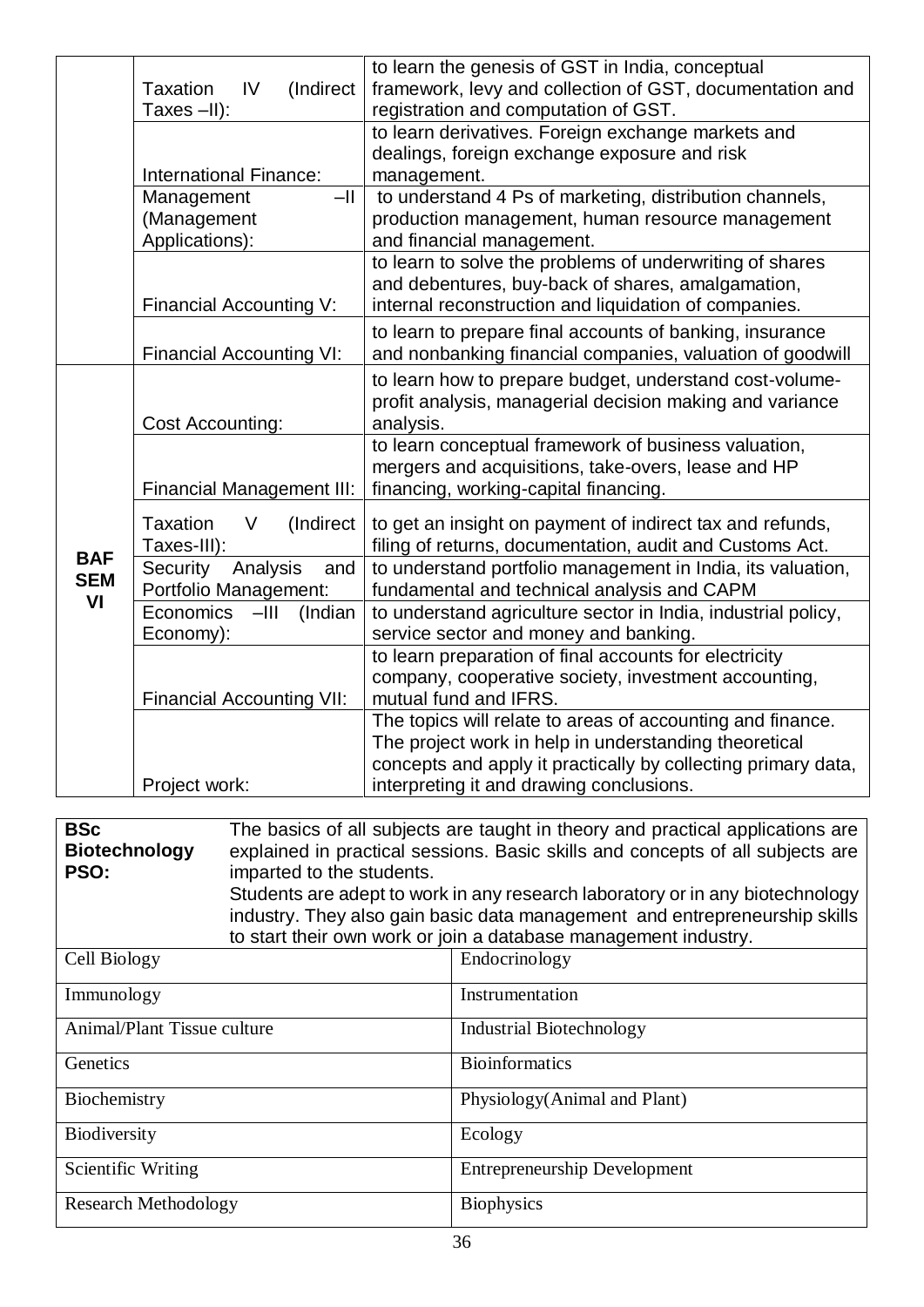| Chemistry                          | <b>Green Chemistry</b> |
|------------------------------------|------------------------|
| <b>Biostatistics</b>               | Microbiology           |
| <b>Environmental Biotechnology</b> | Molecular Biology      |

### Post Graduate Programmes

| <b>MCom</b>                                                  |                                                  |                                                                                                                                                                                                                                                                                                                                                                          |
|--------------------------------------------------------------|--------------------------------------------------|--------------------------------------------------------------------------------------------------------------------------------------------------------------------------------------------------------------------------------------------------------------------------------------------------------------------------------------------------------------------------|
|                                                              | Strategic<br>Management                          | The course provides understanding of new forms of Strategic<br>Management concepts and their use in business, Business,<br>Corporate and Global Reforms, recent developments and<br>trends in the business corporate world                                                                                                                                               |
| Accounts:<br>and<br>(Part<br>Management:                     | Economics<br>Global Trade And<br>Finance         | of The course provides understanding of International Trade,<br>Commercial Policy and Global Finance as well as recent trends<br>and developments in international trade                                                                                                                                                                                                 |
| I - Semester I)                                              | Cost<br>and  <br>Management<br>Accounting        | The course provides understanding of the concept of Cost and<br>management accounting and its significance in the business,<br>understand, develop and apply the techniques of costing in the<br>decision making in the business corporates, understanding,<br>developing, preparing and presenting the financial report in the<br>business corporates                   |
|                                                              | <b>Business Ethics and</b><br><b>CSR</b>         | The course provides understanding of business ethics and CSR<br>regulations in India                                                                                                                                                                                                                                                                                     |
|                                                              | Research<br>Methodology                          | The course provides understanding of Research and Research<br>Process, identifying problems for research and develop<br>research strategies and techniques of data collection, analysis<br>of data and interpretation.                                                                                                                                                   |
| Accounts:<br>and<br>Management:<br>(Part<br>I - Semester II) | Economics<br>of  <br>Global Trade And<br>Finance | The course provides understanding of International Trade,<br>Commercial Policy and Global Finance as well as recent trends<br>and developments in international trade                                                                                                                                                                                                    |
|                                                              | Corporate Finance                                | The course provides understanding of the objectives of<br>Financial Management, understand, develop and apply the<br>techniques of investment in the financial decision making in<br>the business corporates, analyse the financial statements                                                                                                                           |
|                                                              | E-Commerce                                       | The course provides understanding of the emerging world of<br>ecommerce, current challenges and issues in ecommerce,<br>Web- based Commerce, Legal and Regulatory Environment<br>and Security issues of E-commerce                                                                                                                                                       |
| Accounts:: (Part II - Semester III)                          |                                                  | Advanced Financial Accounting - The course provides<br>understanding of Foreign Currency Conversion, Final<br>Banking Companies,<br>of<br>Accounts<br>Insurance<br><b>Companies and Cooperative Societies</b><br>Direct Tax - The course provides understanding of<br>Heads of Income, Deductions under section 80,<br>Computation of Income and Tax of Individual, Firm |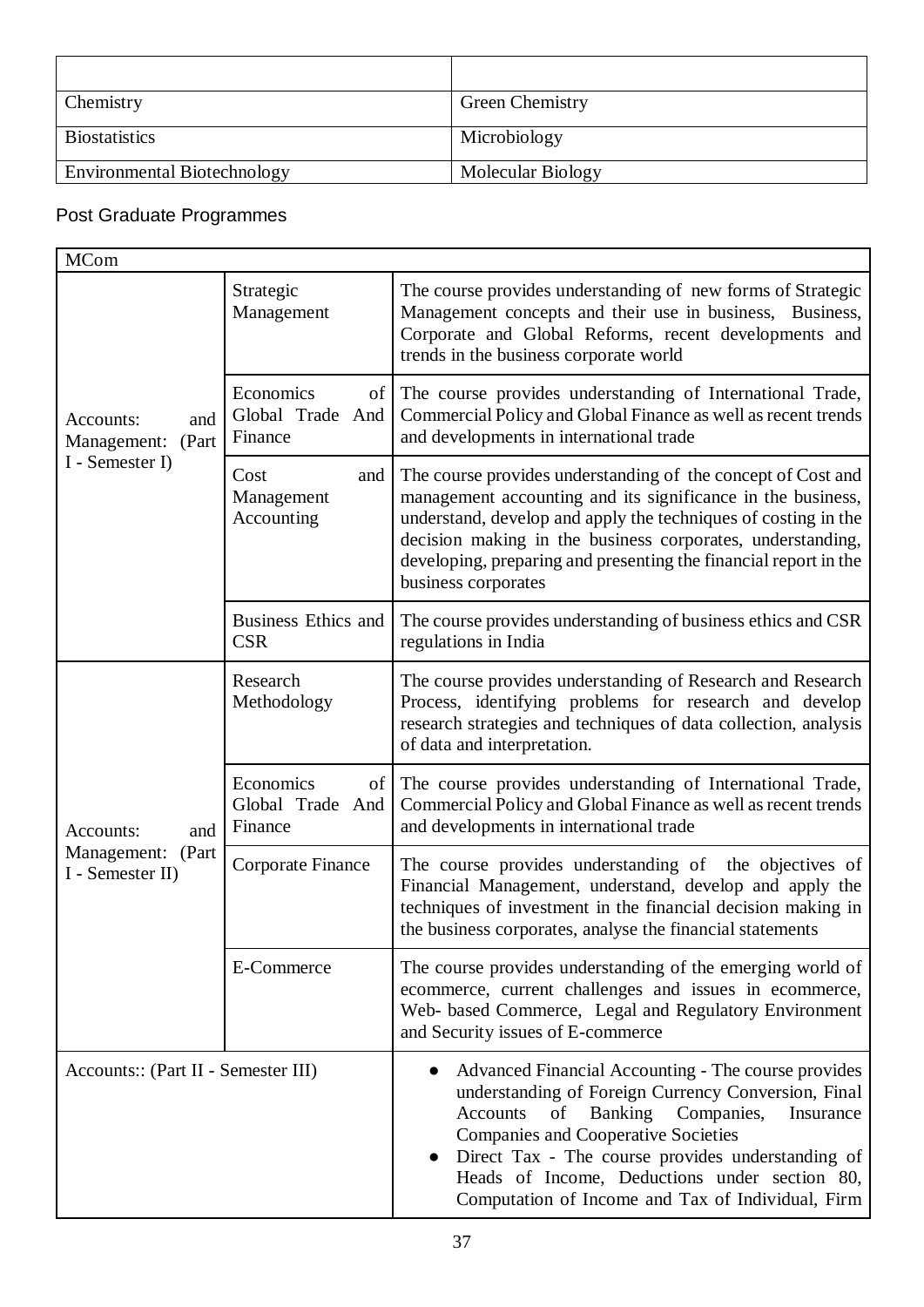|                                      | and Company<br>Advanced Auditing - The<br>provides<br>course<br>understanding of company audit, audit of different<br>organisations, audit under different laws and audit<br>under EDP environment                                                                                                                                                                                                                                                                                                                                                                                                                                                                                                       |
|--------------------------------------|----------------------------------------------------------------------------------------------------------------------------------------------------------------------------------------------------------------------------------------------------------------------------------------------------------------------------------------------------------------------------------------------------------------------------------------------------------------------------------------------------------------------------------------------------------------------------------------------------------------------------------------------------------------------------------------------------------|
| Management: (Part II - Semester III) | Human Resource Management - The course provides<br>$\bullet$<br>understanding of HRM, HRD, Latest Development in<br>H.R.M. and Labour Legislation and Emerging Issues<br>In H.R.M<br>Entrepreneurial Management - The course provides<br>$\bullet$<br>understanding of Entrepreneurship Development<br>Perspective, Creating Entrepreneurial Venture, Project<br>Management, Assistance and Incentives for Promotion<br>and Development of Entrepreneurship<br>Marketing Strategies and practices - The course<br>$\bullet$<br>provides understanding of Marketing Strategies,<br>Developing Marketing Strategies & Plans, Market<br>Environmental Trends & Building Customer Value<br>and Recent Trends |
| Accounts:: (Part II - Semester IV)   | Corporate Financial Accounting - The course provides<br>understanding of Corporate Financial Reporting,<br>(IFRS) & Ind - AS, Valuation of Business for<br>Amalgamation & Merger and Consolidated Financial<br><b>Statement</b><br>Indirect Tax-Introduction of Goods and Service Tax -<br>The course provides understanding of Overview of<br>Goods and Service Tax, Registration under GST,<br>Collection of Tax under Integrated Goods and Services<br>Tax Act, 2017, Payment of GST<br>Financial Management - The course provides<br>understanding of Types of Financing, Capital<br>Budgeting, Management of Working<br>Capital,<br>Financial Planning, Financial Policy and Corporate<br>Strategy  |
| Management: (Part II - Semester IV)  | Supply chain management and logistics - The course<br>provides understanding of Supply Chain Management,<br>Perspectives of SCM, Logistics, Design of SCM,<br>Logistics and Use of Internet<br>Advertising and sales Management - The course<br>provides understanding of Advertising Fundamentals<br>and Media, Creativity, Social and Regulatory<br>Framework of Advertising, Sales Management, Sales<br>Planning and Controlling<br>Retail Management -<br>The<br>provides<br>course<br>understanding of Retail Management,<br>Retail<br>Management Strategy, Retail Location, Layout and<br>Merchandising, Use of Technology and Career options                                                      |

### **MSc Microbiology**

**PSO:** Students undertake to submit Research Proposals and carry out Research Dissertations in the second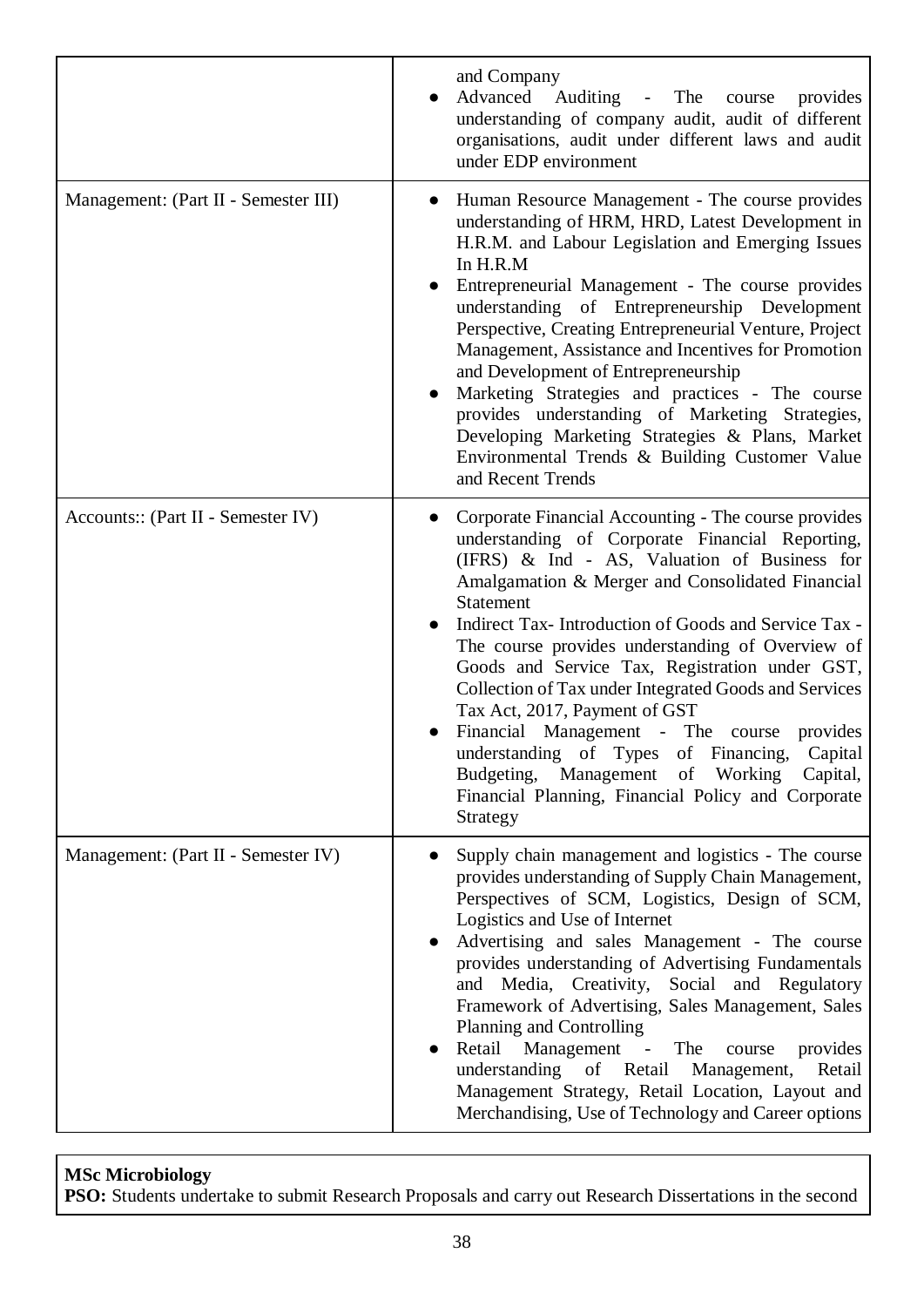| year of this program.<br>On each of the papers enlisted alongside, Students have to give presentations or Reviews of Literature<br>related to various current trends in the subject area. |                                                                             |                                                                                                                                                                                                                                                                                                                                                           |  |
|-------------------------------------------------------------------------------------------------------------------------------------------------------------------------------------------|-----------------------------------------------------------------------------|-----------------------------------------------------------------------------------------------------------------------------------------------------------------------------------------------------------------------------------------------------------------------------------------------------------------------------------------------------------|--|
| <b>MSc-Semester I &amp;II</b><br>Paper I                                                                                                                                                  | Cell Biology $\&$<br>Virology                                               | Students are introduced to concepts of Eucaryotic Cell Biology<br>and also to Bacterial, Plant and Animal Virology and the impact<br>of these viruses                                                                                                                                                                                                     |  |
| <b>MSc-Semester I &amp;II</b><br>Paper II                                                                                                                                                 | Microbial<br>Genetics                                                       | Students learn about Gene expression and replication , mutation<br>regulation and Inheritance methods.<br>They are introduced to Molecular tools for genetics. Advanced<br>concepts like<br>Population, Developmental and Cancer Genetics,<br>Viral Gene transfer. They are also made aware of Applications<br>and Ethics of modern<br>Genetic Technology |  |
| <b>MSc-Semester I &amp;II</b><br>Paper III                                                                                                                                                | Microbial<br>Biochemistry                                                   | Introduced to Aqueous Solutions and Acid –<br>Base Chemistry.<br>Bioorganic Molecules and their transfer, Metabolism of one &<br>two carbon<br>compounds. Also exposed to<br>Analytical Biochemistry, Enzymology, Microbial degradation                                                                                                                   |  |
| <b>MSc-Semester I &amp;II</b><br>Paper IV                                                                                                                                                 | Medical<br>Microbiology                                                     | Students gain deep insights into Advances in Medical<br>Microbiology and Immunology, Challenges in Immune System<br>, Epidemiology, Immune System and Health. Become well<br>versed with Clinical Research and Modern<br>diagnostics                                                                                                                      |  |
| MSc-Semester III & Tools<br>IV<br>Paper I                                                                                                                                                 | Techniques :<br>Research<br>Methodology<br>$\&$<br>Biomolecular<br>Analysis | and In the second year of MSc students take up Research<br>dissertation projects and are initially taught about Research<br>Methodologies and are taught the applications and use of<br>various high end analytical instruments                                                                                                                           |  |
| MSc-Semester III &<br>IV<br>Paper II                                                                                                                                                      | Food<br>Microbiology<br>&<br>Pharmaceutical<br>Microbiology                 | Students become well versed with the beneficial and harmful<br>role of microbes in foods, detection methods and Aspects of<br>Food safety<br>&<br>Principles And Applications Of<br>GMP, Quality Management, Regulatory and Analytical Aspects<br>In Pharmaceuticals And<br>Cosmetics<br>Products and learn about<br>Drug Discovery                       |  |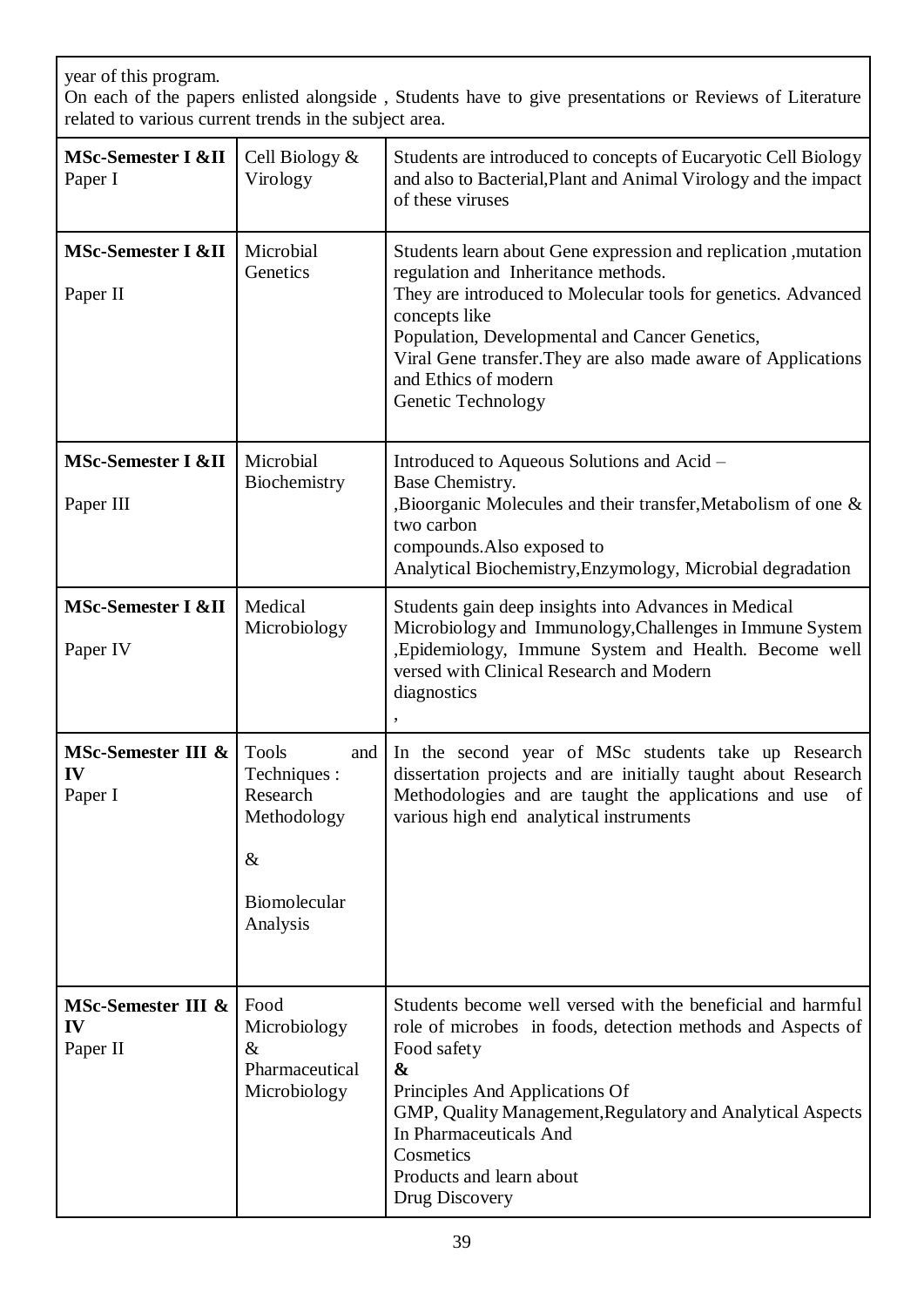| MSc-Semester III &<br>IV<br>Paper III | Advances In<br>Biotechnology                                                                                      | Students are exposed to advances in Plant, Animal And<br>Agricultural<br>Biotechnology, Nano and Medical Biotecnology<br>$\&$<br>Students learn about newer areas like<br>Pharmaceutical , Marine and Molecular<br>Biotechnology , IPR and ethics in Biotechnology                                                                                                                                                                                                                                                         |
|---------------------------------------|-------------------------------------------------------------------------------------------------------------------|----------------------------------------------------------------------------------------------------------------------------------------------------------------------------------------------------------------------------------------------------------------------------------------------------------------------------------------------------------------------------------------------------------------------------------------------------------------------------------------------------------------------------|
| MSc-Semester III &<br>IV<br>Paper IV  | Applied and<br>Environmental<br>Microbiology<br>&<br>Applied and<br>Environmental<br>Monitoring $&$<br>Management | Students are taught to appreciate Microbial Diversity, to learn<br>Techniques In Microbial Ecology, Learn about the recent areas<br>of<br>microorganisms<br>of<br>impact<br>in<br>various<br>environments, Advances made in Food & Water<br>Microbiology<br>$\&$<br>They learn to exploit microorganisms wrt to Bioremediation<br>and Control of environmental Pollution,<br>Waste and<br><b>Biofilm Management</b><br>They are also exposed to<br>Monitoring of<br>Environmental & Natural<br><b>Resources Management</b> |

| <b>MSc Chemistry</b><br>PSO:                                          |                                                                                                                                                                                                                                                                                                                                                                                                 |
|-----------------------------------------------------------------------|-------------------------------------------------------------------------------------------------------------------------------------------------------------------------------------------------------------------------------------------------------------------------------------------------------------------------------------------------------------------------------------------------|
| M.Sc. Sem I and Sem   Physical chemistry<br>$\rm II$<br>Paper-I       | The learners should be able to understand principles of<br>third law of thermodynamics to phase transition systems.<br>In addition, they should be able to learn basic principles of<br>Quantum chemistry and Chemical Dynamics for composite<br>reactions and polymerization reactions. The learners<br>should be able to apply theories in electrochemistry to<br>analyze electrode kinetics. |
| M.Sc. Sem I and Sem   Inorganic Chemistry<br>$\mathbf{I}$<br>Paper-II | Identify the basic principles related to structure and<br>bonding of $s \& p$ block elements Use various<br>spectroscopic principles to characterize inorganic and<br>organometallic compounds and Predict the synthesis and<br>bonding properties of s and p block elements                                                                                                                    |
|                                                                       | A study of valence bond and molecular orbital theories.<br>Apply the concept of linear combination of atomic orbitals<br>to hybridization and directed bonding in polyatomic<br>molecules.                                                                                                                                                                                                      |
|                                                                       | To identify and apply the concepts involved in the<br>syntheses, structure and physical properties of crystalline<br>inorganic solids. Qualitative and quantitative estimations,<br>synthesis, separation, purification, characterization and                                                                                                                                                   |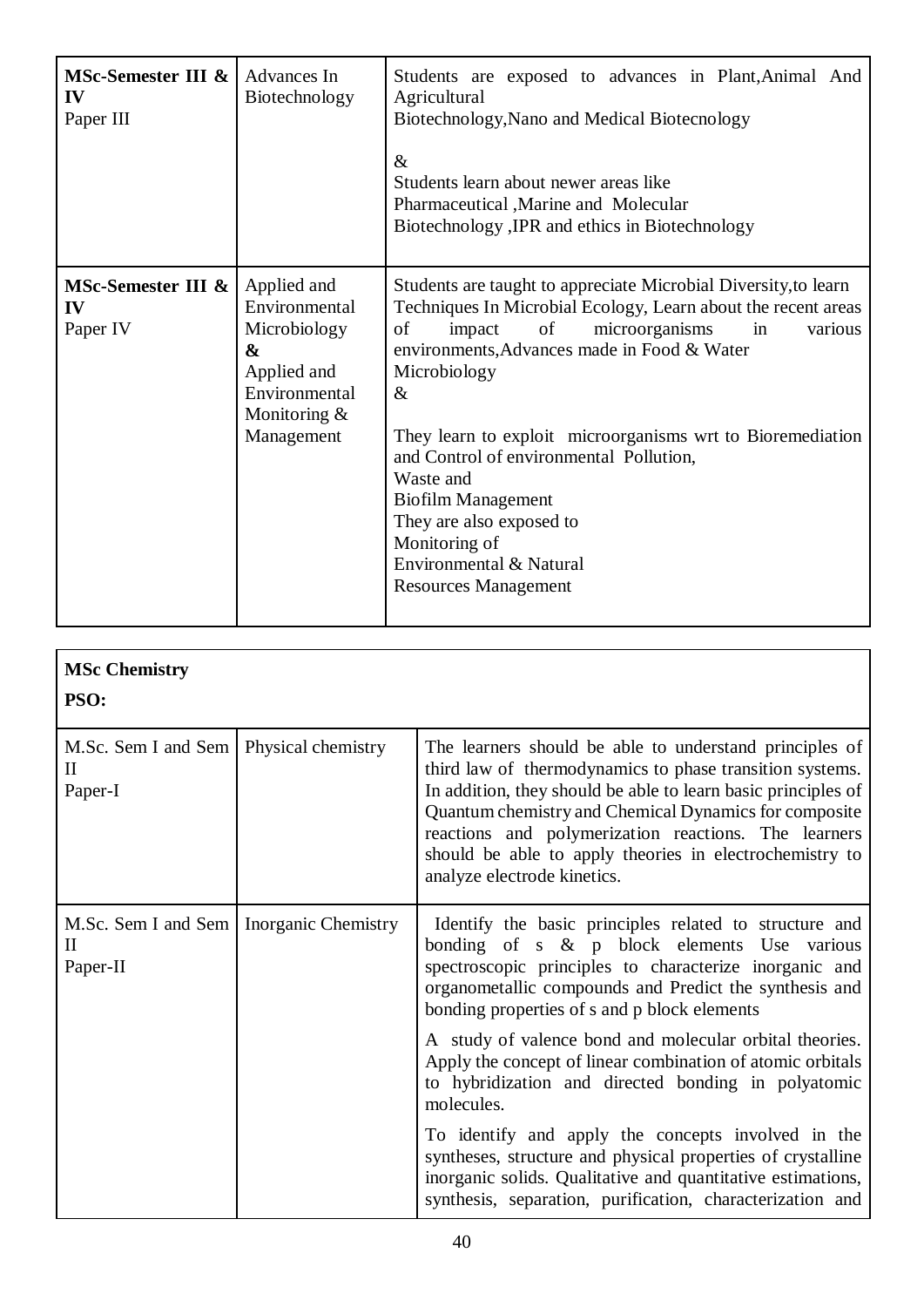|                                                 |                                                                   | property measurements of inorganic compounds                                                                                                                                                                                                                                                                                                                                                                                                                                                                                                                                                                                                            |
|-------------------------------------------------|-------------------------------------------------------------------|---------------------------------------------------------------------------------------------------------------------------------------------------------------------------------------------------------------------------------------------------------------------------------------------------------------------------------------------------------------------------------------------------------------------------------------------------------------------------------------------------------------------------------------------------------------------------------------------------------------------------------------------------------|
| M.Sc.Sem I and Sem<br>$\mathbf{I}$<br>Paper-III | <b>Organic Chemistry</b>                                          | The learners should be able to: Apply principles of<br>separation and isolation techniques in organic reactions.<br>Analyze NMR, IR and Mass spectra of organic compounds<br>.To learn and apply various concepts<br>such<br>as<br>stereochemistry and fundamental principles of stereo<br>selectivity in organic chemistry. To learn the involvement<br>of reactive intermediates and understand their structure and<br>reactivity through various organic reactions.<br>To learn various organic reactions and reagents used in<br>them as tools applied in the art of organic synthesis.                                                             |
| M.Sc.Sem I and Sem<br>$_{\rm II}$<br>Paper-IV   | <b>Analytical Chemistry</b>                                       | The learners should be able to apply the conceptual<br>understanding of the principles and implementation modes<br>of several analytical instruments optical and thermal to<br>chemical systems. Basic understanding of good laboratory<br>practices, safety in the laboratory and Quality assurance<br>One should be able to handle different instruments like<br>spectrophotometer, Turbidimetry<br>,Nephelometry<br>and<br>Flame photometer.                                                                                                                                                                                                         |
| M.Sc Sem III and IV<br>Organic chemistry        | Paper-I<br>Theoretical<br>organic<br>chemistry                    | understand<br>the orbital<br>To<br>learn<br>and<br>interactions<br>(Woodward Hoffmann rules) ,NGP by lone pair of<br>electrons, Pi electrons , aromatic rings with reference to<br>norborynyl and bicycle <sup>[2.2.2]</sup> octyl cation system.<br>Understanding of supramolecular chemistry -synthesis of<br>crown ethers, cryptands and calixarenes.<br>Learn to apply concerted and stepwise reactions in organic<br>synthesis, Comprehend the structure-reactivity pattern of<br>reactive intermediates involved in organic reactions<br>Comprehend the orbital interactions and orbital symmetry<br>correlations of various pericyclic reactions |
|                                                 | Paper-II<br>Synthetic<br>organic<br>chemistry                     | Learn to apply stepwise reactions in organic synthesis, the<br>learners should be able to: Write mechanism of organic<br>reactions involving reactive intermediates. Apply these<br>reactions in organic synthesis<br>fundamental ideas<br>the<br>$\circ$ of<br>photochemical<br>Learn<br>excitation/deexcitation events, and the molecular events<br>that can intervene at different levels and their applications                                                                                                                                                                                                                                     |
|                                                 | Paper-III<br>Natural products and<br>spectroscopy<br>Heterocyclic | To learn basic principles of proton NMR, , C-13 NMR and<br>spectroscopic techniques<br>advanced<br>to<br>these<br>use<br>spectroscopic methods for organic structure elucidation.<br>of Natural products including Steroids,<br>Detail study                                                                                                                                                                                                                                                                                                                                                                                                            |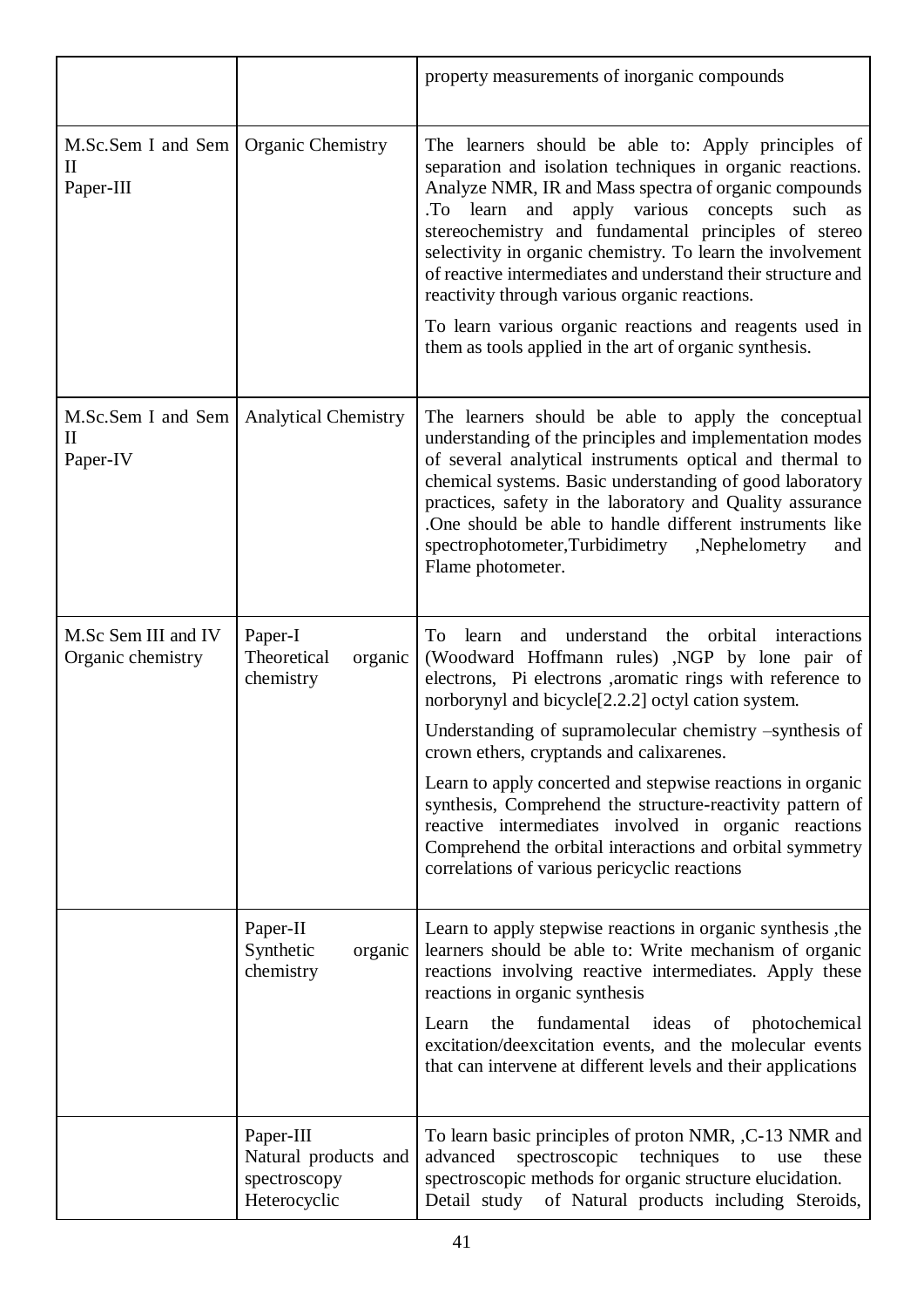|                                             | chemistry                                                                                                                      | Vitamins naturally occurring insecticides.                                                                                                                                                                                                                                                                                                                                                                                                                                                                   |
|---------------------------------------------|--------------------------------------------------------------------------------------------------------------------------------|--------------------------------------------------------------------------------------------------------------------------------------------------------------------------------------------------------------------------------------------------------------------------------------------------------------------------------------------------------------------------------------------------------------------------------------------------------------------------------------------------------------|
|                                             | Paper-IV<br>Medicinal,<br>Biogenesis and green<br>chemistry<br>Bioinorganic<br>chem<br>Intellectual<br>.and<br>property rights | To know Drug designing and development. Green Organic<br>Synthesis: Principles and Applications Course Objectives:<br>Learn the importance of minimizing waste, saving power<br>and doing organic synthesis according to the principles of<br>green chemistry Learning outcomes: At the end of the<br>course, the learners should be able to: Create awareness for<br>reducing waste, minimizing energy consumption in organic<br>synthesis. Implement techniques of green synthesis in<br>organic reactions |
| M.Sc SEM III and IV<br>Analytical chemistry | Paper-I<br>Quality in Analytical<br>chemistry                                                                                  | i.To provide<br>sound knowledge of Pharmaceutical<br>legislation.<br>ii To impart technical knowledge about chromatographic<br>techniques and their applications for separation of<br>inorganic and organic compounds.                                                                                                                                                                                                                                                                                       |
|                                             | Paper-II<br>Advanced<br>Instrumental<br>techniques                                                                             | Learn the basic theory and principles of Mossbauer's<br>spectroscopy, Atomic Emission spectroscopy,<br><b>NMR</b><br>Spectroscopy Radiochemical and thermal methods,<br>Hyphenated techniques.<br>To Motivate to pursue research and specialization in a<br>plethora of domains in the field of Analytical chemistry.                                                                                                                                                                                        |
|                                             | Paper-III<br>Environmental<br>and<br>Industrially important<br>materials                                                       | To develop a logical approach, analytical thinking and<br>problem solving capabilities in order to make the learner<br>competent to face and address the challenges with<br>reference to air pollution, water pollution, Soil pollution,<br>Noise pollution.<br>To make them aware of Water quality standards, Industrial<br>materials.                                                                                                                                                                      |
|                                             | Paper-IV<br>Pharmaceutical<br>,Biochemical<br>and<br>organic Analysis                                                          | To impart technical knowledge and competency skills to<br>perform in various areas such as Analytical biochemistry,<br>effluent treatment, Solid waste management, Metallurgy,<br>food analysis and Immunological methods                                                                                                                                                                                                                                                                                    |

| <b>MA Psychology</b><br>PSO: |                           |                                                                                                                                                 |
|------------------------------|---------------------------|-------------------------------------------------------------------------------------------------------------------------------------------------|
| Part 1                       | Personality<br>Psychology | To understand various theories of human personality and<br>factors shaping it and research studies done.                                        |
|                              | Research<br>methodology   | To understand philosophy of science, various research<br>methods in psychology, and understanding both qualitative<br>and quantitative research |
|                              | <b>Statistics</b>         | for To understand fundamentals of probability, descriptive and                                                                                  |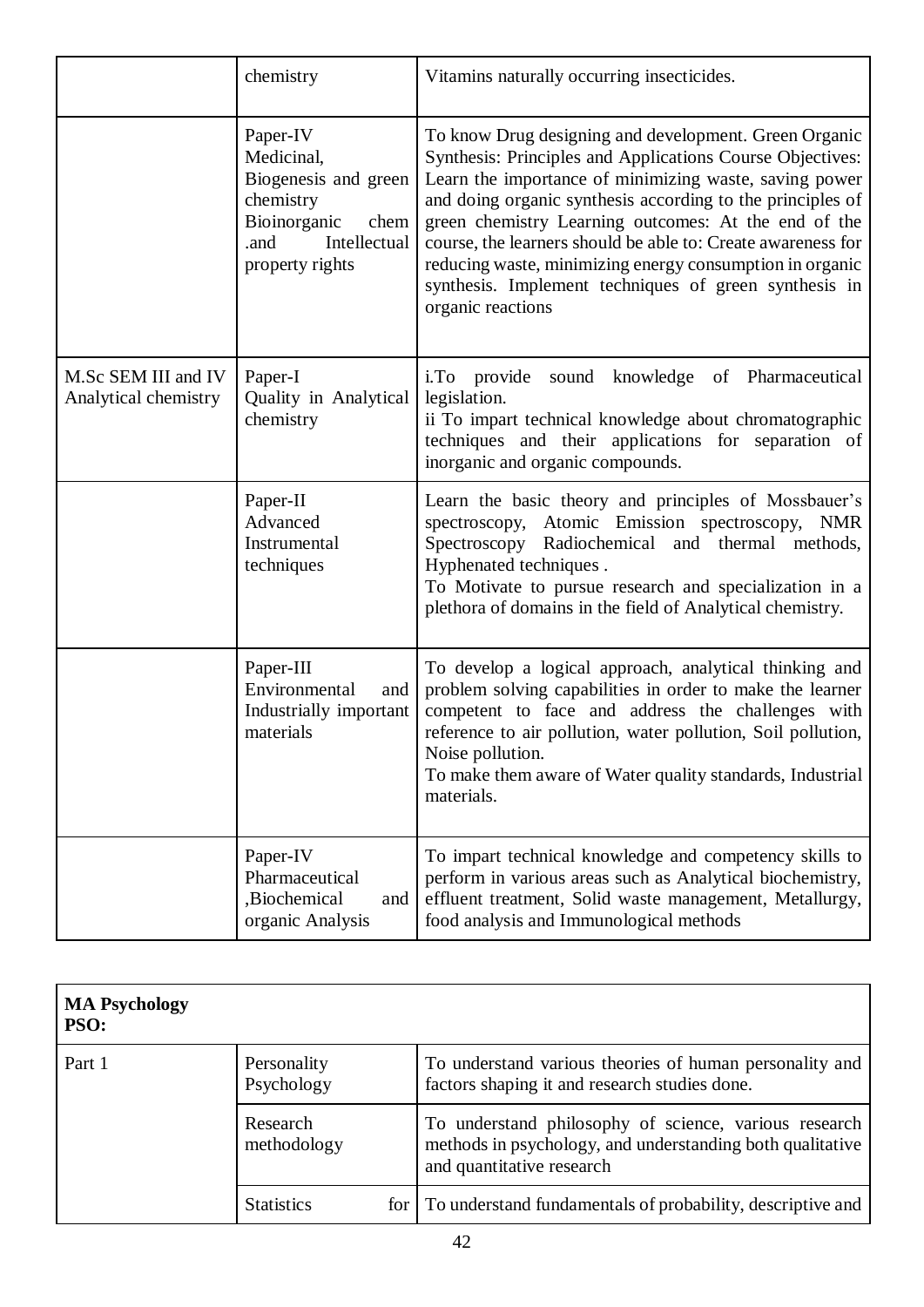|        | psychology                                                                    | inferential statistics and R software                                                                                                                                                                     |
|--------|-------------------------------------------------------------------------------|-----------------------------------------------------------------------------------------------------------------------------------------------------------------------------------------------------------|
|        | Cognition<br>and  <br>emotion                                                 | To understand the various theories of human thinking,<br>decision making, memory, and emotions etc and to<br>understand research methods in cognitive psychology and<br>neuropsychological underpinnings. |
|        | Practicals<br>im<br>Experimental<br>Psychology                                | To make students understand how to design psychological<br>experiments and computerise them.                                                                                                              |
|        | Evolutionary<br>psychology                                                    | To help students learn about processes of human mind as<br>function of evolution, and understand applications of<br>evolutionary psychology                                                               |
|        | Intervention systems<br>in psychology                                         | To acquaint students with various systems and theories<br>used in intervention and give them an understanding of<br>eclectic, multicultural approach to counselling.                                      |
|        | Multiculturalism:The<br>ory and practice                                      | To make students understand issues like identity,<br>stereotyping, conflict, considerations in assessment, and<br>multicultural competencies                                                              |
|        | Positive psychology                                                           | To help students understand concepts in positive<br>psychology, help them understand positive subjective<br>states and understand importance of human virtues                                             |
|        | Practicals<br>in<br>Psychological testing<br>and psychometrics                | To help students understand various stages in scale<br>and<br>understand<br>development<br>various<br>theories<br>in<br>psychometrics and also criteria of a good test                                    |
| Part 2 | Assessment in clinical<br>psychology                                          | To familiarise students to various tools and tests used in<br>clinical psychology and teach them how to select,<br>administer, score and interpret data and create reports                                |
|        | Psychopathology<br>across lifespan                                            | To inform students about etiology, presentations of clinical<br>disorders                                                                                                                                 |
|        | Psychotherapy                                                                 | To impart generic skills needed for intervention, to teach<br>them how to plan and execute therapy and to impart skills<br>through role plays, case studies etc.                                          |
|        | Advanced skills and<br>of<br>processes<br>counselling<br>and<br>psychotherapy | To help students in building capacity to understand basic<br>and advanced skills for counselling, help students practise<br>the skills and develop skills required to be a practitioner.                  |
|        | <b>Personality Disorders</b>                                                  | Understand Personality disorders and controversies, help<br>students understand assessment and therapy in PD.                                                                                             |
|        | Practicum in Clinical<br>Psychology                                           | To help students understand hands on work as clinical<br>psychologists, and teach them skills in history taking and<br>mental status examination and differential diagnosis.                              |
|        | Applications<br>of I<br>neuropsychology<br>for                                | To help students understand functions of the brain, methods<br>of investigating the brain, primary and higher order                                                                                       |